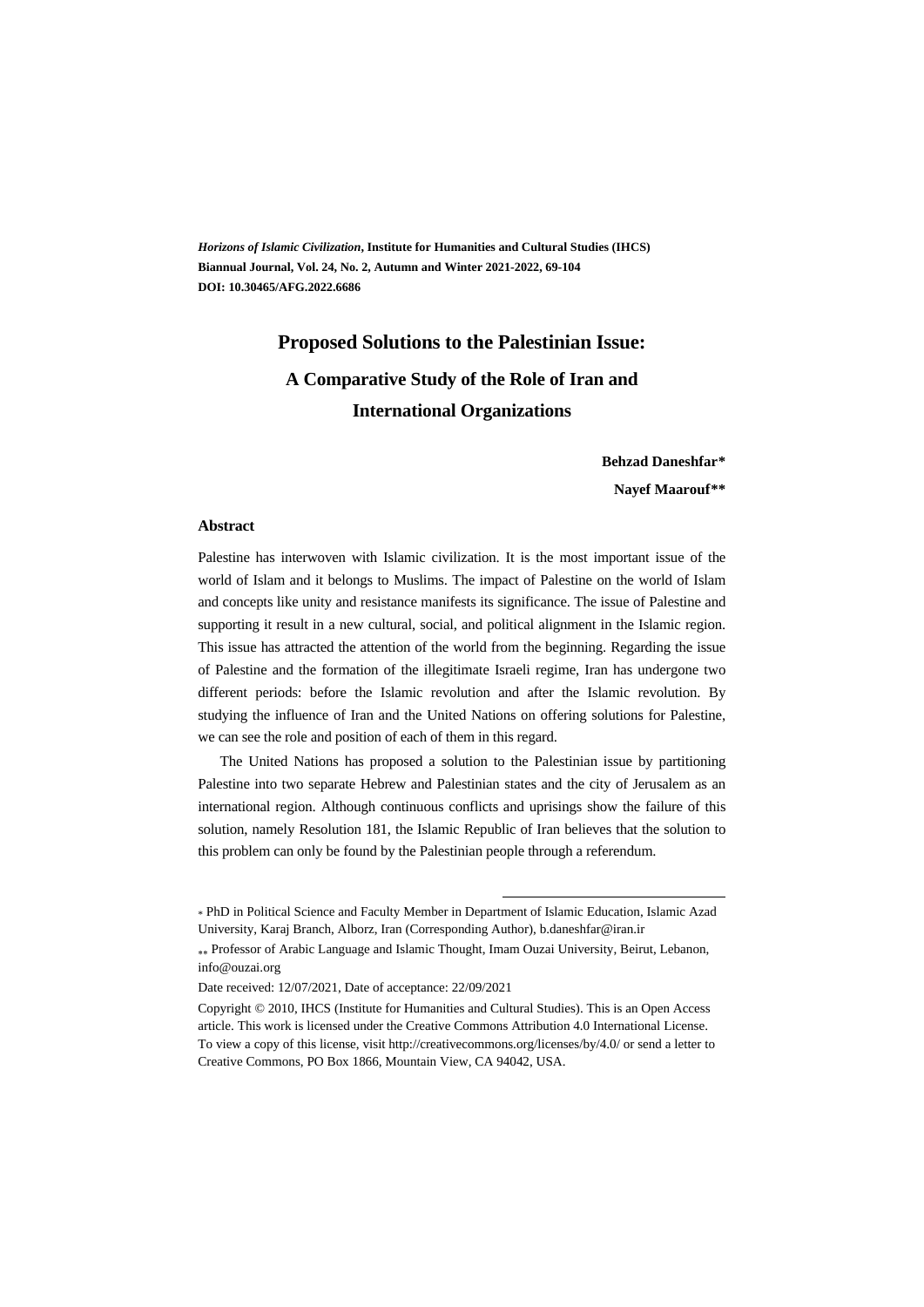The referendum solution has been personally proposed by the Leader of the Islamic Revolution and has been repeatedly emphasized in international meetings. Successive governments in the Islamic Republic, based on the role and importance of the Palestinian cause, have consistently supported the Palestinian cause in foreign policy, and this support has been constant with the change of the presidents of the Islamic Republic. The general opinion is that the only solution offered by Iran is resistance, while proposing a fundamental solution is something else. But what the Iranian proposal has been like so far and what steps it has taken and should follow in the future occupy the authors' minds.

The main question that the authors raise is that, despite the obvious support for the Palestinian cause, how has the main solution, the "referendum", been taken into consideration in the United Nations by Islamic Republic administrations? In addition to this question, there are other sub-questions: What was the solution of the Pahlavi government before the Islamic Revolution? What is the difference between the solution offered by the Islamic Republic of Iran and the one offered by the United Nations? In these circumstances, what actions has the country's diplomatic body taken and what tasks should it pursue?

The significance of this study is to understand the general rules governing the settlement of the Palestinian issue. Considering the role of various players from governments to international organizations, movements, and groups, the current study particularly concentrates on how the country's diplomatic body interacts with international institutions about Palestine.

In addition to the above understanding, besides considering the current position of the Islamic Republic of Iran, it is necessary to carefully pursue future actions and interactions with international organizations, especially the United Nations regarding Palestine. In other words, enhancing the strengths and reducing the weaknesses in the future is another necessity.

The authors have used a descriptive-analytical method intending to know more and to explain the epistemological view towards the situation of the Iranian referendum plan. In this method, by emphasizing the applied historical approach using the data and documents of the Ministry of Foreign Affairs of Iran, an inferential conclusion is reached to be used for the present and the future.

From the point of view of innovation in the subject, two points can be mentioned: First, everyone knows that the position of the Islamic Republic of Iran on Palestine is to support the resistance front and it has a great share in it, but when it comes to providing a solution, it is thought that Iran's only solution has been resistance, while the main and fundamental solution of Iran is something else and resistance is one of the next priorities. Second, the solution proposed by Iran that prioritizes resistance has not been seriously studied in Arab research, and to highlight this issue, the present article notes the importance of a fundamental solution.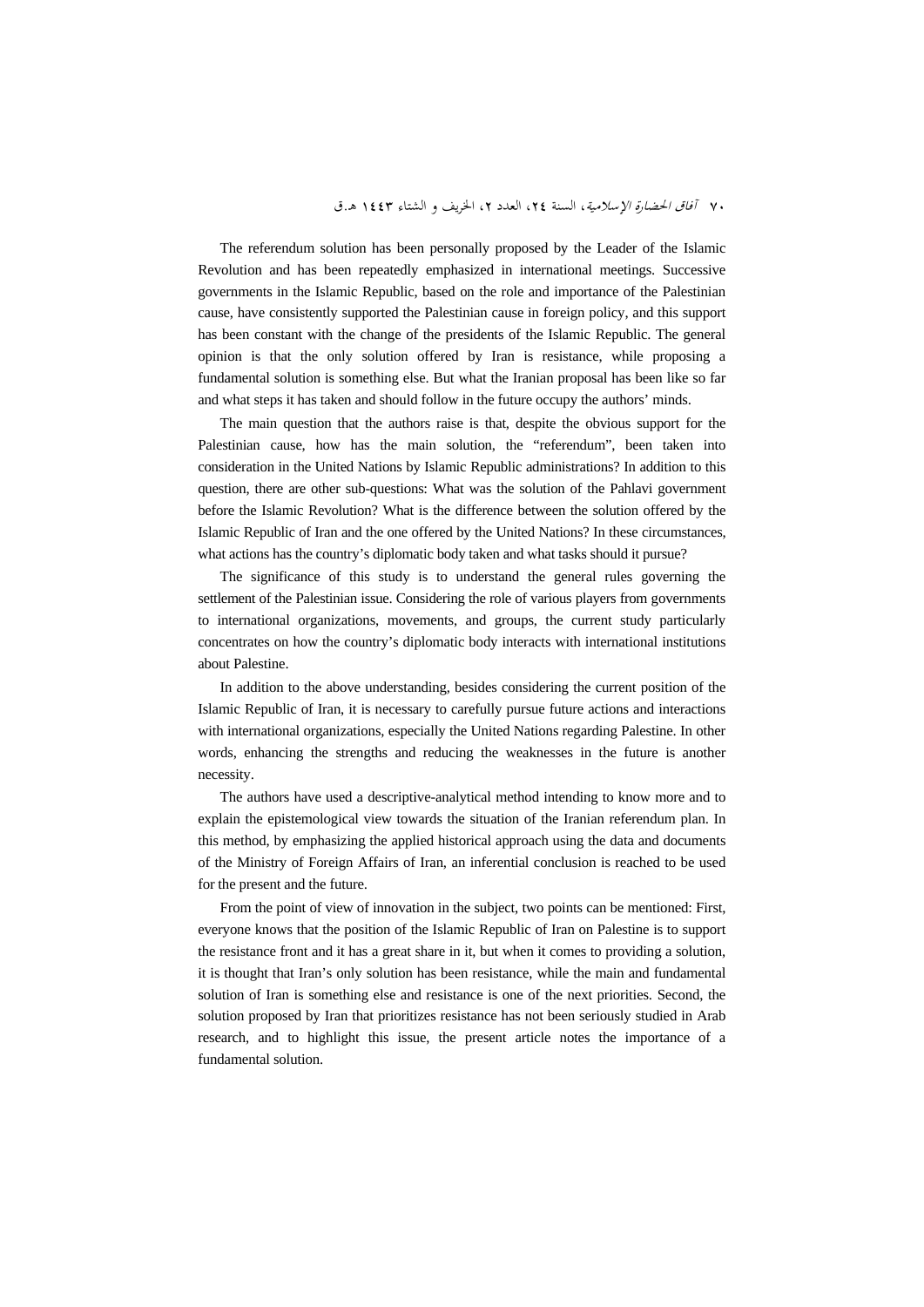The results show that the basic solution proposed by the Islamic Republic of Iran is to emphasize a referendum which includes the indigenous people of Palestine (whether they live in Palestine or not) with all ethnicities and (religious) tendencies, including Muslim, Christian, and Jewish. Iran believes that the Palestinian issue will not be resolved without considering people's right to self-determination and holding a referendum. But regarding implementation, the referendum plan has not been put into action by international organizations so far, and due to the non-implementation of the referendum plan, it has become impossible to evaluate it descriptively. On the other hand, considering the existing issues and records up to now, the administration, on behalf of the government, has not pursued the referendum plan as a continuous demand in recent years, except for its registration in the United Nations while this action is not sufficient. What is certain is that the presentation of the "referendum" solution was designed and proposed by the Supreme Leader himself, and contrary to popular belief, this solution is a fundamental one for Palestine and takes precedence over the resistance.

One of the suggestions of the present article, considering the results, is to confirm and continue the resistance until a referendum is held. On the other hand, the government and the diplomatic body must always follow the idea of the referendum in international organizations and have a plan for it. Compared to Iran's plan, the United Nations' partition plan has not considered the opinion of the Palestinian people. However, Iran's solution considers people's right to self-determination, which has a legal nature and should be followed in international organizations.

**Keywords:** The Palestinian cause, Islamic Revolution, United Nations Organization, Project of the Islamic Republic of Iran, Solution of the Palestinian issue.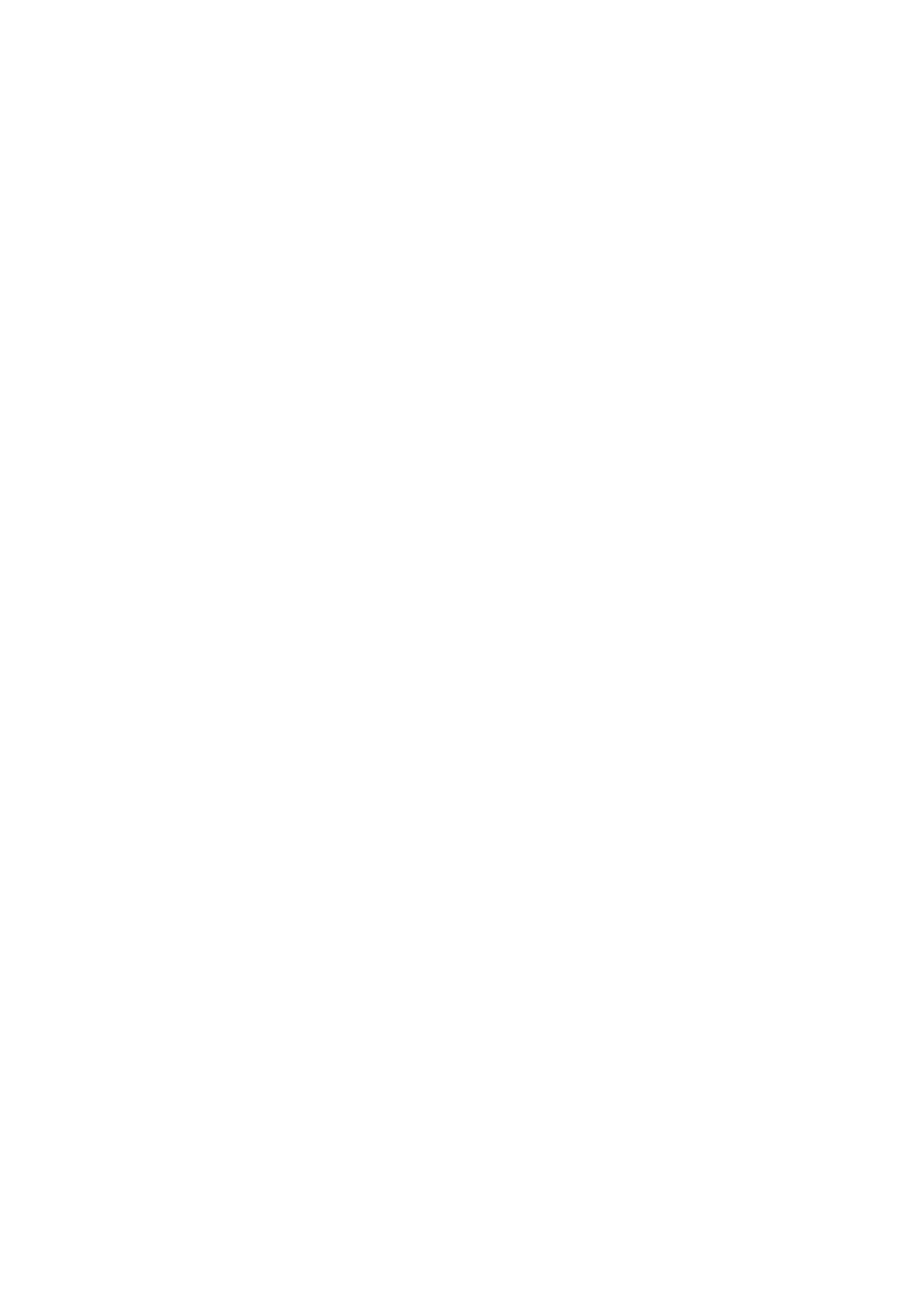آفاق الحضارة الإسلامية، أكاديمية العلوم الإنسانية والدراسات الثقافية بحلة علميّة نصف سنويّة (مقالة علميّة محکمة)، السنة ٢٤، العدد ٢، الخريف و الشتاء ١٤٤٣ هـ.ق، ٦٩–١٠٤

## **الحلول المقترحة للقضية الفلسطينية**

## **دراسة مقارنة لدور إيران والمنظمات الدولية**

### ‡ \* **بهزاد دانشفر**

\*\* **نايف معروف**

### **الملخص**

ّة، ّ في العـالم الإسـلامي، فهـي مرکـز الحضـارة الإسـلامي ة الأهـم ّ فلسـطين هـي القضـي ّ وكانت - ولا تزال - يته اليوم في ظهور ً بجميع المسلمين، وهذا ما تظهر أهم متعلّقة ّي بـدورها إلى ٍ نـوع مـن التلاقـي في مفـاهيم مـن قبيـل الوحـدة والمقاومـة، والـتي تـؤد ًّا. لقـد ّشـدت ًّـا، وسياسـي ًّـا، اجتماعي العـالم الإسـلامي علـى الصـعد الجديـدة ثقافي ة من البداية أنظار العالم ّ ة الفلسطيني القضي إليها، وكـان لإيـران في التعامـل مـع هـذه ّ ّـل ة ومـع تأسـيس الكيـان الإسـرائيلي غـير الشـرعي مرحلتـان مختلفتـان: تتمث ّ القضـي ّة، أي بــزمن النظــام الشاهنشــاهي الأولى منهمــا بمــا قبــل وقــوع الثــورة الإســلامي ّة، أي حكومـــة البهلـــوي، فيمـــا ّ تشـــكل الثانيـــة مرحلـــة مـــا بعـــد الثـــورة الإســـلامي ّ الجمهو ـة ّمـات الدولي ة. وهذا ٌ ملحوظ في تعامل إيـران ومواقفهـا في المنظ ّ ة الإسلامي ّ ري ّــة في تأســيس الكيــان ّمــات الدولي أثنــاء تلــك المرحلتين.ومــع التســليم بــدور المنظ ة منـذ أكثـر مـن ّ ّ هـذه القضـي الإسرائيلي ومنحه المشروعي 70 ّة، والجهـود الحثيثـة لحـل

\* دكتوراه في العلوم السياسية، عضو هيئة التدريس بقسمکلية المعارف الإسلامية، جامعة آزاد الإسلامية،کرج، b.daneshfar@iran.ir ،(المسؤول الكاتب (إيران \*\* أستاذ اللغة العربية والفكر الإسلامي، جامعة الإمام الأوزاعي، بيروت، لبنان، info@ouzai.org تاريخ الوصول: ،1400/04/21 تاريخ القبول: 1400/06/31

.

Copyright © 2018, IHCS (Institute for Humanities and Cultural Studies). This is an Open Access article distributed under the terms of the Creative Commons Attribution 4.0 International, which permits others to download this work, share it with others and Adapt the material for any purpose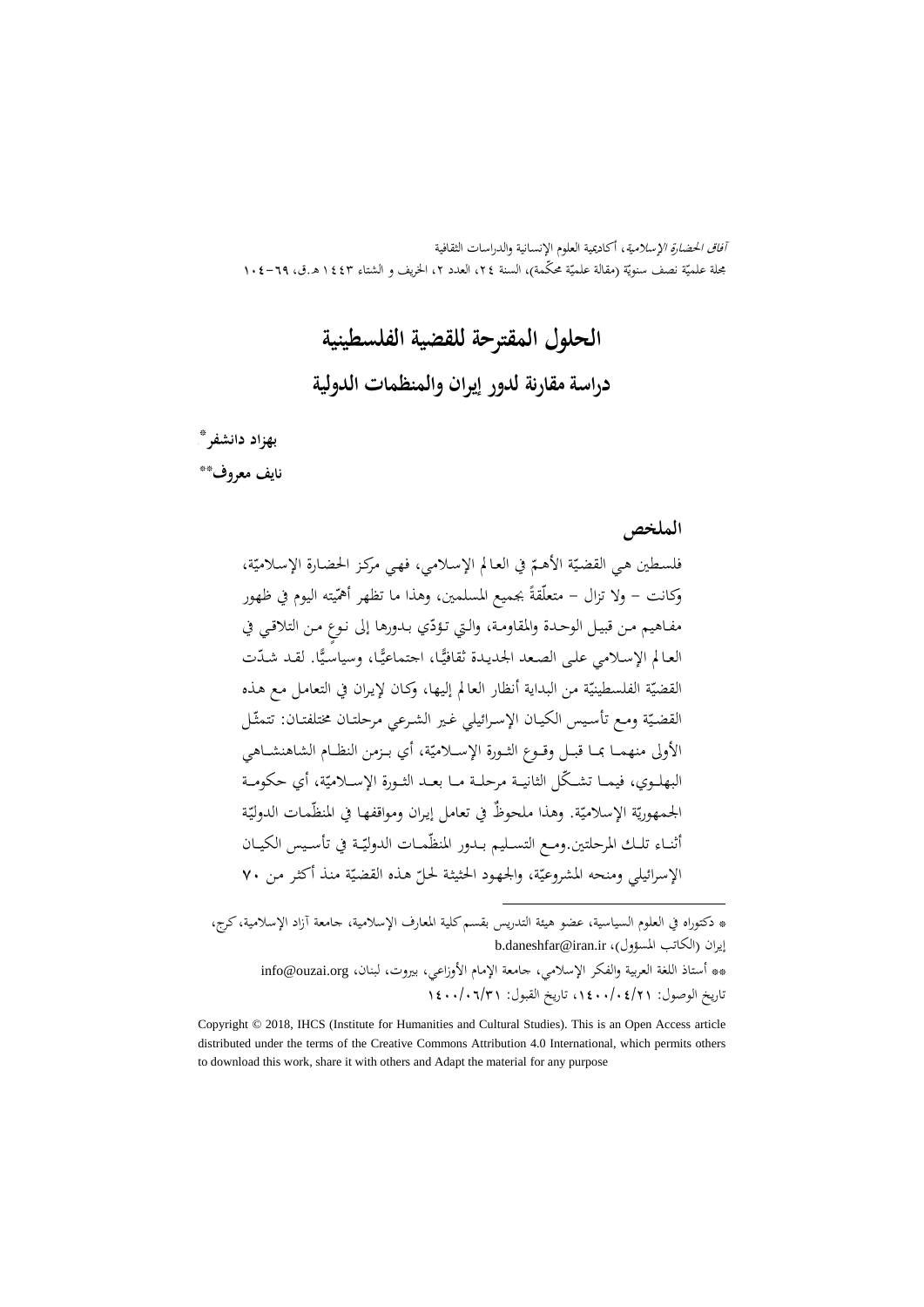سـنة، يحمـل كاتـب هـذه السـطور التسـاؤل التـالي: كيـف كـان اقـتراح إيـران أمـام المنظّمـات الدوليّـة لحـلّ القضـيّة الفلسـطينيّة؟وفي سـبيل التعـرّف أكثـر علـى هـذا<br>. الموضوع ولتبيينه من زاوية معرفيّة، اعتمد الكاتب على المنهج التوصيفي–التحليلي ليصل إلى جملةٍ من النتائج؛ منهـا: عـدم فعالية مـا تم طرحـه في المنظّمـات الدوليّة، ومـن جملتهــا منظّمــة الأمــم المتّحـدة، في حــلّ القضـيّة الفلســطينيّة حـتى الآن.وفي<br>-المقابل نجـد الحـلّ الـذي طرحتـه الجممهوريّة الإسلامية الإيرانيـة (مـع تأكيـدها علـى<br>. الاستفتاء الفلسطيني الداخلي)، حيث لم َيحظ حتى هذه اللحظـة بالتأييـد مـن قبـل المنظّمات الدوليّة حتى يتمّ تقييمه وتوصيفه، ومن جهةٍ أخرى، الحكومة في إيران،<br>. بصفتها ممثلة لنظـام الجمهورية الإسـلامية، لم تتابعـه وتطالـب بـه في منظّمـة الأمـم المتّحدة بشكلٍ مستمرّ.<br>ـ **الكلمات الرئيسة**: القضية الفلسطينية، الثورة الإسلامية، منظّمة الأمم المتحدة، الجمهورية الإسلامية الإيرانية، حل القضيّة الفلسطينية.

### **.**1 **مقدمة**

لفلسـطين ارتبـاطٌ وثيـق ومتـين بحضـارة الأديـان الكـبرى، ولاسـيّما الإسـلاميّة منهـا، ولـذا فـإنَّ قضيّة فلسـطين ليسـت قضـيّة احـتلال بلـدٍ فحسـب؛ وإنّمـا هـي قضـيّة إيجـاد كتلـة اسـتعماريّة معادية للإسلام في قلب العالم الإسلامي بمدف الحؤول دون تكوّن الحضارة الإسلاميّة من جديد (فخري، 2014م، com.tasnimnews.www(.

ومضـافاً إلى البعـد الـديني، فلفلسـطين كـذلك ارتبـاطُ مـع استقلال سـائر البلـدان الإسـلامية وأمنها ومصالحها القومية، كما إنّ الكيان الإسرائيلي يشكّل تّديداً كبيراً لبلدان المنطقة والعالم الإســـلامي. لقـــد ســـعى الاســـتعمار بجميـــع الأشـــكال لكـــي يواجـــه الإســـلام بإيجـــاد التفرقـــة والاختلاف بين مسلمي العالم الإسلامي.

في هـذا المحـال، ليس المطلوب التحلّـي بالبصيرة في معرفـة العـدوّ فقـطـ، ولا الانفعـال واتخـاذ المواقف تجاهه باعتبار أنّه عدوٌ للفلسطينيّين المظلومين فحسب؛ وإنّمـا جذور المسألة ترجع إلى أن لا ننظر باستخفاف إلى أنّ إسرائيل هي مشكلة العـالم الإسـلامي بكاملـه، وبالتـالي هـذه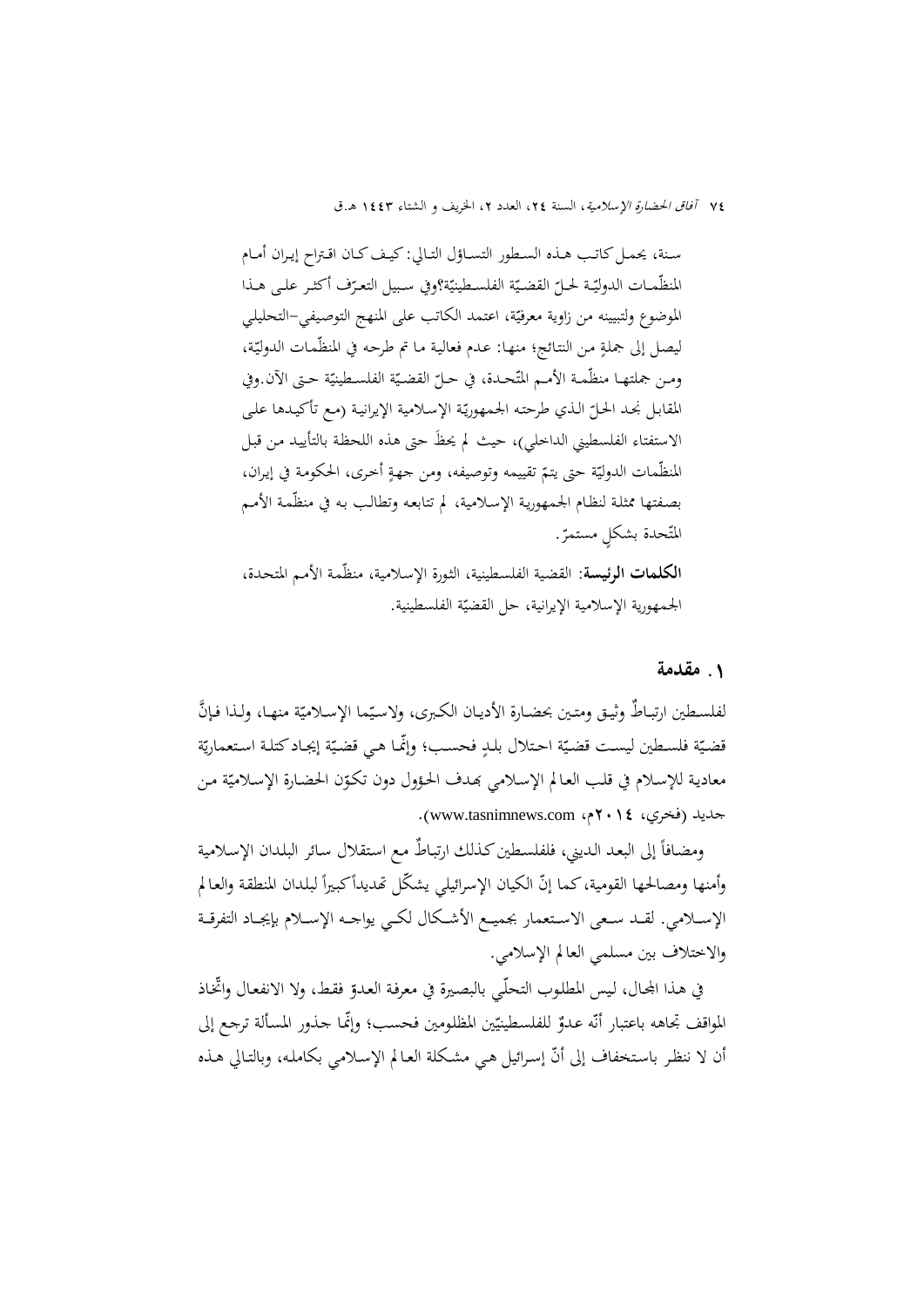القضـيّة لا تخـتصّ بفلسـطين المحتلّـة، بـل هـي قضـيّة عـالمِ إسـلاميّ مسـتقلّ يسـير نحـو التطـوّر<br>. والتقــــدّم ويواجــــه مشـــكلة احـــتلال جـــزءٍ منــــه (هـــو فلســـطين) (ميرزايــــي، ٢٠٢٠م، .(www.mehrnews.com

إنّ الخطط الصهيونيّة ناظرة إلى العالم أجمع، وأهدافها عالميّة أيضاً، وبناءً عليه ففلسطين<br>. بل وحتى العالم الإسلامي بالنسبة إليها ليس إلا قسماً من مخطّطها العالمي. والشاهد على هذا المدّعى مضمون «بروتوكولات حكماء صهيون» على أنّ القضيّة الفلسطينيّة كانت من بداية انتصار الثورة الإسلامية من القضايا الأساسية في نظام الجمهوريّة المسائل الإسلامية، لــذا يعتــبر قــادة الثــورة الإســـلامية أنّ قضــيّة فلســطين هــي قضــيّة الأمّــة الإســلامية الأولى .(www.farsi.khamenei.ir ،م2014 ).

منذ بـدايات الأزمة الفلسـطينية زمـن الانتـداب البريطـاني عـلى فلسـطين،كـان لمنظّمة الأمـم المتّحـدة دورٌ مهـمٌّ فيهـا، وقـد طُرحـت مقترحـاتٌ عـدّة لحـلّ هـذه القضـيّة ويكشـف عـدد المقترحات وحجم الجهود على مدى ٧٠ سنة عن عدم فعالية هذه المقترحات. هذا فضلاً عـن أنّ قـرار منظّمـة الأمـم المتّحـدة يعـدّ اعتـداءً صـارخاً علـى حاكميّـة الشـعب الفلسـطيني وحقَّهم في تعيين المصيرهم (دهقاني، ٢٠١٠م: ٢٤.١).

في هــذا الســياق، ومــع الالتفــات إلى وقــوع الثــورة الإســلامية في إيــران، فمــن الطبيعــي أن نقستم دور إيران تجاه الأزمة الفلسطينيّة إلى قسمين: ما قبل الثورة، وما بعدها، ونقارن بينهما،<br>. كما نقارنهما مع مواقف المنظّمات الدوليّة في المرحلتين، في وقت لم تنفع فيه جميع المقترحات التي قُدِّمت – قبل الثورة الإسلاميّة وبعدها – في حلّ أزمة فلسطين.<br>ّ

في مـا يتعلّـق بجانب التحديد في هـذا البحث، نشـير إلى مسـألتين هـامّتين: الأولى هـي أنّ الجتمع العالمي يعلم موقف الجمهورية الإسلامية الإيرانيّة حول قضيّة فلسطين ودورها في دعم جبهة المقاومة ونصيبها الكبير في ذلك، ولكن عندما يُطرح الحديث حول حل هذه القضيّة ّ الوحيـد الـذي تـراه إيـران هـو المقاومـة، في أن الحـل ر ّ ّ ّ ي الأساسـي هـو مقـترح ُتصـو أن الحـل حـين ّ الاستفتاء العـام، وتقييم متابعـة هـذا المقـترح مـن قبـل الحكومـات وكيفيـة تعامـل منظّمـة الأمـم المُتّحـدة معه يُعدّ نظرة جديدة لم يتمّ تناولها من قبل الباحثين حتى الآن. وأمّـا المسألة الثانية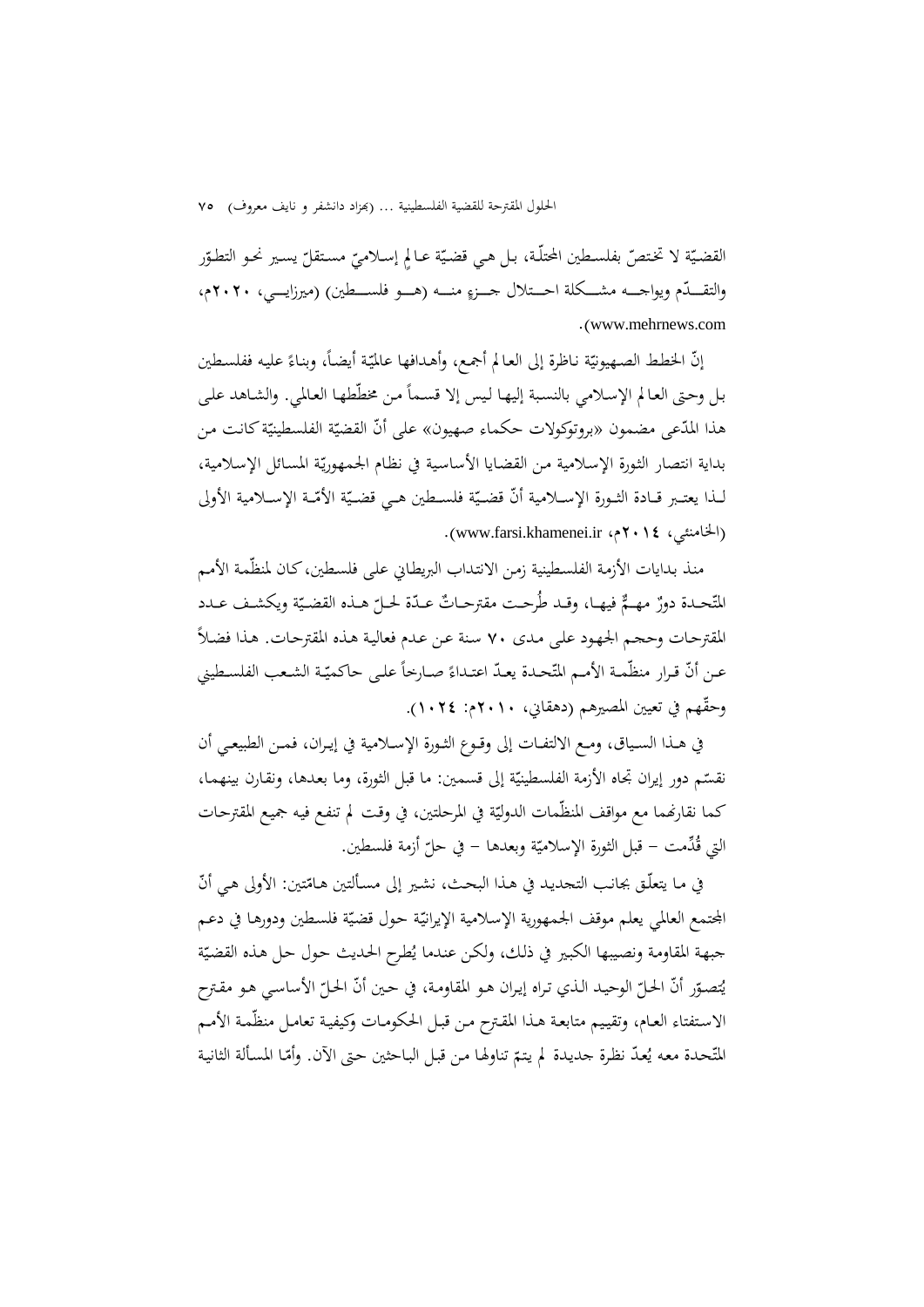فهي أنّ مقترح «الاستفتاء» هو بحدّ ذاته مقترحٌ لم يحظُ بجدير الاهتمام في الأبحاث والمقالات<br>-العربيّة، ولذا تُحدف هذه المقالة إلى إبراز هذا المقترح وبيان أهمّيته.<br>.

### 1**.**1 **مسألة البحث**

من خلال دراسة تأثير إيران ومنظّمة الأمم المتّحدة في تقديم حلول القضيّة الفلسطينيّة، يمكن أن نتلمّس دور ومكانة كلِّ منهما في هذا المجال، على أنّ هذه الدراسة تتناول بشكل خاصّ الحلول التي قـدّمتها إيـران في منظّمة الأمـم المتّحـدة قبـل انتصـار الثـورة الإسـلاميّة وبعـدهـا، مـع التركيـز علـى البعـد القــانوني وفقــاً للقــوانيين الدوليّـة حيــث إنّ مســؤوليّة الجـمهوريّـة الإسـلامية ومواقفهـا مـن منظـار القـانون الـدولي مسـتقلّة عمّـاكانـت قبـل انتصـار الثـورة؛ نعـم بخصـوص التزاماتها وتعهّداها الدوليـة ضـمن إطـار القـوانين الدوليـة فهـي مسـتمرّة في ظـلّ عضـويّتها في منظّمة الأمم المتّحدة. وبشكل عـام، فإنّ المسؤوليّة الدوليّة لكـلّ نظـام منفصلة ومستقلة عـن النظام الآخر (ابراهيمكل، ٢٠١٨م: ٦٣).

لقد قدّمت الجمعية العامّة للأمم المتّحدة حلّاً للقضيّة الفلسطينيّة يتمثّل بتقسيم فلسطين إلى دولتين منفصلتين؛ عربيّـة وفلسطينيّة، وذلك عبر تصنيف القدس كمنطقـة دوليّـة. هـذا، ولكنّ استمرار الصراع والنزاع وانطلاق الانتفاضة يوحي عن فشل هذا الحلّ المقدّم من قبل الجمعيّة العامّة للأمم المتّحدة. كما تعتبر الجمهورية الإسلامية في إيران أنّ حلّ هذه القضية<br>. إنّمـا يقرّره الشعب الفلسـطينيّ وحـده مـن خـلال إجـراء الاسـتفتاء، وهـذا الحـل الإيـراني المقـترح<br>-واضح وصريح، إلّا أنّه لم ينفّذ من قِبل أمم المتّحدة إلى يومنا هذا حتّى يتمّ تقيمه.

ما هـو الواضـح في هـذا السـياق هـو أنّ حـلّ «الاستفتاء» قـد تمّ طرحـه وتقديمه مـن قبـل<br>. مرشد الثورة الإسلاميّة شخصيّاً، وقد أكّد عليه مراراً وتكراراً في أسفاره المتعدّدة وفي اللقـاءات<br>. والجلســات الدوليّــة (ب.دانشــفر، مقابلــة شخصــيّة، ١٥فبرايـر،٢٠٢١م)،كمــا أيّدتـه جميـع الحكومــات المتعاقبــة في الجـمهوريّــة الإســلاميّة إيمانــاً منهــا بأهمّيــة القضــيّة الفلســطينية، ومــع الالتفات إلى أنّ أصل دعم فلسطين هو من الأصول الثابتة في السياسة الخارجيّة الإيرانيّة التي لا تتغيّر مع تغيّر رئيس الجمهوريّة (أصغري، ٢٠١١م: ٩٦).<br>.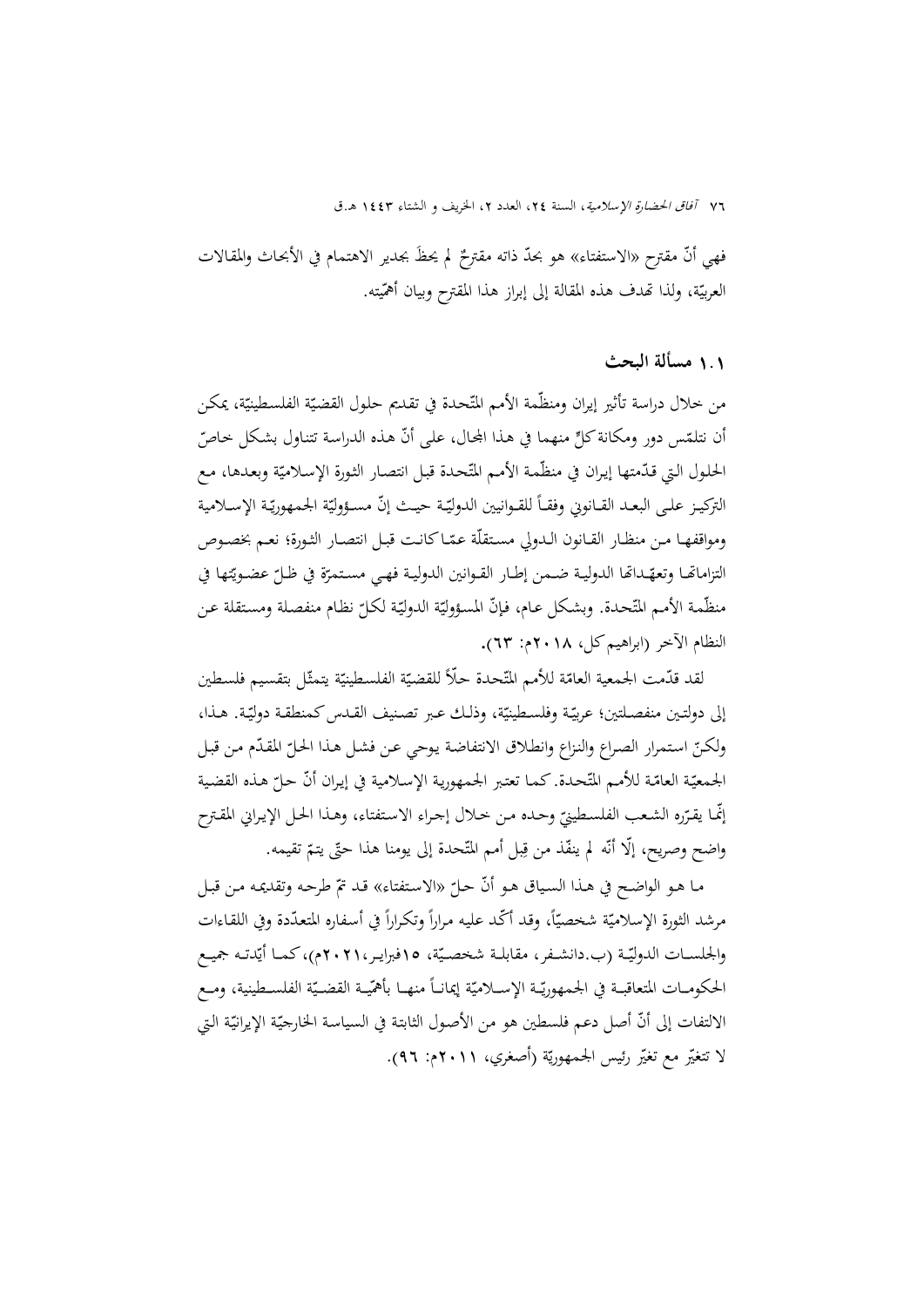علـى الـرغم مـن أنّ التصـوّر العـام السـائد هـو أنّ المقاومـة هـي الحـلّ الوحيـد الـذي قدّمتـه<br>-إيران، إلّا أنّ مقترح الحلّ الأساس والعلاج الجنـري هو مـا طرحه مرشد الثورة الإسـلاميّة (وهـو<br>. الاستفتاء)، ويبقى التساؤل الأساس حول الخطوات الإيرانيـة الـتي تم تنفيـذها في سـبيل الوصـول إلى تحقّق هذا المقترح وما هو التوجّه المستقبلي في هذا المجال؟

### 2**.**1 **سؤال البحث**

الســؤال الرئيســي الــذي يطرحــه كاتــب هــذه الســطور هــو عــن حكومــات الجمهوريــة الإسلامية؛ التي على الرغم من دعمها الواضح للقضيّة الفلسطينية، فإنّ ثمَّة تساؤلًا حول تعاطيهـا مـع الحـلّ الرئيسـي «الاستفتاء»، فكيـف تصرّفت في هـذا السـياق ضـمن دائـرة<br>. الأمـم المتحـدة؟ مضـافاً إلى أسـئلة فرعيّة أخـرى؛ منهـا: مـا المقـترح الـذي قدّمتـه الحكومـة البهلويّة قبل الثورة الإسلاميّة لحلّ هذه الأزمة؟ وما هي أوجه الشبه والاختلاف بين مقترح الجمهورية الإسلاميّة ومقترح منظّمة الأمم المتّحدة؟ وفي ظلّ هذه الظروف، ما المسؤوليّات المترتّبـة علـى الجـهـاز الدبلوماسـي في إيـران، ومـاذا عليـه أن يفعـل مـن زمـان تقـديم المقـترح وحتى اليوم؟

# **ّ** 3**.**1 **ية البحث، هدفه، وضرورته أهم**

خـلال القـراءة التاريخيّـة لأدوار الـدول والمنظّمـات الدوليّـة والحركـات والجماعـات، يتبيّن أنّ مـن الأهمّية بمكان تناول لقواعد الكلية الحاكمة على حلّ القضيّة الفلسطينيّة، ونُهدف إلى التعرّف<br>-عليها، مع التركيز بشكلٍ خاص على كيفيّة تعاطي الجهاز الدبلوماسي مع المؤسّسات الدوليّة التي تُعنى بالقضيّة الفلسطينيّة.<br>ّ

إضافة إلى ذلك، من الضروري أن نتتبّع الموقع الحالي للجمهوريّة الإسلاميّة الإيرانيّة وندقّق<br>. أكثر في الخطوات القادمة المطلوب اتخاذهـا في التعـاطي مـع المنظّمـات الدوليّة، سيّما منظّمـة الأمم المتّحدة، بما يخصّ فلسطين. وبتعبيرٍ آخر: فإنّ التركيز على نقـاط القوّة ومعالجة نقـاط الضعف في المستقبل يُعدّ ضرورة بذاته أيضاً.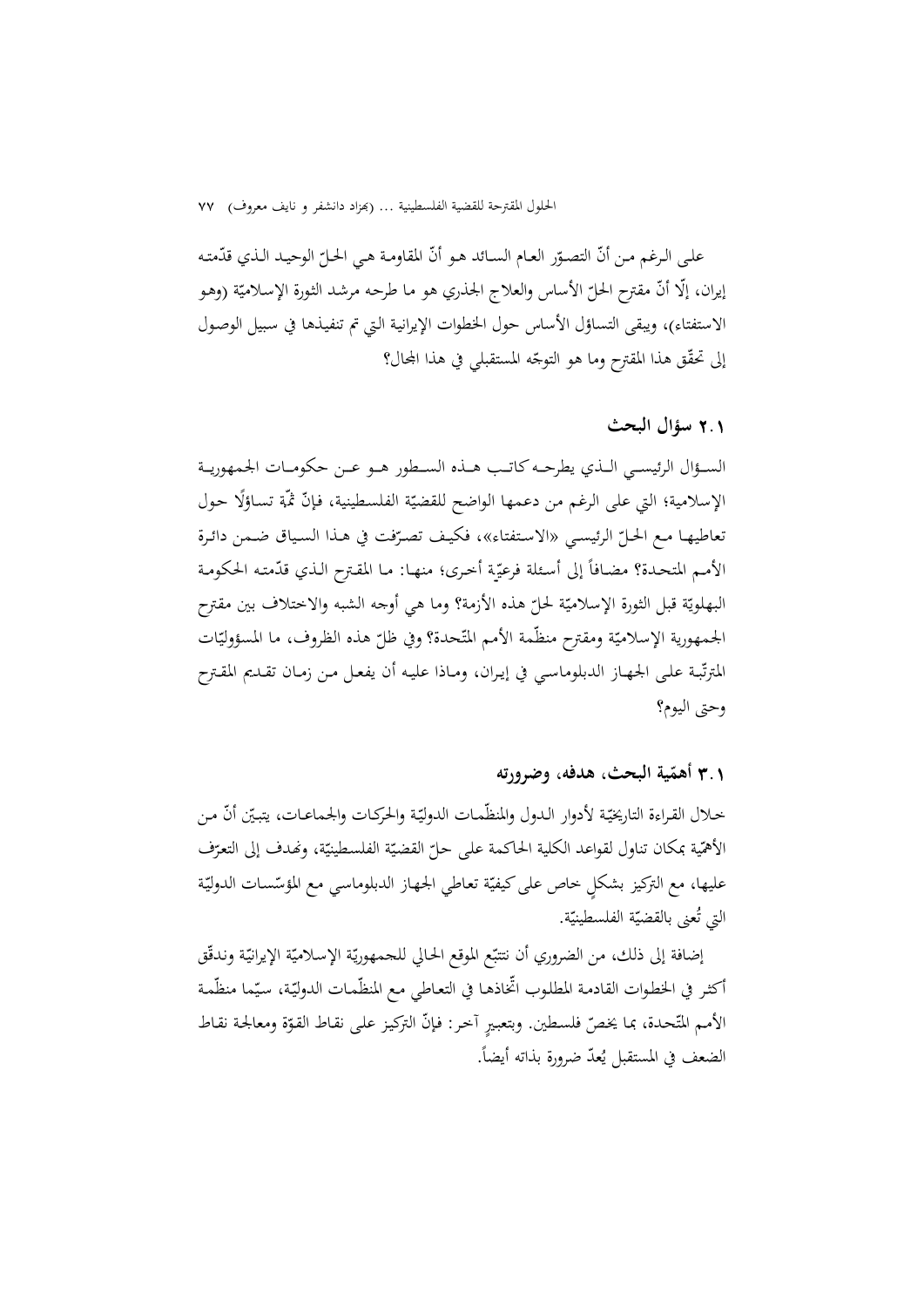مـع النظـر والتـدقيق في عمليـة مشـاركة إيـران في المنظّمـات الدوليّـة وتقـديمها للمقترحـات والحلول، من الواضح أنَّ طرح الجمهوريّة الإسلاميّة الإيرانيّة (الاستفتاء) لم يلقَ له من الأساس<br>-أذانـأ صـاغية في منظّمـة الأمـم المتّحـدة، وبالتـالي لم يحـظُ بالجـانـب التنفيـذي, بغـض النظـر عـن جدوائيّة هذا الطرح أو عدم جدوائيّته.<br>-

وبعيداً عن النظرة الانتقاديّة أو الإيجابية للمقترحات المطروحة، فهـذا الموضوع يمكنه أن يكشف العجز في الوصول إلى حلٍّ ثابت ودائـم. وتكمـن أهمّية دراسة هـذا الموضوع في أنّ الأزمـة الفلسـطينية مـا زالـت مستمرّة، واستمرارها يستتبع بشكلٍ دائـم نشـوء نزاعـات عميقة في المنطقة، وتكوّن اصطفافات وجبهات وتيارات سياسية بين الدول، والأهمّ من ذلك أنّه يكشف عن معايير منظّمة الأمم المتّحدة في ترتيب أولويّات حلّ الأزمات، وأنّ خطواتّها في هـذا المجـال لتوجيه الحلول هـل هـي سياسيّة أم حقوقيّة، وإذاكـان ثمّـة مشكلة فكيف يُعمَدُ إلى حلّها؟

### 4**.**1 **خلفية البحث**

في الحقيقة، لا نجد في هـذا الموضـوع أيّ كتـابٍ أو مقالةٍ باللغة العربيّة يتنـاولان مقترح إيران ومنظّمة الأمم المتّحدة لحلّ القضيّة الفلسطينيّة؛ وإن كـان قد طرحت مسـائل مختلفة حول<br>ـ تــاريخ فلســطين، ومــن بــين مــا كُتــب يمكــن الإشــارة إلى كتــاب علــي ولايــتي بعنــوان «إيران وفلسطين 1879م1937-م».

من المؤلّفات الأخرى في هذا السياق مقالةٌ للسيّد أحمد سادات بعنوان «روابط جمهوري اســلامي ايــران بــا جنــبش هــاي مقاومــت اســلامي بــا تاکيــد بــر جنــبش جهــاد اســلامي» [علاقات الجمهوريّة الإسلامية مع حركات المقاومة الفلسطينيّة، مع التركيز على حركة الجمهاد الإسـلامي]، وكـذلكکتـاب «فلسـطين از منظـر حضـرت آيـت االله العظمـی سـيد علـي خامنـه اي (مـدّ ظلّـه العـالي) رهـبر معظـم انقــلاب اسـلامي» [فلســطين مـن منظـار الإمــام السـيّد الخـامنئي (دام ظلّـه) قائـد الثورة الإسـلاميّة]، والـذي يشـمل خطابـات القائـد الخـامنئي، جمعهـا سعيد صلح ميرزائي(2001م).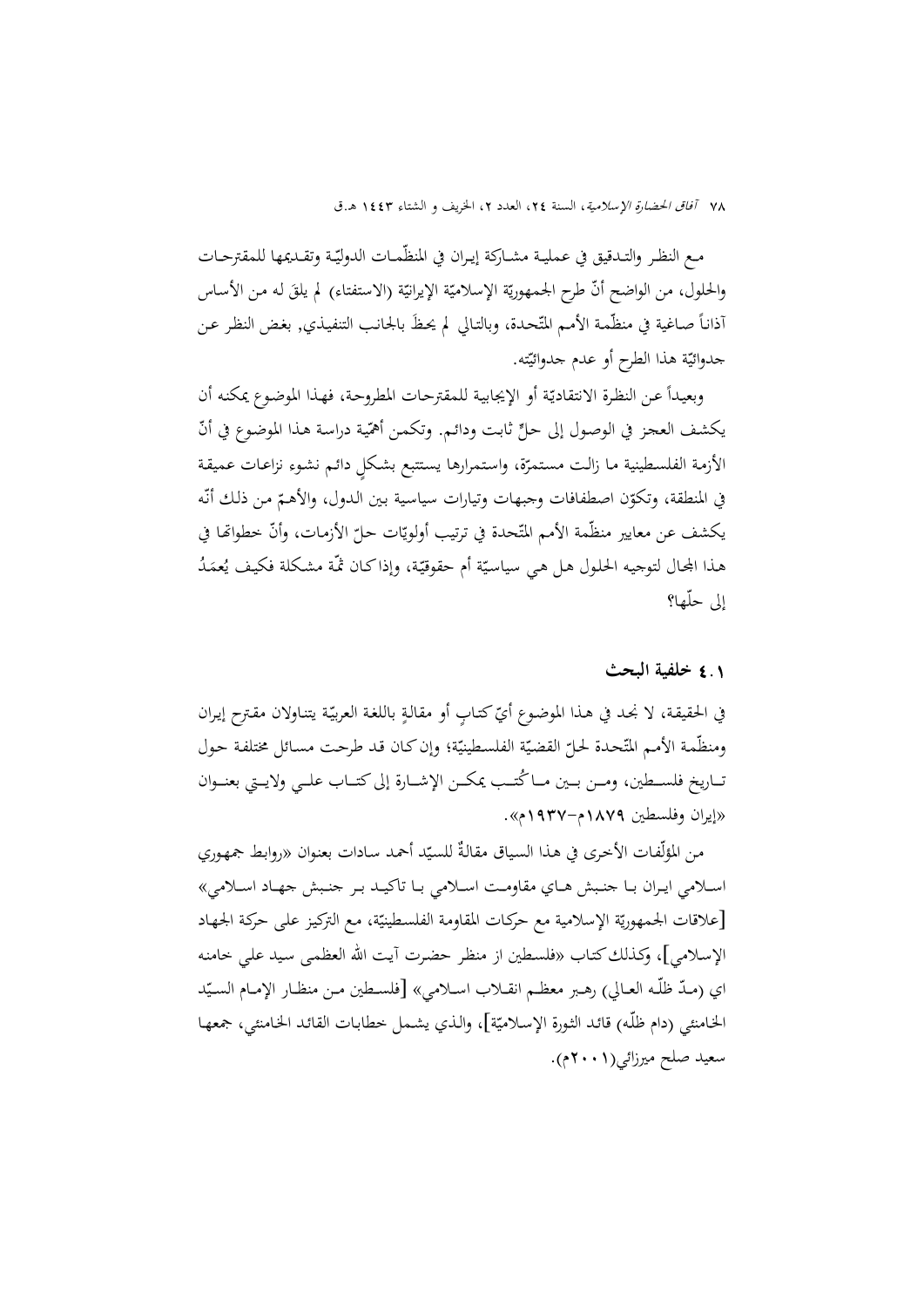ومن المصـادر المفيـدة أيضـا «واقعـة فلسـطين» لكاتبـه أكـرم زعيـتر(1986م)، وكتـاب ًكتـاب «فلســـطين في رؤيـــة الإمـــام الخميـــني (قـــدس ســـره)»، مـــن إصـــدار مرکـــز نشـــرآثار الإمـــام الخميني(٢٠٠٢م). على أنّنا لم نعثر على كتابٍ أو مقالةٍ بخصوص إيران والقضيّة الفلسطينيّة مع التركيز على المنظّمات الدوليّة، وبخاصّة أنّ المباحث التاريخية والمستعرضة للأحداث بمذا الخصوص متناثرة ومحدودةً في المصادر العربيّة. ومن المصادر الأخرى كتاب «فهرس فلسطين التفصـيلي»، مـن إصـدار مركـز الدراسـات الفلسـطينية(2005م)، حيـث يشـمل هـذا الكتـاب قسمين يورد فيهما الكتب والرسائل الجامعية التي أُلّفت حول فلسـطين خـلال السـنوات العشـر التي سبقت تأليف الكتاب.

من المصادر الأخرى أيضاً الرسالة الجامعيّة لمحمدرضا بمشتي (٢٠١٤م) بعنوان «حاكميت<br>. فلسطين در عرصه حقـوق بينالملـل از ديـدگاه حضـرت امـام خامنـهاي (حفظـه االله)» [حاكميـة فلسـطين في مجـال الحقـوق الدوليـة مـن وجهـة نظـر الإمـام الخـامنئي]، حيـث تتنـاول هـذا الرسـالة بنظرة حقوقية رؤية ولاية الفقيه ومقترحهـا للقضيّة الفلسطينيّة لتصل في نتيجتهـا إلى أنّ الرؤيـة الفقهيّة للإمام الخامنئي في حقّ الشعب الفلسطيني في تحديد المصير تتوافق مع الحقوق الدوليّة.<br>-

انطلاقـاً ممّــا ذُكـر، جــاءت هــذه المقالـة لتبحـث بــالمنهج «التوصـيفي – التحليلي»، ومـع التركيـز علـى المقاربـة التاريخيـة التطبيقيـة، مسـتفيدةً مـن المعطيــات والوثــائق الصــادرة عـن وزارة الخارجيّة الإيرانية (قبل انتصار الثورة وبعدها)، وكذلك من قرارات الأمم المتّحدة والمكاتبات والمواقف الصادرة عن الحكومات الإيرانية المتعاقبة حتى تاريخكتابة هذه المقالة، لكـي تصـل إلى خاتمة وحصيلة استنتاجية يُستفاد منها في الحاضر والمستقبل.

# **.**2 **تاريخ الحلول المقترحة من قبل الأمم المتحدة ومواقف إيـران منهـا قبـل انتصار الثورة الإسلامية**

### 1**.**2 **إيران والقضية الفلسطينية في عصبة الأمم**

طُرِحت القضية الفلسـطينية بشكل جـادّ لأول مـرة في المنظّمـة الدوليـة في أعقـاب حادثـة البراق الشـريف، وذلـك حينمـا جلـب الصـهاينة في منتصـف عـام 1928م عشـرات الكراسـي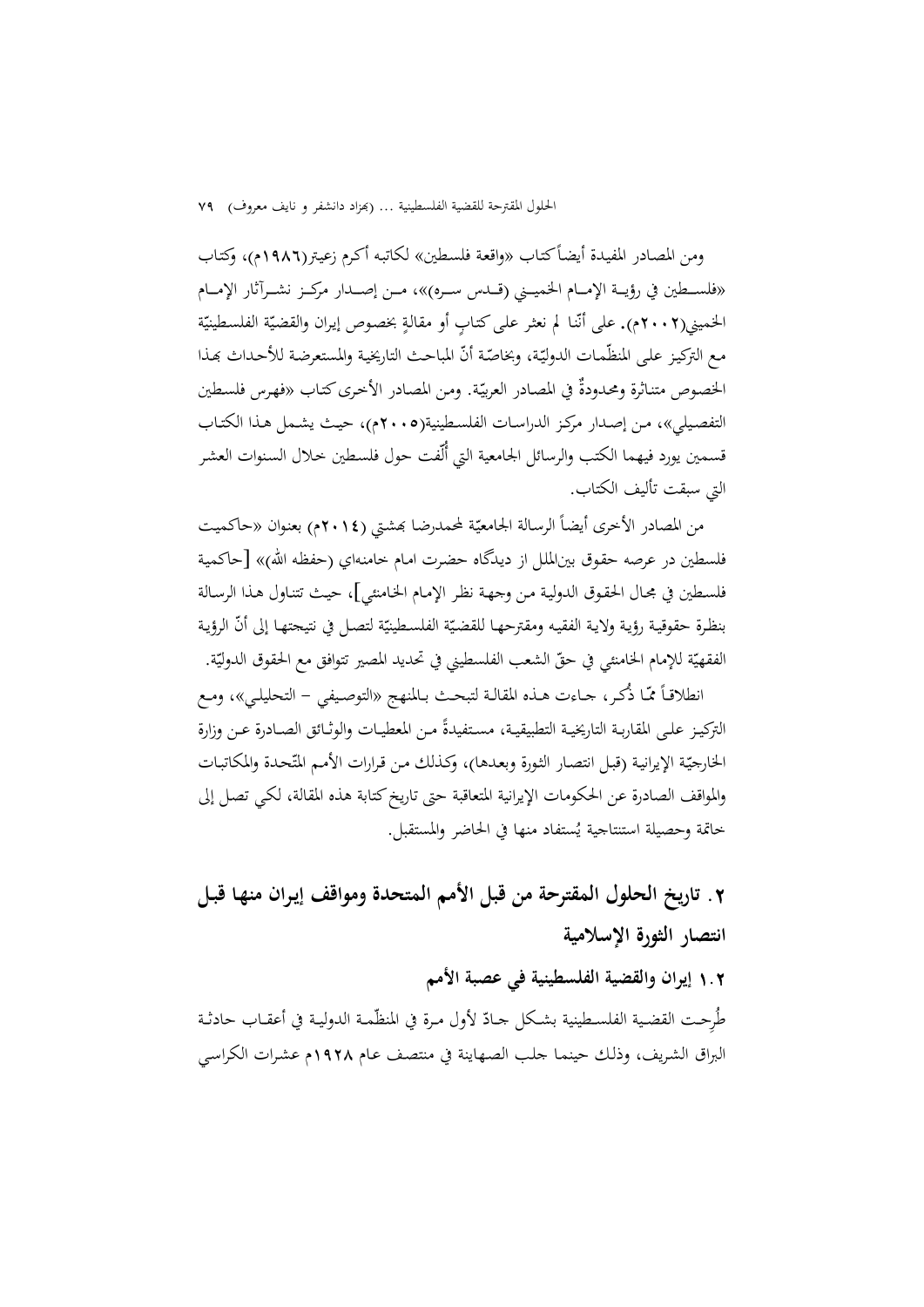والمناضــد إلى القــدس لإجــراء بعــض الطقــوس الدينيــة مــانعين المســلمين مــن أداء فرائضــهم الدينية، وممهّدين بذلك لخطوات تالية. استُفرّ المسلمون من ذلك العمل، فأعلنوا في تجمّع حاشــد ضــم 700 مــن رجــال السياســة في العــالم الإســلامي، إدانــتهم لــذلك العمــل، ّ نحــو وطالبوا الحكومة الإنكليزية بالتصدّي للأسلوب الصهيوني الرامي إلى تغيير الظروف في ذلك المكان المقدّس.<br>-

أعلنت بريطانيا أنّها تقف إلى جانب سياسة الإبقاء على الوضع القائم. فتحرّك المسلمون بشكلٍ واسع، وانطلقت تظـاهرات أكّـدت على استبعاد المظـاهر الدينيـة الخاصّـة عـن بيـت المقـدس والأمـاكن المقدّسـة. غـير أنّ الصـهاينة المتطـرّفين، لم يقفـوا مكتـوفي الأيـدي، فأحـدثوا اشتباكات عنيفة، أكتفى الإنجليز بالتفرّج عليها (زعيتر، ١٩٨٦م: ٧٧–٧٨).<br>.

هـذه الأحـداث دفعت أعضـاء عصـبة الأمـم للتفكير بحـلِّ لأزمـة فلسـطين. إنَّ التـدقيق في الوثائق المتوفرة يؤكّد أنّ الـدول المسلمة التي هي أعضـاء في عصبة الأمـم لم تصـل حينهـا إلى اتّفـاق حـول القضية الفلسـطينية. في ضـوء ذلـك،كانـت نتيجـة الجولـة الأولى مـن مناقشـات أعضـاء عصبة الأمـم، أن تتوجّـه لجنـة مـن بريطانيـا إلى فلسـطين لدراسـة الأوضـاع وتقـديم تقرير إلى مجلس العصبة.

اثنـاء ذلـك، بعـث الحـاج أمـين الحسـيني، رئـيس المجلـس الأعلـي الإســلامي الفلسـطيني رسـائل إلى الـبلاد الإسـلامية يناشـدها إيفـاد ممثّلين عنهـا إلى القـدس خـلال الفـترة الـتي تصـل فيهــا تلــك اللجنــة للإعــلان عــن تضــامن العــالم الإســلامي مــع حقــوق الشــعب الفلســطيني (راجع: وثيقة رقم1).

 $\frac{1}{2}$ وضـمّ الممثّـل السياسي لإيران في بيروت إلى الرسـالة الـتي تلقّـاهـا مـن الحسـيني، تقريراً مفصّادً إلى وزارة الخارجية بطهران، يقول فيه إنّ الصراع الذي تشهده فلسطين وإنّ كـان في ظاهره حول موضوع حـائط البراق، «غير أنّ لهذا الموضوع أسباباً أخرى أهمّها هجرة<br>\* اليهود من مختلف أرجاء العالم إلى فلسطين منذ سنوات، والتمهيـد لتأسـيس دولـة يهوديـة في هـــذا البلـــد». أمّـــا الحكومــة الإيرانيـــة فلـــم تبعــث ممــثّلاً لهــا إلى فلســطين بذريعــة<br>-ضيق الوقت.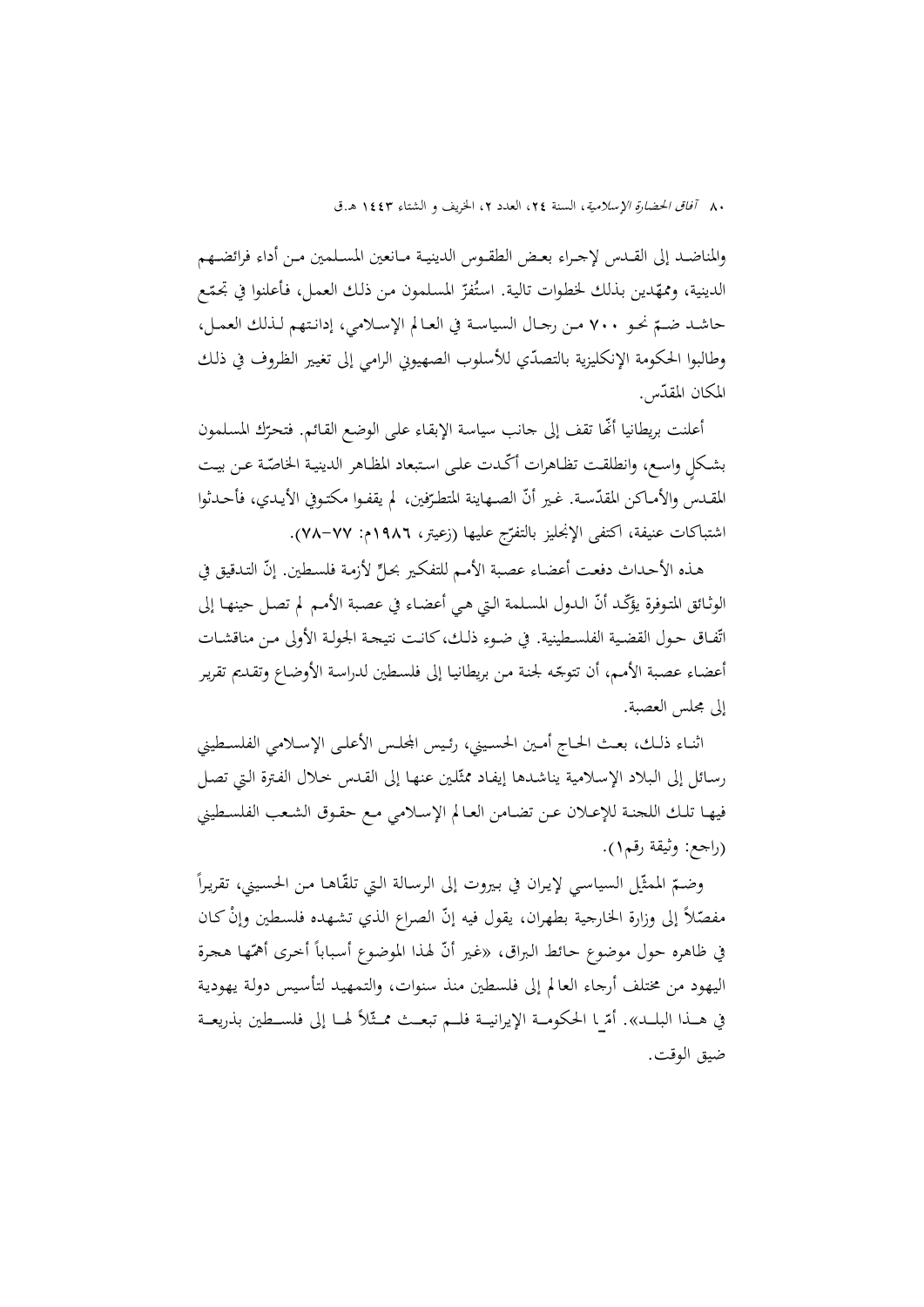إلى جانـب هـذه الأعمــال في داخـل فلسـطين – والـتي كـانـت ذات صـبغة استعراضـية في الغالـب - انـبرى مجلـس عصـبة الأمـم للبحـث في مصـير فلسـطين بطلـب مـن بريطانيـا وتحـت ضغوط وسائل الإعلام الصهيونية. مع الإشارة إلى أنّ عصبة الأمم كانت قد أقرّت الانتداب<br>. البريطاني على فلسطين في 24 تموز 1922م.

كان حسين علاء (ممثّل إيران في عصبة الأمم) يناشد السياسيين الإيرانيين إخباره بالموقف الرسمـي بِحـذا الشـأن. فـأبرق إليـه ذكـاء الملك فروغـي (وزيـر الخارجيـة آنـذاك) يقـول: «ينبغـي الحــديث لصــالح المســلمين بــدون الإعــراب بشــكل صــريح عــن معارضــة دولــة أو جماعــة مــا» (راجع: وثيقة رقم2).

شـهد الموقـف الإيـراني تغيّراً آخـر في نھايـة عـهـد رضـا شـاه، أي خـلال الفـترة الـتي اتجـه فيهـا ا رضـا شـاه إلى التقـارب مـع ألمانيـا، حيـث عـادت إيـران إلى سياسـة الـدفاع عـن حقـوق الشـعب الفلسـطيني في عصـبة الأمـم، فتجـاوب العـالم الإسـلامي إيجابيــاً مـع تلـك السياسـة المرحليـة (راجع: وثيقة رقم3).

وبالمحصّلة، فخطـوات الحكومـة الإيرانيـة لم تكـن جـادّةً وبنّـاءة، ولم تعـطِ أيّ ثمـرة للقضـية الفلسـطينية بعـد تأسـيس عصـبة الأمـم، علـى الـرغم مـن الـدور الواسـع الـذي لعبتـه في تأسـيس هذه المؤسّسة الدولية (موجـاني، ١٩٩٥م: ١٢٧٥-١٢٩٧). من جانب آخر، فإنّ وجود عناصر مرتبطـة بـالإنكليز كضـياء الـدين الطباطبـائي `، ويحـي دولـت آبــادي'`، وتـزامن كلمـة كــاظمي " المناصـرة للفلسـطينيين مـع سياسـة انتقــال اليهـود الـتي اتخـذتما بريطانيــا (وفقــاً للبنــد السـادس مـن وعـد بلفـور)، هـو أمـرٌ يبعـث علـى إثـارة التسـاؤل الآتي: ألم تكـن تلـك المواقـف الإيرانية في الساحة الدولية واقعة ضمن إطار السياسة البريطانية؟

إنّ مطالعـة التـاريخ، وملاحظـة الـدور الواضـح للإنكليـز في الجحيء برضـا شـاه بملـوي إلى الحكـم في إيـران (١٩٢٥م)، ومن ثمّ الإطاحـة بـه لاحقـاً وإقامـة ابنـه محـمـد رضـا مكانـه، يجعلنـا نقطــع بــدور الإنكليــز ونفــوذهـم في إيــران. هـــذا النفــوذ الــذي بــدأ منــذ ثــورة المشــروطة (عــام ١٩٠٦م)، الـتي انطلقــت بتوجيـه ودعــم مـن الإنكليـز وأدّت إلى القضـاء علـى الحكــم القاجاري والمجيء بالأسرة البهلوية إلى السلطة.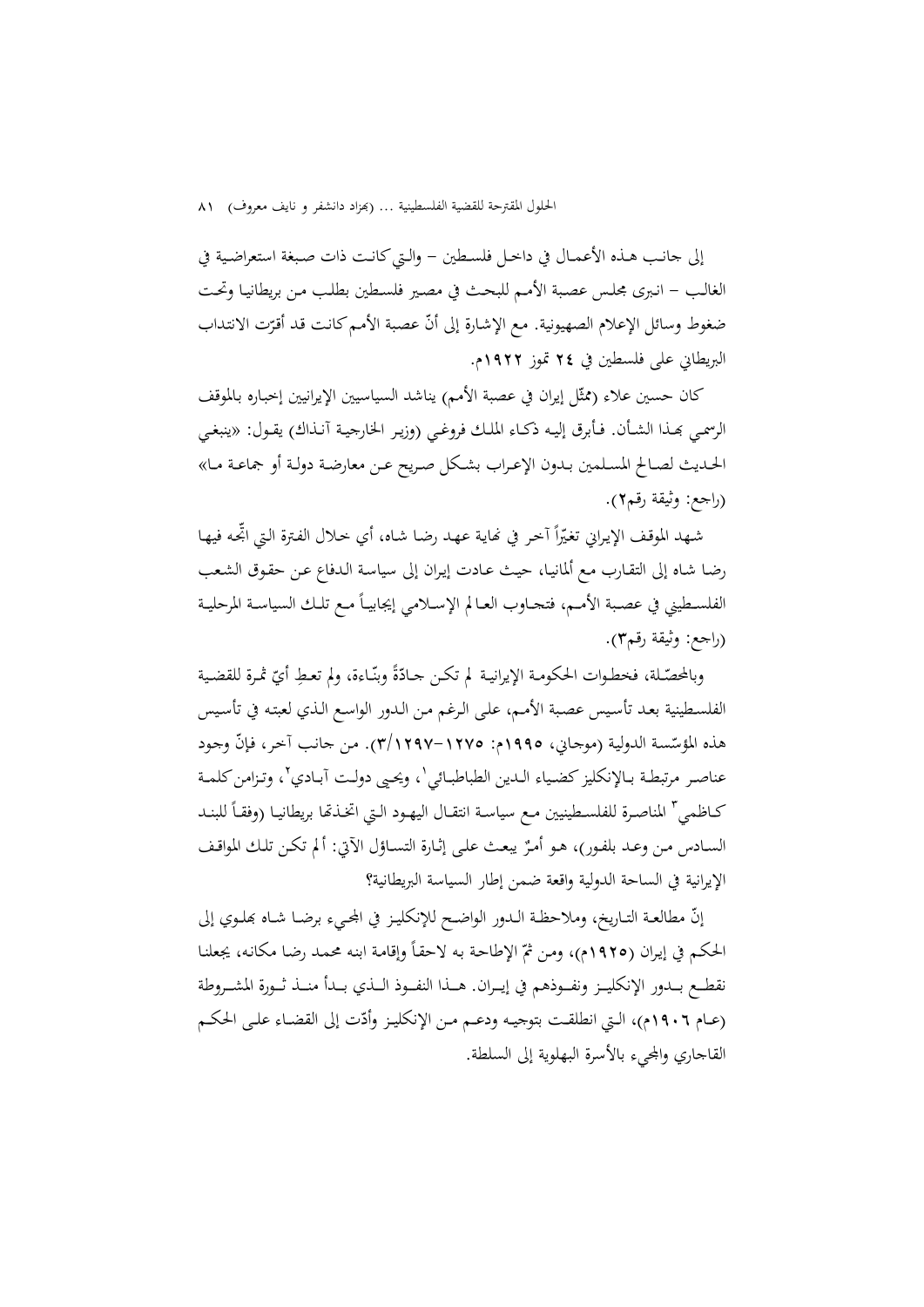2**.**2 **إيران والقضية الفلسطينية في منظمة الأمم المتحدة حتى عام** 1979**م**

ورثت منظّمة الأمم المتّحدة الأزمة الفلسطينية عن عصبة الأمم وطرُح حلّ الدولتين كمخرج<br>-من هـذه الأزمـة. وقـد أدّت منظّمة الأمـم المتحدة دوراً أساسياً تجـاه الأزمـة الفلسـطينية، خـاصـة بعد بداية الحرب العربية الإسرائيلية الأولى.

على صعيد العلاقات الإيرانية الإسرائيلية في المنظّمات الدولية، ينبغي الوقوف عند منظّمة الأمم المتحدة أوّلاً. فالرأي الإيراني الأوّل في القضية الفلسطينية والذي يحظى بالاهتمام، هو معارضة مشروع تقسيم فلسطين، من خلال إعطائهـا رأياً مخالفاً لقرار رقـم ١٨١ المؤرّخ ٢٩ نشرين الثاني ١٩٤٧م<sup>ء</sup>َ.

في مجال تقسيم فلسطين، ينبغي القول إنّ نصر الله انتظام (ممثّل إيران في لجنة التحقيق في  $\overline{a}$ موضوع فلسطين)، كـان مخالفاً لمشروع التقسيم، وقد قدّم مـع ممثّلي الهند ويوغسلافيا اقتراحاً يـدعو إلى تأسـيس حكومـة فدراليـة وائتلافيـة في فلسـطين، لكنّـه لم يحصـل علـى الأصـوات الكافية. (راجع: وثيقة رقم 4).

كــان موقـف إيـران المعـارض للقـرار ١٨١، سبباً في تقـاطر برقيـات الشـكر علـى الحكومـة الإيرانية من قبل الحكومات والشخصيات والمؤسّسات والمنظّمات في العالم العربي.

وفي آذار ١٩٤٩م، قرّر التصويت في الجمعية العامّة على عضوية إسرائيل في منظّمة الأمم المتحدة، فصوّتت إيران ضدّها.

كما لاحظنا، فقد صوّتت إيران في موردين مهمّين جداً ضدّ القرارات التي كانت لصالح إسرائيل، ولكنّ الأمر اللافت للنظر هو أنّه في العام نفسه (١٩٤٩م) الذي عارضت فيه إيران انضمام إسرائيل إلى الأمم المتحدة، ناشد عباس صيقل ممثّل إيران في فلسـطين، وزارة الخارجية الإسرائيلية، أنْ تأمر ممثّلها في الأمم المتحدة بالتعاون مع الممثّل الإيراني.

ويظهر ممّا تقدّم أنّ أسلوب إيران في الأمم المتحدة –وكذلك في عمليات التصويت بشأن القضية الفلسـطينية–كـان بالشكل الـذي يلبّي رغبـة العرب مـن جـهـة، ولا يزعج إسـرائيل مـن جهة أخرى. وبـذلك حافظـت إيـران (إلى مـا قبـل انتصـار الثـورة الإسـلامية عـام 1979م) علـى علاقات جيدة مع إسرائيل، ولم تضرّ بعلاقاتها مع البلدان العربية قبل الثورة. من جهةٍ أخرى،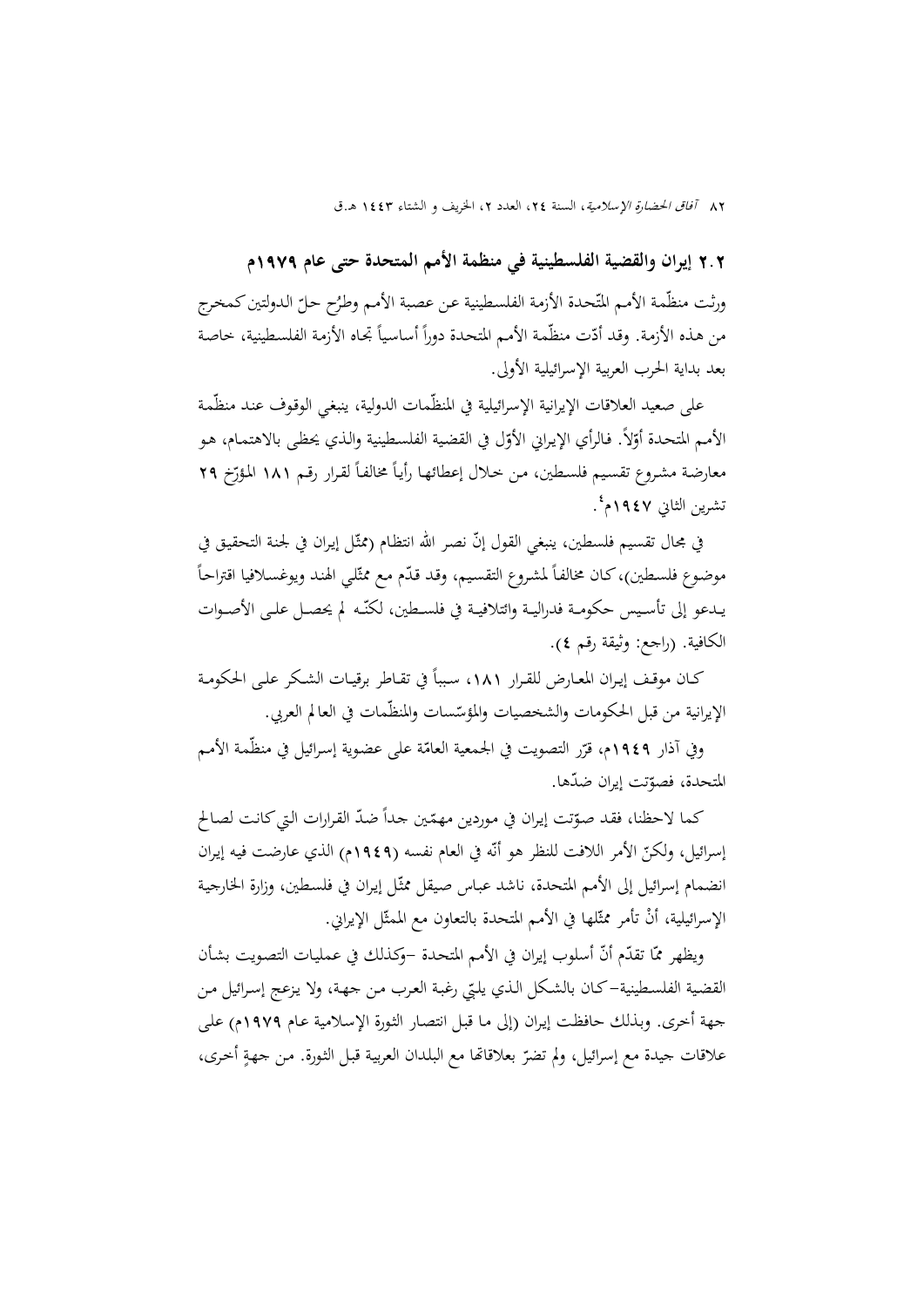فـإنّ مـن المهـمّ جـداً مشـاهدة الشكل الجديـد للقـوة في المشـرق العـربي، والمسـاعدة الـتي كـان مقدور إسرائيل أن تقدّمها لإبطال مفعول هـذا التحريك، حيث كـان الشـاه يشعر بـالانزواء بفعل تنامي قـوة الاتحـاد السـوفيتي في الشـمال، ومعـاداة بعـض بلـدان الشـرق الأوسـط للحكومـة الإيرانية، وكـان يتصوّر أنه سيستطيع الاحتفـاظ بأمنه في مجاهـة ذلك العداء الإقليمي والدولي من خلال إطار سياسة محايدة.

حينمـا اقترح ممثّـل العراق في الأمـم المتحدة عـام ١٩٥٨م إصـدار قـرار بمنـع تزويـد إسـرائيل بالسـلاح، علّـق الشـاه علـى ذلـك قـائلاً: «طبعـاً نحـن لا نسـتطيع أن نصـوّت لصـالح هـذا<br>-الاقتراح، إذ إنّ ذلك سيصبح ذريعة لاتخاذ قرار كهذا إزاء أي بلد آخر. وهذا عمل شديد الخطورة، لذلك ينبغي التصويت على قرار الأوروبيين». (راجع: وثيقة رقم٥) كـان ممثّل إيران يصوّت في بعض الأحيان خلافاً لتصريحاته أو وعوده السابقة؛ فتصويت إيران لصالح اقتراح المفاوضــات المباشــرة بــين العــرب وإســرائيل في عـــام ١٩٦١م، أدّى إلى اســتياء الإســرائيليين وتــذمّرهم. ومــن أحــل أن تــبرّر وزارة الخارجيــة الإيرانيــة موقفهــا وتعــبّر عــن تعاطفهــا مــع الإسرائيلين، بعثت برقية لممثّل إيران في إسرائيل.

كـان الإسرائيليون على استعداد للتعـاون مـع إيـران في المنظّمـات الدوليـة، في مقابـل دعـم إيران لإسرائيل في هـذه المنظّمـات، وهـو الـدعم الـذي كـان مهمّـاً حـداً لإسـرائيل. ففـي عـام ١٩٦٢م، حينمــا تقـرّر انتخــاب ممثّـل لمنظّمـة F.A.O في الشـرق الأوســط، تعهّــدت إسـرائيل لإيران بدعم المرشّح الإيراني (راجع: وثيقة رقم ٦).

في العـام 1971م، حينمـا أثـار العـرب موضـوع إخـراج إسـرائيل مـن الأمـم المتحـدة أو تعليـق عضــويتها، اجتمــع وزيــر الخارجيــة الإيــراني «خلعتــبري» مــع وزيــر الخارجيــة الإســرائيلي «إيغــال ألون» في نيويورك، معلناً عن معارضة إيران الصريحة لمثل تلك الخطوة (راجع: وثيقة رقم ٧).

كانت أمريكا تنظر إلى إيران وإسرائيل كمتّحدين مهمّين وإستراتيجيين في منطقة الشرق الأوسط والمحيط الهندي المهمّة. (347 :347 ,B.Rappa)وبناءً عليه، يُعدّ دعم هذين البلدين ي مـن جميـع الجوانـب ذا أهميـةكبـيرة لـدى الولايـات المتحـدة. كانـت إسـرائيل بـدورها ترغـب في قوّة الشاه أيضاً؛ لأنّ سقوط الشاه يعني فقدالها لحليف استراتيجي، فضلاً عن حرمانها من البترول الإيراني.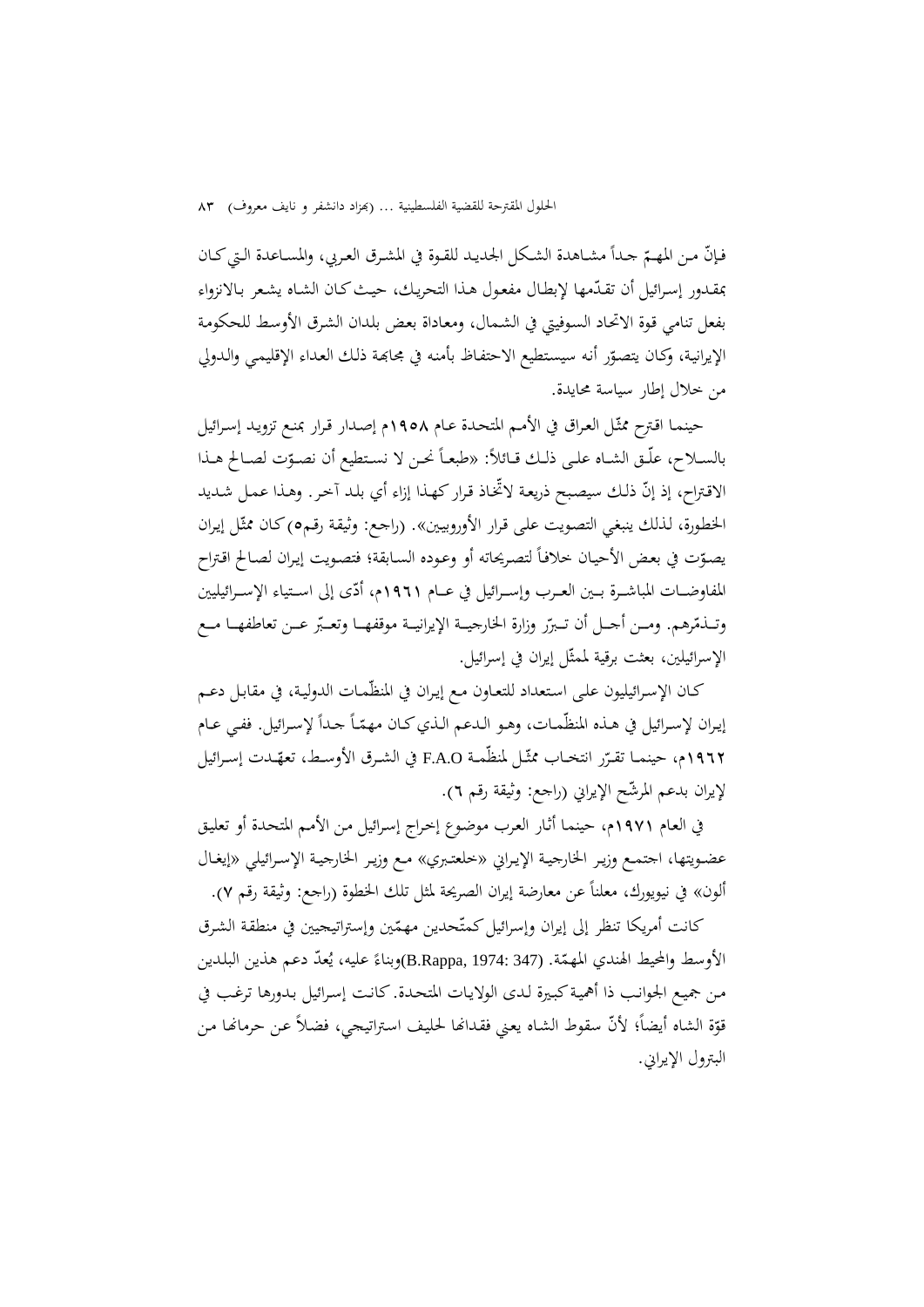مـن الـدروس الـتي تعلّمهـا الشـاه خـلال الفـترة ١٩٥٨–١٩٦٧م، أنّ للعلاقـة مـع إسـرائيل نتيجة فرعية مهمّة، وهي الحصول على تأييد واشنطن لبرامجه، بينماكانت أمريكا غير راغبة في الـــدعم والإســـناد. وكـــان الأمريكيـــون يبـــدون حساســـية إزاء العلاقـــات الإيرانيـــة الإســـرائيلية،  $\overline{a}$ ويراقبونها بدقّة. كـان الشـاه يؤمن إيماناً بالغاً بقوّة النفوذ اليهودي في أمريكـا، حيـث كـان يعتبر العلاقة الجيّدة والحميمة مع إسرائيل شرطاً لعلاقات جيدة مع أمريكا واستخدام النفوذ فيها .(Ibid, 348)

وبشكل عـام، فقـد أدّت منظّمـة الأمـم المتحـدة منـذ تأسيســها وحـتى الآن دوراً هامّـاً في القضيّة الفلسطينية، وذلك عن طريق إصدار القرارات في الجمعية العامة ومجلس الأمن وإقامة الاجتماعـات وإصـدار البيانـات وإرسـال مبعوثين إلى منـاطق الصـراع لحـلّ الأزمـة، والغريب هنـا وجود بون شاسع بين دور الجمعية العامة للأمّم المتّحدة ومجلس الأمن، مما أظهر عجز كلِّ منهما في حـلّ الأزمة الفلسطينية خـلال أكثـر مـن سبعين سنة خلت. وقـد بلـغ عـدد القـرارات التي صدرت عن الجمعية العامة للأمم المتحدة منذ عام 1946م وحتى عام 2006م أكثـر مـن ٧٧٦ قــرارًا تطـرّق خــلال مراحــل مختلفـة إلى مشــروع تقسـيم فلســطين، الوســاطة الفلســطينية، لجان المعاهدة وتعيـين الحـدود ولجنـة المصـالحة وقضـية اللاجئـين. والملفـت للنظـر هـو ارتفـاع عـدد القـرارات الصـادرة في السـنوات الأخـيرة بنسـبة قياسـية مقارنـة مـع السـنوات الأولى مـن فعاليـات الجمعية. وبنـاءً علـى بحـث أجرتـه جامعـة كاتانيـا، فقـد تمّـت دراسـة هـذه القـرارات بنـاءً علـى<br>. العناوين والماهية الخاصة بما وتصنيفها، وتبيّن أنّ أغلب القرارات التي كانت قبل العدوان على غزّة سنة ٢٠٠٨، تناولت قضية اللاجئين الفلسطينيين، ولكن بعد الحرب، أصبحت القضية الرئيسية في منظّمة الأمم المتحدة متمثّلة في حقّ تقرير المصير.<br>.

أمـا في مـا يتعلّـق بقـرارات مجلـس الأمـن منـذ عـام 1946 لغايـة 2006م، فقـد صـدر عنـه ٢٨٤ قرارًا يتعلّق بالأزمة الفلسطينية(محمدي وغفراني، ٢٠٠٩م: ٧٠)، وذلك على الرغم من المحاولات الأمريكية للحيلولة دون إعـداد مسـودّة لأيّ قـرار ضدّ إسـرائيل، حيـث اسـتخدمت حـقّ الفيتـو ضـد قـرارات عديـدة تتعلّـق بإدانـة الممارسـات الصـهيونيّة الوحشـية. ويشـير صـدور هذه القرارات إلى عدم التوصّل لحلّ ينهي الظروف الراهنة.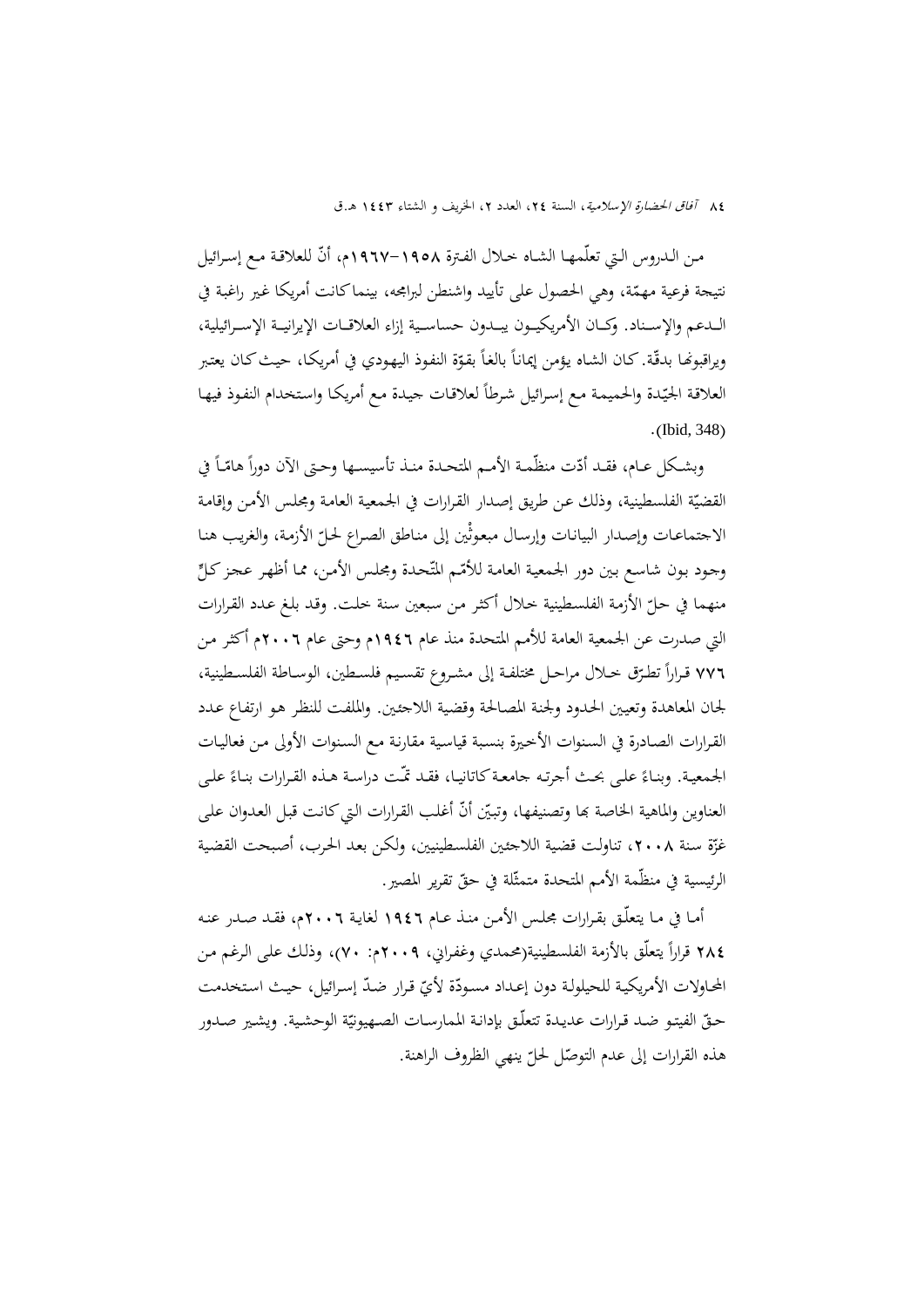**.**3 **مواقـــف الجمهوريـــة الإســـلامية مـــن المقترحـــات الدوليـــة لحـــل القضـــية الفلسطينية**

1**.**3 **الحلول المقترحة من قبل دول البلاد الإسلامية وموقف إيران في هذا المجال** لقـد قُدّمت العديد مـن المقترحـات والمبـادرات والمحاولات الدوليـة لنشـر السـلام والاستقرار في فلسطين. ويمكننا تقسيم هذه المحاولات إلى ثلاثة أقسام رئيسة.

القسم الأول يتضمّن المبادرات التي قامت بما الدول العربية بمذا الشأن والتي ترتكز بشكل أساسي على الحلول المبنيّة على نشر السلام والاستقرار في فلسطين، والتي تشترط من أحل إقامـة العلاقـات مـع إسـرائيل أن تعـود الأوضـاع إلى مـاكانـت عليـه قبـل 1967م، بمـا في ذلـك عودة اللاجئين ووقف الاستيطان. (أعلنت كافّة الوفود العربية ودول منظّمة التعاون الإسلامي عن أنّ السلام يتوقّف على تحقيق هذه الشروط).

القسم الثاني من هذه المبادرات يبتني على الموقف الإسرائيلي في مبـادرات السـلام. وēـدف هـذه المبـادرات للحفـاظ علـى الوضـع الـراهن وتنفيـذ مبـادرات السـلام مـع الاعـتراف بمسـتوى ضئيل مـن حقـوق الفلسـطينيين، وذلـك شريطة أن يتجنّـب الفلسـطينيون القيـام بـأيّ أعمـال عنف أو مخالفة لعملية السلام. (تتميّز المبادرات المقدّمة من قبل الولايات المتحدة وإسرائيل بِمـذه المواصـفات). ولا مجـال للبحـث في موقـف إيـران مـن مثـل هـذه المبـادرات؛ إذ إنَّ الـرفض المطلق هو الموقف الواضح والحاسم منها ولا غير.

أمّـا القسـم الثالـث مـن مبـادرات السـلام فيتعلّـق بالمنظّمـات الدولية المختلفـة والجحموعـات المحايدة، وتتطرّق هذه المبادرات إلى العثور على حلّ عن طريق تأمين جزء من مطالبات كلِّ من الطرفين حتى التوصّل إلى اتّفاق ثنائي عن طريق المفاوضات، وقد سجّلت منظّمة الأمم المتحــدة بــين عــامي ١٩٤٦ و٢٠٠٦م أكثــر مــن ١٢٠٥ مشــاريع لحــلّ الأزمــة الفلسـطينية بأشكال مختلفة.

وفي مـا يتعلّـق بالقسـم الأوّل مـن هـذه المبـادرات (الـذي يتضـمّـن النشـاطات الـتي قـامـت بمـا<br>-الـدول العربيـة في هـذا الشـأن)، فقـد اتخـذت الجمهوريـة الإسـلامية موقـف التأييـد لكـلّ مـا فيـه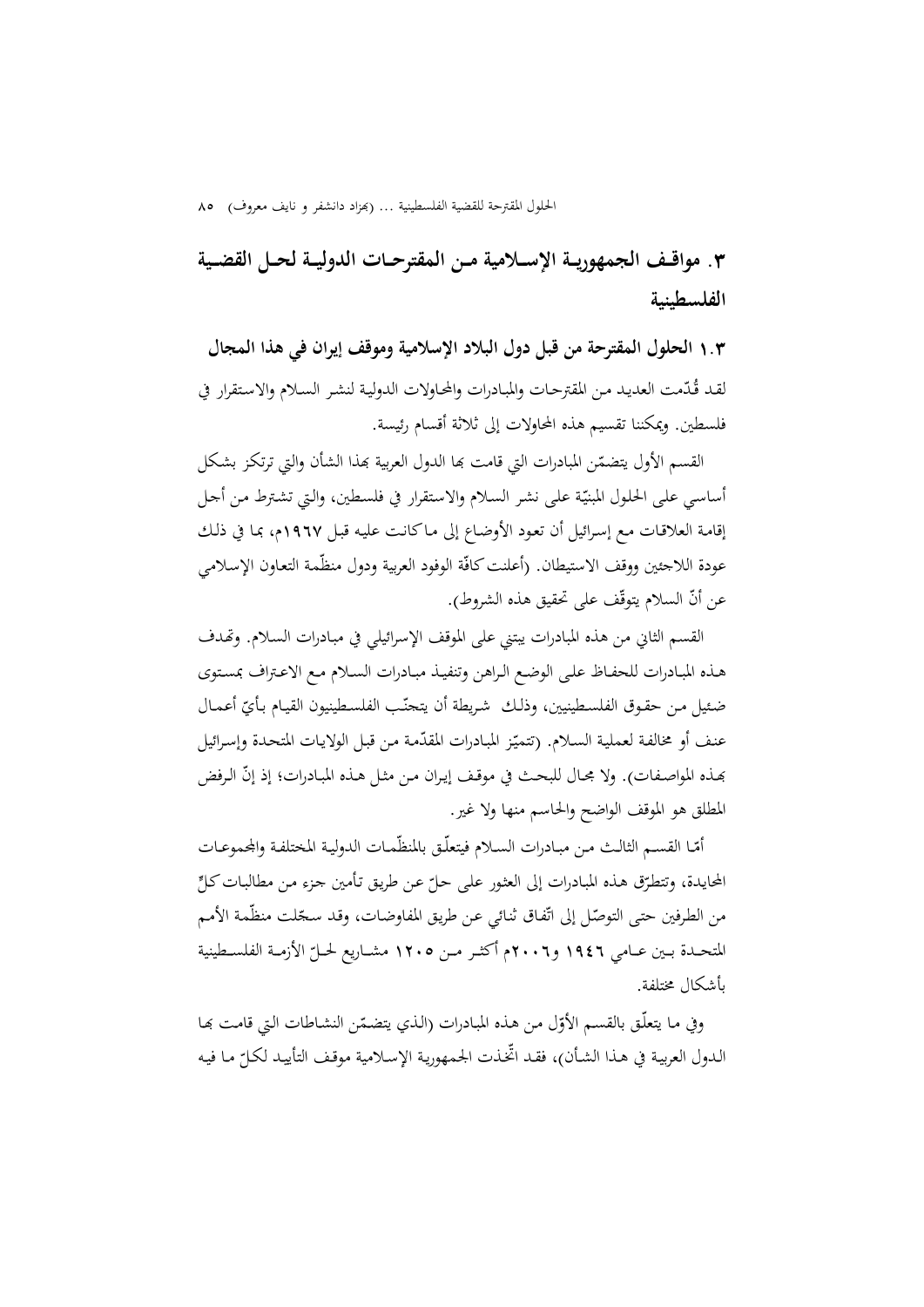دعــوة لاسـتعادة الفلســطينيين لحقــوقهم، مــع الـتحفّظ بــالموقف المخــالف علــى مــا عُــرف الــتي تقــوم علــى الاعــتراف بالكيــان الصــهيوني، ســواء 1948 أم ً بــ«مبــادرات الســلام» بحــدود بحدود ١٩٦٧ أم غير ذلك، وحجّة مخالفة إيران هو أنّ أيّ اعترافٍ بشرعية الكيان الصهيوني هـو انتقــاصٌ مـن الحقـوق الطبيعيــة للفلسـطينيين، وهــو مــا لا يمكــن التنــازل عنــه تحــت عنــوان مبادرات السلام وما شابه.

وبشكلٍ عام، فقد أثبتت تلك المبادرات والمفاوضات التي ظلّت تجري لعقود أنَّها لا تصبّ في صـالح الشـعب الفلسـطيني ولا تقـدّم حـلاً منصـفاً للقضـيّة الفلسـطينية وبالتـالي فـلا جـدوى منها، وإنّما المحدي في هذا المجال المطالبة الجدية بحقوق الشعب الفلسـطيني ومقاومة أيّ شكلٍ مـن أشـكال الاحـتلال والقهـر، وهـذا مـا دفـع الجمهوريـة الإسـلامية الإيرانيـة لـتعلن مـن بدايـة انطلاقتها عن دعمها لحركات المقاومة الفلسطينية، وعن عقدها للآمال على هذه المقاومـة الـتي سـتكون هـي الضـمانة للفلسـطينيين والعـرب والمسـلمين في وجـه إسـرائيل وداعميهـا، فمـا أُخـذ بالقوّة لا يُستردّ إلا بالقوّة.

2**.**3 **حلول واقتراحات المنظّمات الدولية وموقف إيران منها**

أمّـا بالنسبة إلى موقف الجمهورية الإسلامية الإيرانية من القسـم الثالث مـن مبـادرات السـلام (التي تتعلّق بالمنظّمات الدولية المختلفة والمحموعات المحايدة)، فقد اتخذت موقفاً مخالفاً. وتعود مخالفـة إيـران لهـذه المشـاريع إلى تخطيطهـا وتوجيههـا مـن قبـل الولايـات المتحـدة، وبالتـالي تجاهـل حقــوق الفلســطينيين. وتعتــبر القضــية الفلســطينية في السياســة الخارجيــة الإيرانيــة أكــبر قضــية  $\overline{\phantom{a}}$ يواجهها العالم الإسلامي، ولن تنتهي لمصلحة المسلمين مطلقاً ما دام الوجود الإسرائيلي قائماً في المنطقـة. وبتعبـير آخـر: لـن تعـترف الجمهوريـة الإسـلامية الإيرانيـة مطلقـًأ بدولـة تحمـل اسـم إسرائيل، وأي مفاوضـات مـع إسـرائيل مـن قبـل أي دولـة، يعتبر اعترافـًا بالكيـان الصـهيوني مـن قبـل تلـك الدولـة. وتـرى إيـران أنّ المحـاولات الأمريكيـة الصــهيونية لتقــديم مـا يسـمّـى بمشـاريع الســلام ēــدف إلى حــرف النضــال الإســلامي عــن طريقــه وفــرض التســوية والاستســلام علــى الدول العربية. فإنّ الكيان الصهيوني وأمريكا يعتقدان بأنّ الفوضى في منطقة الشرق الأوسط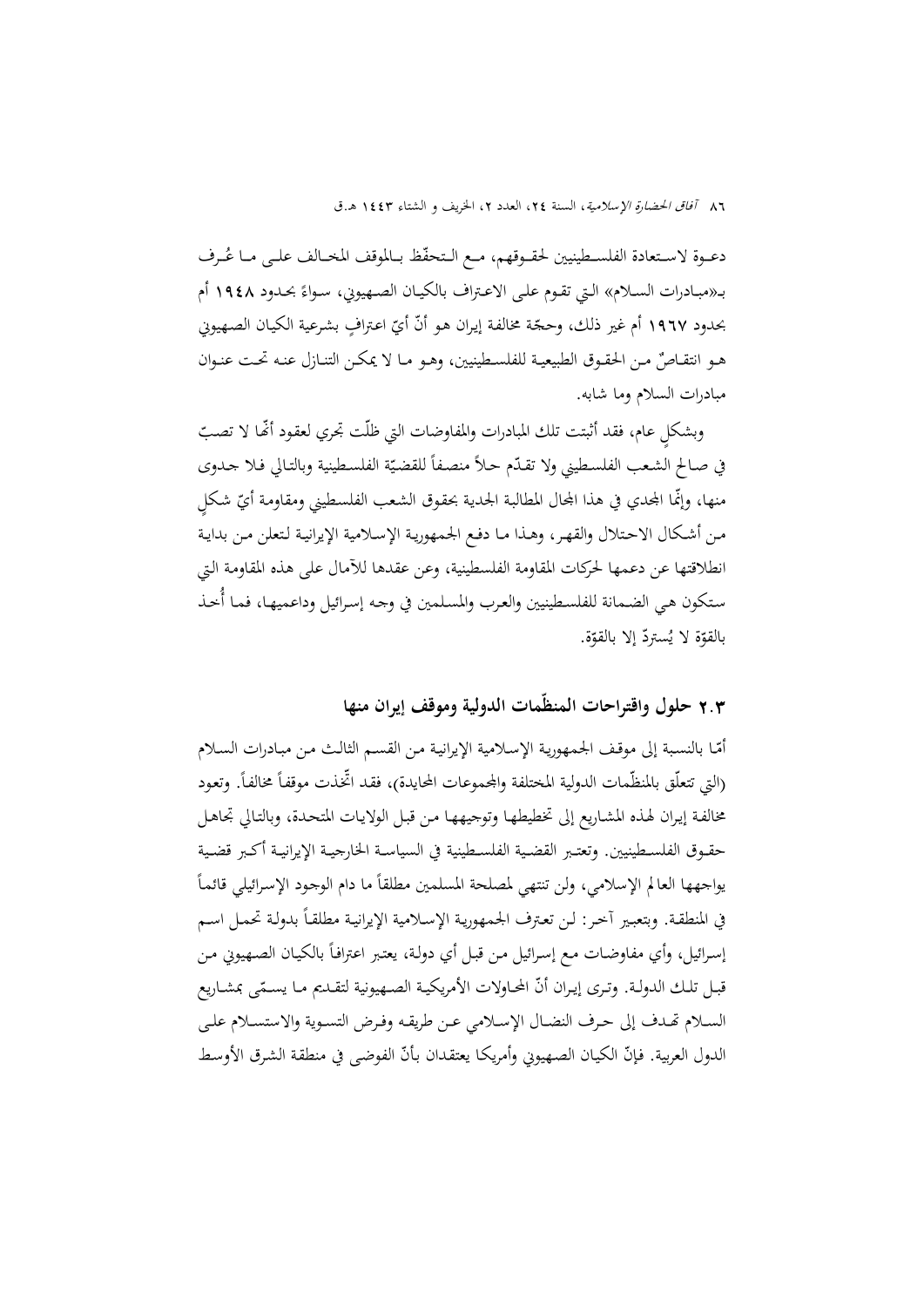– وخاصّة في منطقة الخليج – لا تصب في مصلحتهما. وتدلّ مفاوضات السلام بين العرب والكيــان الصــهيوني علــى هــذا الأمـر، علــى الـرغم مــن عــدم التوصّــل إلى نتيجــة مــن هــذه المفاوضات لحلّ الأزمة بشكل نمائي بين العرب والكيان الصهيوبي (ولايتي، ٢٠٠٧م: ٢٩).

ومن أبرز المشاريع التي تمّ تقديمها في هذا المجال يمكن أن نذكر على سبيل المثال وبشكلٍ مختصــر: مشــروع رونالــد ريغــان 1982م، مشــروع آلــون 1967م، مشــروع المملكــة العربيــة المتحـدة ١٩٧٢م ومشـروع فــاس ١٩٨٢م، مـؤتمر مدريـد، اتفاقيّـة أوسـلو١٩٩٣م (يوسـف، ١٩٩٤م، ١٢٨–١٣٦)، اتفاقيّة غزة أريحـا ١٩٩٤م، قمّة طابـا (أوسـلو ٢) ١٩٩٥م، اتّفـاق الخليل ١٩٩٧م، اتّفاقية واي ريفر١٩٩٨م وواي ريفر ١٩٩٩م، اتّفاقية كامب ديفيد١٩٨٧م وقمّة كامب ديفيد.٢٠٠٠م (هيئة الموسوعة الفلسطينية، ١٩٨٤م: ٦٢٥–٣/٦٣).

 $\overline{a}$ وقد رفضت إيران كلّ هذه الاتفاقيات. قال الإمام الخميني رداً على مشروع فاس:<br>.

«إنّـني أحـذّر الشـعوب الإسـلامية –وخصوصــأ الشـعوب العربيـة– والجيـوش الإسـلامية وجيـوش الــدول العربيــة، مـن أنّ الموافقــة علـى هــذا المشـروع خلـف الأبــواب المغلقــة وبــدون الالتفات إلى رأي الشعوب، سيؤدي إلى أن تتحولوا إلى أسرى لإسرائيل وعملاء لها إلى نحاية العمر وستكونون تحت سيطرة إسرائيل وأمريكـا بشكل مطلق. وليس من عـار أشنع مـن هـذا العار بالنسبة إلى الشعوب الإسلامية والعرب، إن هـم استسلموا لهذا المشروع الفاسد المخرّب المعارض للإسلام تماماً. عـار علـى العرب أن يقبلوا بسيادة إسرائيل، وإّني أحـذّر الجميع: لـو قّـت الموافقــة علــى هــذا المشـروع، فســوف تقــوم إســرائيل غــداً بــإخراج مكــة والمدينــة مــن قبضتكم...» (الموسوي الخميني، 2002م: 122).

وكانت الجمهورية الإسلامية الإيرانية - ولا تزال - تعلن عن مخالفتهـا وموقفهـا الواضـح مـن «عملية السلام» المطروحة بخصوص القضية الفلسطينية.

قـال الإمـام الخــامنئي حـول إقامـة مـؤتمر مدريـد للســلام في اجتمــاع ضــمّ مسـؤولي حركـة الجهاد الإسلامي:

«يجـب علـى المسـلمين رفـض هـذا المـؤتمر المشـؤوم للسـلام في الشـرق الأوسـط ويجـب علـيهم إفشـاله. إنّ مؤتمر السـلام في الشـرق الأوسـط مشـروع شيطاني يهـدف إلى فـرض الاستسـلام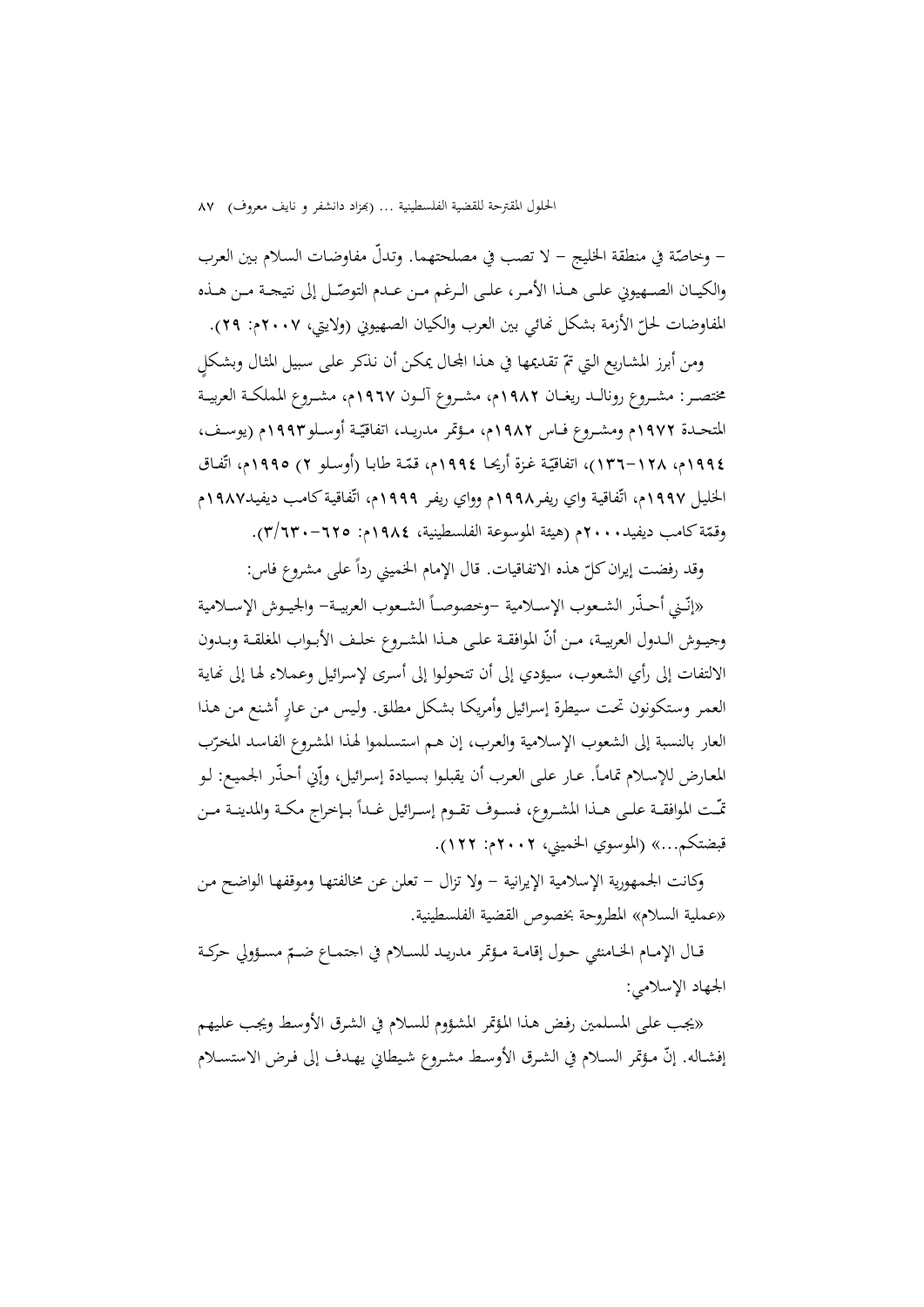على الشعب الفلسطيني والجحامدين ويضمن أمن الكيان الصهيوني العنصري المحتلّ للقدس. إنّ مـا يسـمّى بالسـلام في الشـرق الأوسـط خيانـة جماعيـة للقضية الفلسـطينية مـن قبـل الأعـداء،<br>. وهي على وشك الوقوع...».

أمـا بالنسبة إلى اتّفـاق غزّة وأريحـا، الـذي يعترف بشكل لافت للنظر بالمصـالحة مـع العدوّ الصهيوني، فقد كانت الجمهورية الإسلامية الإيرانية الدولة الوحيدة التي رفضت هذا الاتّفاق؛ نظراً إلى كونه ظالماً. وفي خطبة صلاة الجمعة، اعتبر الإمام الخامنئي أنّ هذا الاتفاق ظالم بشكل واضح، وانتقـد المفاوضـين الفلسـطينيين. ولم تكتـف الجمهورية الإسـلامية الإيرانيـة بمـذا الموقـف، بـل سـعت في المـؤتمر الثـامن لقـادة دول الـبلاد الإسـلامية (9ديسـمبر1997) إلى إقنـاع الدول بأنّ هذا الاتفاق ظالم (واعظي،١٠٠٠م: ١٩٢–١٩٣).

وقد احتفظت الجمهورية الإسلامية الإيرانية بحقّها في اتخاذ موقف من التطوّرات الإقليمية والدولية ضـمن إطـار مبـادئ الحقوق الدولية، ومن منطلق العزّة والحكمـة والمصلحة. وأعلنت إيران أئّما ترفض مفاوضـات السـلام، ونظراً إلى أنّها تعتبر القضية الفلسـطينية قضيّة إسـلامية لا عربية فقط، فهي كدولة إسلامية تعتبر أنّ لها الحق في الإعلان عن موقفها من هذه القضية. ومـن منطلق احـترام سيادة الـدول علـى أراضيها، فقـد حمّلت إيـران الـدول العربيـة الـتي ترضـى بالتسوية، مسؤولية الاتّفاق حسب مبدأ الأرض مقابل السلام.

والجدير بالذكر أنّ من المسائل التي تطرح في هذا المحال مسألة العلاقات بين إيران والدول العربيــة (ولاسـيّما العـراق، ســوريا ومصــر...) في الأوضــاع الحاليــة، حيــث يُســأل: هــل لهــذه العلاقات تأثيرٌ على القضية الفلسطينية؟<br>.

وفي مقـام الجــواب ينبغـي أن نلتفـت إلى أنّ أســاس حركــة السياسـة الخارجيــة للجمهوريــة الإســلامية الإيرانيــة تقــوم علــى القضــية الفلســطينية والتحــولات الناشــئة منهــا في المنطقــة. لقــد اتخذت الجمهورية الإسلامية الإيرانية موقفاً ثابتاً ودائماً من الشعب الفلسطيني، ومضافاً إلى أنَّما لا تقلّل من دور فلسطين في القضايا الإقليمية، فإنَّحا تعتقد أنَّ الهدف الأصلي والأساس مـن الأحـداث الأخـيرة في المنطقــة واصــطفافات الــدول العربيــة –بتـدخّلٍ مـن الـدول الغربيــة والولايات المتحدة الأميركية- ّإنما هو صرف النظر عن القضية الفلسطينية.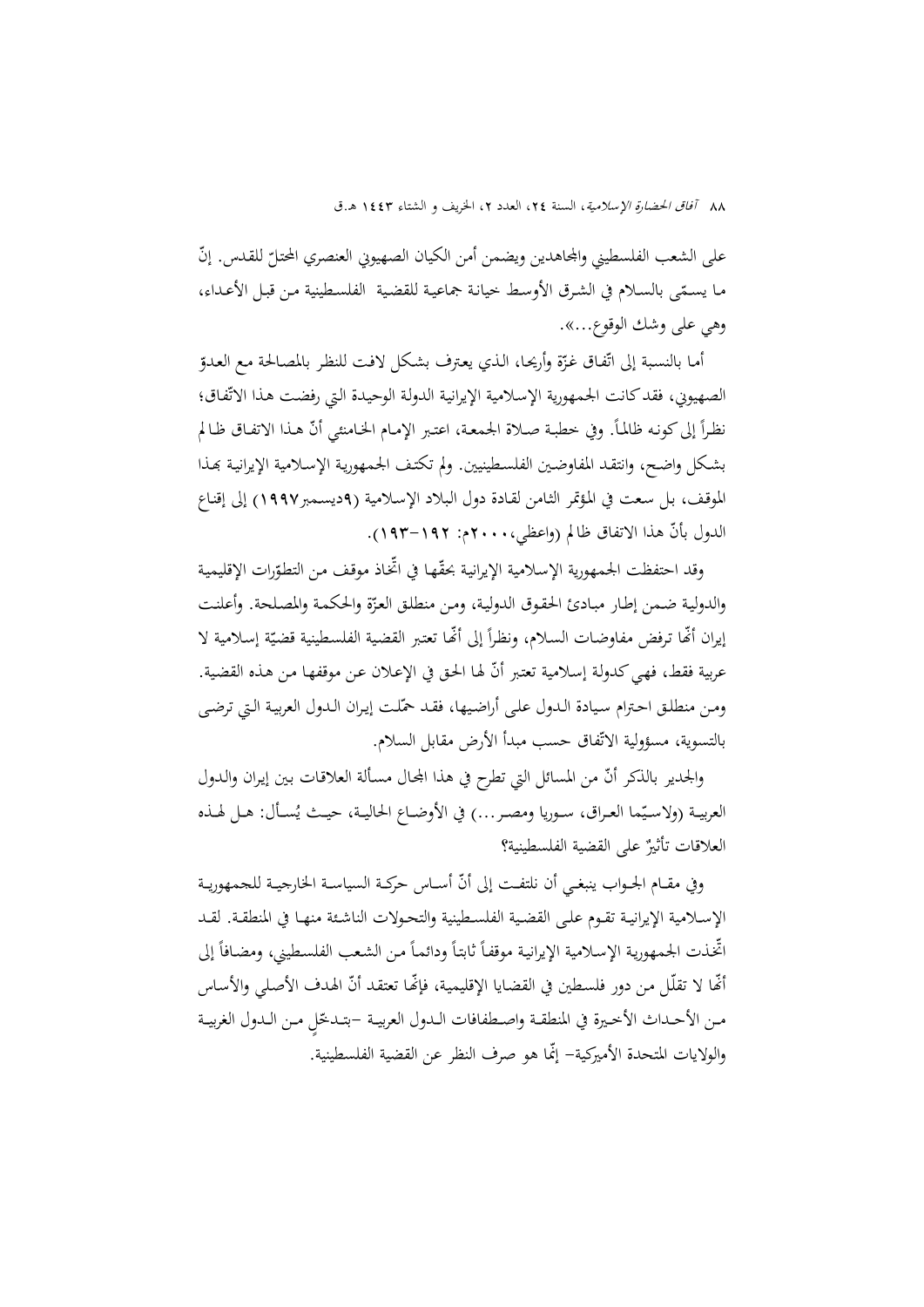إنّ الجمهورية الإسلامية الإيرانية تعتبر فلسطين قبلةً تجمع الدول المدافعة عن حقوقها في ٍّصـف واحـد، وقـد ظهـر هـذا الأمـر في التحـولات الأخـيرة في المنطقـة، مـن قبيـل ظهـور داعـش ومــاكــان يهــدف منهــا مــن إيجــاد الفتنــة والتفرقــة وانشــغال المســلمين والمنطقــة عــن الموضــوع الأســاس؛ وهــو القضـية الفلســطينية، حيــث أعلــن مرشــد الثــورة في إيــران أنّ حــلّ القضــية الفلسـطينية هـو مفتـاح حـلّ مشـاكل المنطقة، وأنّ الجمهورية الإسلامية في إيـران تحدّد علاقاتها مع الدول العربية على أساس مواقفها من القضية الفلسطينية، فتؤيّد الدول المدافعة عن القضية وتعارض الدول المخالفة لها.

علـى أنّ هـذه المواقـف تعـدّ مكمّلـةً للموقـف الأسـاس الـذي أعلـن عنـه مؤسـس الثـورة الإسلامية الإيرانيّة الإمـام الخميني مـن البدايـة، حيـث قـال: «أصبح مـن أولى أولويّـات إيـران الدفاع عن الفلسطينيّين وتحرير المسحد الأقصى، وقطع الأيدي الأميركية والصهيونيّة الغاصبة لحقوق العرب والمسلمين» (الموسوي الخميني، 2002م: 276).

# **.**4 **الحلـول والاقتراحـات التـي طرحتهـا الجمهوريـة الإسـلامية الإيرانيـة بعـد انتصار الثورة**

**ّ** <sup>1</sup>**.**<sup>4</sup> **الأزمة الفلسطينية المشاريع المقترحة من إيران لحل**

إذا لاحظنا المبادرات التي قدّمت خلال السنوات الماضية، نرى أنَّما قد أهملت الجـذور الرئيسة للأزمة الفلسطينية. إنّ ازدياد عـدد القرارات في السنوات الأخيرة يدلّ على عـدم تغيير الاتجـاه العام في التعامل مع الأزمة. وفي الحقيقة لا يمكن تقديم حـلّ للأزمة إلا عـن طريق إدراك تأثيره<br>. عليهـا وعلـى العلاقـات المتبادلـة بين طرفي الأزمـة. وبنـاءً علـى الحـالات الـتي جرت دراستها، لا<br>-بمكن تقديم حلّ فعال ومؤثّر من حارج المنطقة. يجب أن يتمّ تقديم الحلّ المناسب من قبل الشعوب والجتمعات التي ترتبط بمذه القضية، وأيّ حلول يتمّ تقديمها من الخارج، يمكن أن نغيّر توازن القوى فقط ولا يمكنها أن تكون حلولاً دائمة. وكما أشرت سابقاً، فقد استمرّت الأزمة على الرغم من الجهـود الدوليـة، ويعـود هـذا الأمـر إلى عـدم تقـديم حلـول عادلـة. فـالحلول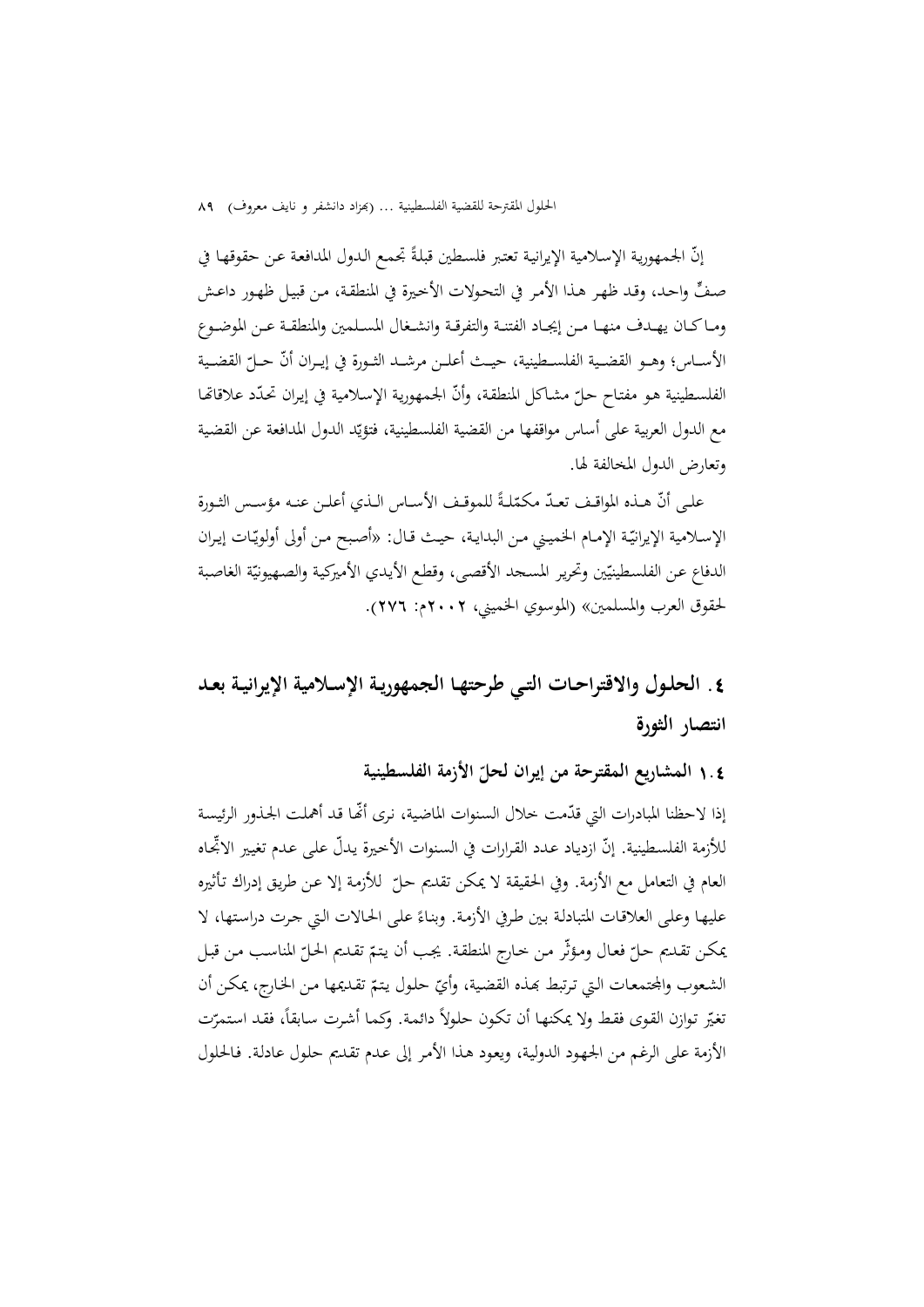المبنية علمي وجود دولتين ليست بحلول عادلـة، ولا يمكـن إنهـاء الأزمـة الفلسـطينية عـن طريقهـا ولا يمكن قبـول ادّعـاء الكيـان الصـهيوني فيمـا يتعلّـق بامتلاكهـا لثلاثـة أربـاع فلسـطين. إنّ هـذه المشاريع والحلول لا تحتمّ بما يعاني منه الفلسطينيون، ولا يمكنها أن تنشئ الحكومة الفلسطينية المستقلّة، وهـي تسـمح للولايـات المتّحـدة بالاسـتمرار في سياسـتها الـتي تنتهجهـا في الشـرق الأوسط. إنّ الحلول المبنية على وجود دولتين محكومة بالفشل؛ لأنَّما ليست عملية وليست عادلة وشـاملة. إنّها لا تّمتمّ بقضية الاستيطان واللاجئين، وتّممل حق تقرير المصير للشعب الفلسطيني؛ ّلأن الكثير مـن الحقـائق قـد تغـيرت في هـذه الـبلاد طـوال السـنوات السـتين الماضـية، ومع ذلك فإنّ الجمهورية الإسلامية الإيرانية – وفضلاً عن مخالفتها لعملية السلام الظالمة في المشرق العربي - ّ اتخذت المواقف التالية من الصراع الفلسطيني الصهيوني:

١– عدم الاعتراف بالكيان الصهيوني واعتباره كياناً غير شرعي.

٢ - مخالفـة عمليـة السـلام إذا تمّ تخطيطهـا وتوجيههـا مـن قبـل الولايـات المتحـدة؛ لكونهـا ēمل حقوق الفلسطينيين.

٣– عودة جميع الفلسطينيين إلى وطنهم الأمّ في فلسطين المحتلة.

**٤**– تنظيم استفتاء عـامّ للشعب الفلسطيني بكافّة طوائفه الإسلامية والمسيحية واليهودية ّلاتخاذ القرار حول النظام المستقبلي.

> -5 إنشاء نظام وطني مستقل يحكم فلسطينكلّها وعاصمته القدس الشريف. ٦– حقّ الحكومة الفلسطينية في تقرير مصير جميع السكّان الحاليين لفلسطين.

وفي الخطاب نفسـه الـذي ألقـاه آيـة االله العظمـى السـيد الخـامنئي في الملتقـى العـالمي الخـامس لـدعم انتفاضـة الشـعب الفلسـطيني (٢٠١٠م) يخلـص إلى طـرح حلـول للقضـيّة الفلسـطينية، مؤكَّداً على أنّه ينبغي تنظيم المستقبل بالنظر إلى الماضي واستلهام الدروس منه، كما ينبغي قبل ّ شيء إيضاح نقطتين: كل

«الأولى: إنّ دعوتنا هي لتحرير فلسطين وليس تحرير جزء من فلسطين؛ وبعبارةٍ أخرى: أيّ مشـروع يريـد تقسـيم فلسـطين مرفـوض بـالمرّة، وهـو يعـني بقـاء الغـدّة السـرطانية والتهديـد<br>. الدائم لجسد الأمّة الإسلامية وخصوصاً شعوب المنطقة. النقطة الثانية: من أجل الوصول إلى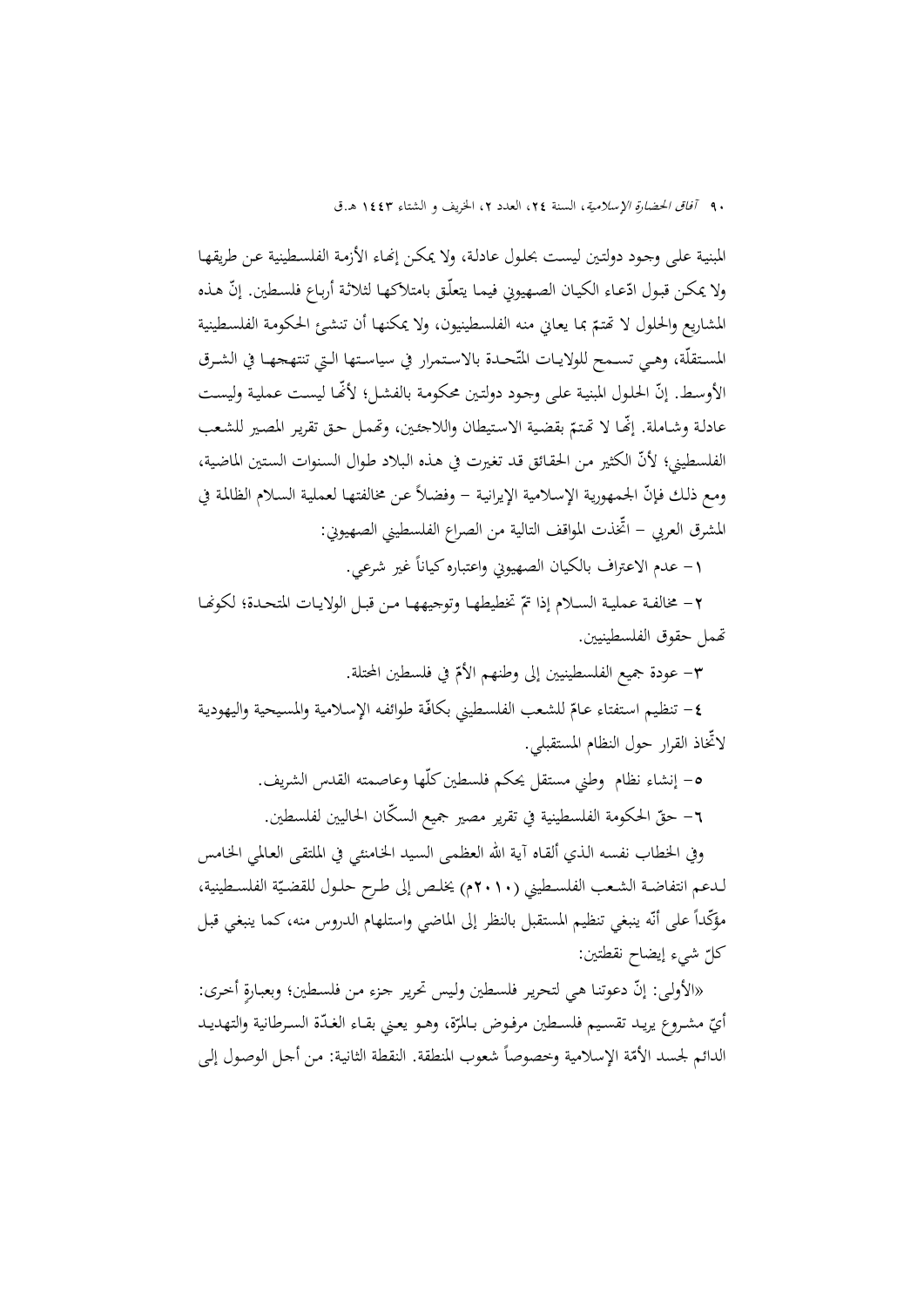هذا الهدف السامي، لا بدّ من العمل وليس الكلام فقط، ولا بدّ من الجِدّ وليس الممارسات ∫<br>≃ الاستعراضـية، ولا بـدّ مـن الصـبر والتـدبير، ويمكـن لكـل واحـدة مـن الحكومـات والشـعوب المسلمة والجماعات المقاومة أن تعرف نصيبها ودورها من هذا الجهـاد العـام، وأن تمـلأ بـإذن االله جبهات المقاومة».

وبعـد ذلـك أشـار آيـة الله الخـامنئـي إلى مشـروع الجـمهوريـة الإسـلامية لحـلّ قضـية فلسـطين،<br>-حيث يقول: «إنّنا لا نقترح الحرب «الكلاسيكية» لجيوش البلدان الإسلامية، ولا رمي اليهود المهـاجرين في البحـر، ولا طبعـاً تحكيم منظّمة الأمـم المتحـدة وسـائر المنظّمـات الدوليـة. إنّنـا نقـترح إجـراء استفتاء للشـعب الفلسـطيني. مـن حـقّ الشـعب الفلسـطيني –كـأي شـعب آخـر– أن يقـرّر مصـيره ويختــار النظــام الـذي يحكــم بــلاده. يشــارك كــلّ الفلســطينيين الأصــليين مــن<br>م مسلمين ومسيحيين ويهود - دون المهاجرين الأجانب - أيـن مـاكـانوا، في داخـل فلسـطين أو في المخيّمات أو في أيّ مكـان آخر، في استفتاء عـام ومنضبط يحدّدون فيه النظـام المستقبلي لفلسطين. وبعد أن يستقرّ ذلك النظام والحكومة المنبثقة عنه سوف يقرّر أمر المهاجرين غير الفلسـطينيين الـذين انتقلـوا إلـى هـذا البلـد خـلال الأعـوام الماضية. هـذا مشـروع عـادل ومنطقـيّ<br>-يستوعبه الرأي العـام العـالمي بصـورة صـحيحة، ويمكـن أن يتمتّـع بـدعم الشعوب والحكومـات المسـتقلة. بــالطبع، لا نتوقّــع أن يرضــخ الصــهاينة الغاصـبون لــه بســهولة، وهنــا يكــون دور الحكومات والشعوب ومنظّمات المقاومة».

وبعد ذلك أشار إلى مسؤولية الدول الداعمة للعدو الصهيوني ووجوب قطعها لعلاقاēا مـع هـذا العـدو، ومسـؤوليات منظّمـات المقاومـة الإسـلامية في إدامـة مقاومتهـا الجـادّة، مضـافاً إلى مسؤوليات الغرب في ّ اتخاذ المواقف الواقعية تجاه الهيمنة الصهيونية. وختم بقوله:

«إنّ مـا يهـدّد الكيــان الصـهيوني لـيس صــواريخ إيـران أو جماعــات المقاومـة حتــى تُنصـب أمامـه درعـاً صـاروخياً هنـا وهنـاك. التهديد الحقيقـي الـذي لا عـلاج لـه هـو العزيمـة الراسـخة للرجــال والنســاء والشــباب في البلــدان الإســلامية الــذين لم يعــودوا يريــدون أن تــتحكم فــيهم أمريكا وأوروبا وعملاؤهما، ولا أن يفرضوا عليهم الهوان. ومع ذلك، ّ فإن تلـك الصـواريخ سـوف َ تؤد ir.alalam.www://http **﴿** (ّي واجباēا متی ما ظهر ēديد من قبـل العـدو ( ْـد َع ِ َّن و ْ إ اصِ ـبر ْ َ ف اللهِ حَقٌّ وَلَا يَسْتَخِفَّنَّك الَّذِيَنَ لَا يُوقِنُون﴾ (الروم/٣٠)». َ ن ِ ي ِ : ت ا<br>ا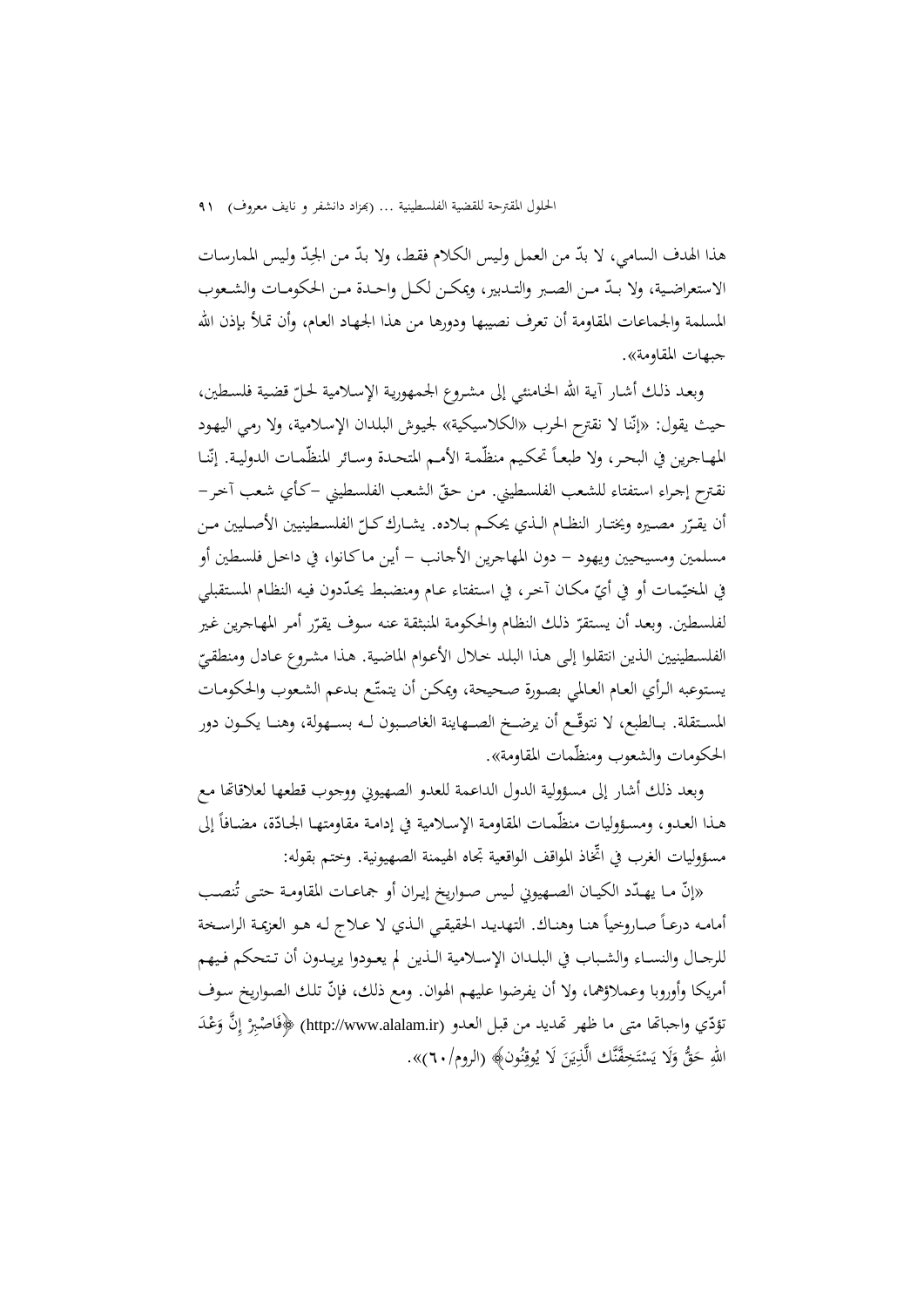والجدير بالذكر أنّ عدم تحقّق هذا الطرح الإيراني (الاستفتاء) هيّأ الأرضيّة لتكوّن حركات<br>-المقاومة وفق نموذج الثورة الإسلاميّة، ومن ذلك على سبيل المثال حركة المقاومة في لبنـان، والـتي انطلقت من النموذج الأيديولوجي في إيران، ونظّمت صفوفها واستطاعت أن تنجز استحقاق  $\overline{a}$ إخراج الاحتلال الإسرائيلي من جنوب لبنان، وهو ما ترك تأثيره في المنطقة ككلّ وشكّل نموذجاً وقـدوة لكـلّ حركـات المقاومـة، (صـفـاتاج، ٢٠١٦م: ٧٨) فقـد كـانـت الثـورة الإسـلاميّة بالحقيقـة<br>-منشأ لتحوّلات كبرى في المنطقة وفي العالم، وكان لهذا الحدث تأثيراتٌ كبيرة في صحوة مسلمي العالم وإحياء المعتقدات الدينيّة (مسعودنيا وقرباني تازه كندي، ٢٠١٦م: ٩٧).

2**.**4 **رأي النخـب السياسـية والشخصـيات الدينيـة فـي تقيـيم الحلـول التـي طرحتهـا ّ القضية الفلسطينية إيران لحل**

إنّ دراسـة وجهــات نظـر النخـب السياسـية والشخصـيات الدينيـة في إيـران – وخاصّـة بعــد انتصار الثورة الإسلامية - حـول القضـية الفلسـطينية وكيفيـة التعامـل معهـا، تكشـف عـن وجـود الحدّ الأقصى القاسم المشترك في وجهـات النظر بين النخب حول القضية الفلسطينية. وقد شـهدت العقـود الثلاثـة الـتي تلـت انتصـار الثـورة الإسـلامية إجمـاع مختلـف السياسـيين والرؤسـاء ونـوّاب مجلـس الشـورى الإســلامي (البرلمـان) علـى مجموعــة مـن القضـايا والتـزامهم بَمـا، وعلـى رأســها القضــية الفلســطينية، علــى الــرغم مــن إجــراء العديــد مــن الانتخابــات وتعاقــب مختلــف الاتحاهـات والأحزاب على الحكـم. كمـا إنّ هـذه الفـترة شـهدت خلافـات بمستويات مختلفـة تتعلّق بأسباب النزاع مع الكيان الصهيوني ودعم فلسـطين، ويسـعى الإعـلام المعـادي في الوقـت الراهن إلى تقوية هذا التيار وتوجيهه.

وتعتقد فئة ذات توجّه سياسي معيّن بأنّ موقف الجمهورية الإسلامية الإيرانية من القضية الفلسطينية وإسرائيل موقف »طوباوي»°، وأنّه يجب علينا بعد مرور أكثر من ثلاثة عقود علـى انتصـار الثـورة الإسـلامية في إيـران أن نقبـل علـى الواقعيـة؛ «الطوباويـة» تتعـارض في ّلأن بعض الحالات مع المصالح الوطنية، وتكبّد الدولة والشعب خسائر كبيرة. وقد نضحت وجهة النظر هذه مع ظهور التيار الإصلاحي في التسعينات، وكانـت الصـحف في تلـك الفـترة تكتـب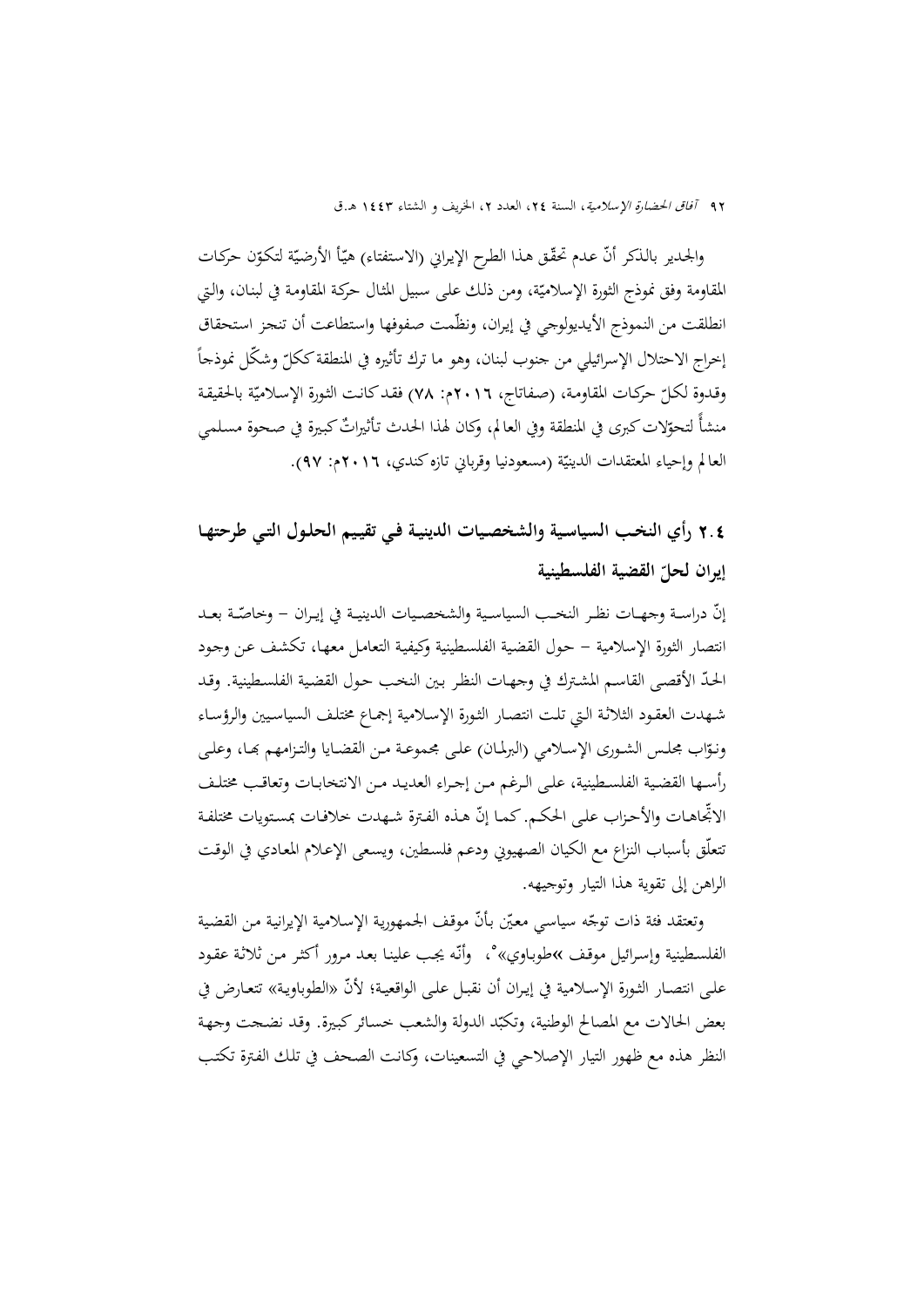أنّه لا يجوز أن نتحمّس للقضية الفلسطينية أكثر من الفلسطينيين أنفسـهم؛ لأنّ الفلسطينيين مقبلـون علـى التسـوية مـع الكيـان الصـهيوني، حيـث وقّعـت منظّمـة التحريـر الفلسـطينية عــام 1993م اتفاقية أوسلو مع الكيان الصـهيوني (فريـدوني وشـهبازي، 2012م: 176). يـرى هـذا التيـار أنّـه يجـب الحـدّ مـن الحساسـيات المرتبطـة بالقضـية الفلسـطينية والصـراع مـع الكيــان الصهيوني، وبالتـالي الحـدّ مـن عـداء المجتمـع الـدولي لإيـران، وأنّ تراجـع هـذه المخالفـة لا يعـني الاعتراف بالكيان الصهيوني، على الرغم من أنّ بعض المتطرِّفين في هذا التيار يرون أنّ عملية<br>. التسوية هي الأنسب.

من خلال دراسة تاريخية للدورات الرئاسية المختلفة في إيران، نـرى بوضـوح ثباēـا علـى دعـم القضية الفلسطينية على الرغم من اختلاف هذه الدورات الرئاسية من ناحية الخطاب والتوجّه الفكري. الدورات الرئاسية في الجمهورية الإسلامية الإيرانيةكما يأتي:

-1 الـدورة الأولى لرئاسـة الجمهوريـة؛ ابتـداء مـن انتصـار الثـورة الإسـلامية وحـتى Ĕايـة الحــرب الإيرانيــة العراقيــة (-1979 1989م): بعــد أن انتصــرت الثــورة الإســلامية أصــبح الخطـاب الثـوري المثـالي هـو الخطـاب السـائد، وعلـى ضـوء ذلـك ّ ــ اتخذت مجموعـة إجـراءات لدعم فلسطين؛ ومنهـا: تقـديم مجلـس الشـورى الإسـلامي للمشـاريع ووضـعه القـوانين لـدعم فلســـطين مـــن الناحيـــة الاقتصـــادية، السياســـية والثقافيـــة، إقامـــة تـــدريبات عســـكرية في المعســكرات الفلســطينية، تخصــيص ثلــث الخمــس والزكــاة لصــرفها في ســبيل الــدفاع عــن فلسـطين، وتنظـيم مظـاهرات في الجمعـة الأخـيرة مـن رمضـان كـلّ عـام تحـت اسـم «يـوم القدس العالمي».

مضــافاً إلى مــا ذكـر، فقـد قامـت الجمهوريـة الإسـلامية في الفـترة نفســها بمخالفـة مشـروع «ريغان» للسلام، ومشروع التسوية السعودي عـام ١٩٨١م ومبـادرة «فـاس» الـتي اتّفـق عليهـا بمؤتمر القمّة العربية،كما أدانت الاجتياح الصهيوني لجنوب لبنان.

وفي المقابـل شـنّ الأعـداء حملات دعائيـة وروّجـوا ادّعـاءات وتّممـاً فارغـة ضـدّ إيـران، مـن قبيل: «علاقة إيران وإسرائيل» و «بيع النفط الإيراني لإسـرائيل». وقـد أرادوا بـذلك بلبلـة الـرأي العام والتشكيك في حقيقة كفاح الإمام الخميني ضدّ الكيان الصهيوني.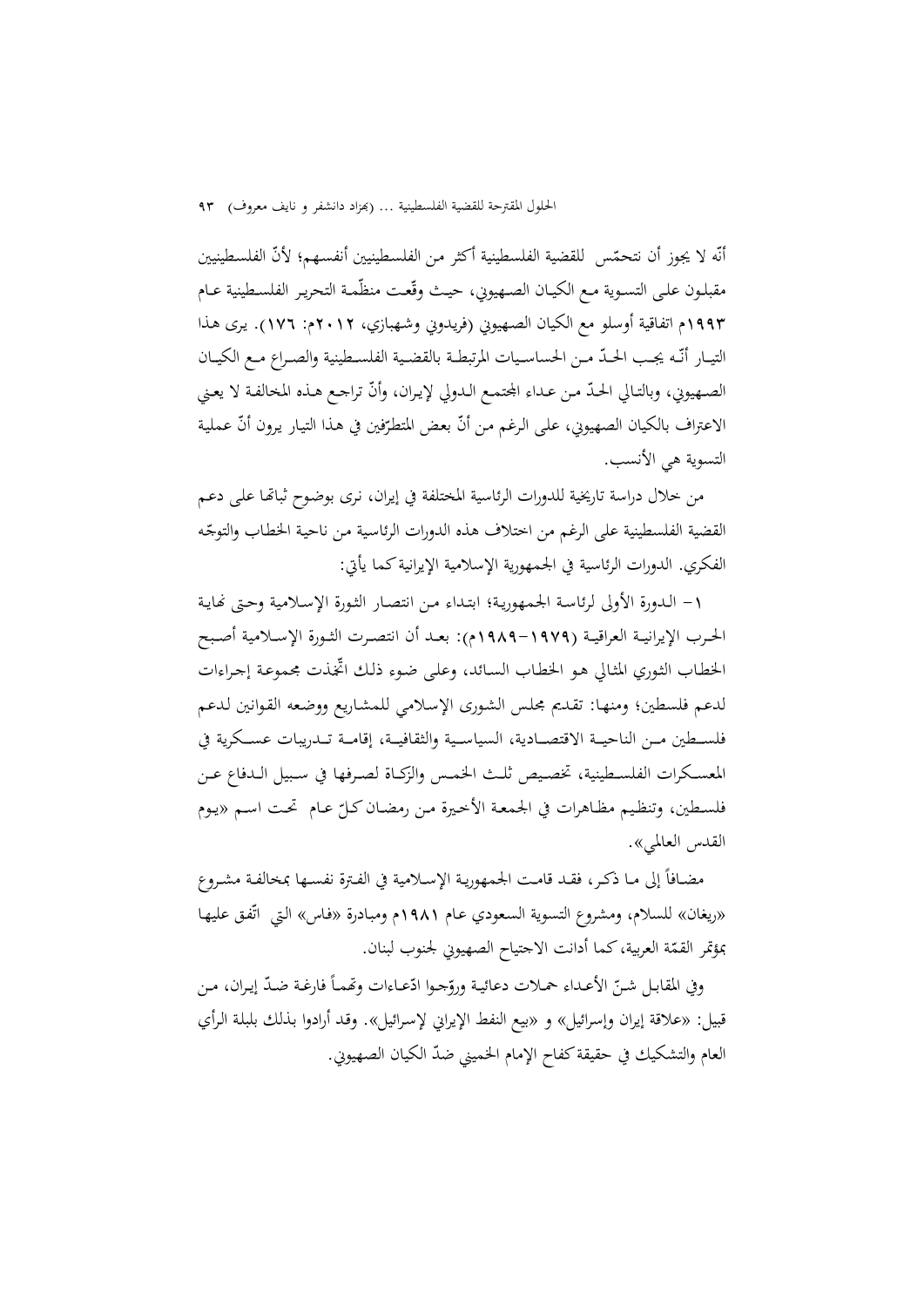-2 الـدورة الثانيـة؛ رئاسـة هـاشمي رفسـنجاني (1997-1989م): في هـذه المرحلـة اعتمـد الخطــاب العملــي أو البراغمــاتي الــذي ينــتهج الواقعيــة في تنفيــذ سياســاته المبنيــة علــى القــيم الإسلامية. تمّ التركيز في هذه المرحلة على تحسين الاقتصاد وظروف إيران الداخلية بعد الحرب مـع العراق، وسـاد الاعتقـاد بـأنّ الـدفاع عـن الأهـداف والتطلّعـات يجـب أن يكـون بمستوى الإمكانيـات والقـدرات الموجـودة. ومـن جملـة الإجـراءات الداعمـة للقضـية الفلسـطينية في هـذه المرحلة: عقد مؤتمر دعـم الانتفاضة سنة ١٩٩١م رفضاً لمشروع السلام الذي اقترحته أمريكـا، نوسيع العلاقـات مـع الـدول العربيـة أمـلاً في وحـدة الـدول العربيـة والإسـلامية مـن أجـل إزالـة الكيـان الصـهيوني، معارضة مؤتمر مدريد، معارضة مشروع السـلام في منظّمة المؤتمر الإسـلامي ومعارضــة البيــان الختــامي للقمّــة الإســلامية السادســة في كــانون الأول ١٩٩١م في العاصــمة<br>. البنغالية دكا بسبب حذف كلمة «الجهاد» ووضع كلمة «المحاولة» بدلاً عنها. الإصرار على إعـادة طـرح قـرار 3379 والتأكيـد عليـه في الجمعيـة العامـة للأمـم المتحـدة، وهـو قـرار أممـي يؤكـد على أنّ «الصهيونية هي شكل من أشكال العنصرية والتمييز العنصري»، واعتبر هذا الأمر إنجازاً وورقة رابحة للقضية الفلسطينية.

-3 الـدورة الثالثـة؛ رئاسـة السـيد محمـد خـاتمي (2005-1997م): سـادها خطـاب ثقـافي يدعو إلى تعزيز الثقافة ويؤكّد على: بناء الثقة، الانفراج، إزالـة التوتر، والتعايش السلمي عن طريق الحوار وتوسيع العلاقـات مـع العـالم. وكـان مـن جملـة الإجـراءات الهامّـة في هـذه المرحلـة: التأكيد على التوجّه القـانوني في مـا يتعلَّق بفلسـطين، والاستفادة مـن المنظَّمـات الدولية كـالمؤتمر الإسـلامي، وتشكيل لجنـة تقصّـى الحقـائق في مـا يتعلّـق بقضية فلسـطين، اعتمـاد لهجـة مسـالمة في الحوار،كما ترافـق ذلـك مـع السـعي إلى خفـض الحساسـيات في مـا يتعلّـق بموقـف إيـران مـن القضيّة الفلسطينية. وعلى الرغم من اتخاذ هذه الإجراءات من قبل إيران، فإنَّما وصفت بمحور الشر بعد أحداث 11 أيلول. ومن جملة الإجراءات الداعمة للقضية الفلسطينية في هـذه الفـترة عقد المؤتمر الثاني لدعم فلسطين سنة ٢٠٠١م ومعارضة مشروع التسوية واتّفاقية «واي ريفر» ومؤتمر شرم الشيخ وخارطة الطريق.

-4 الدورة الرابعة؛ رئاسة محمود أحمدي نجاد (2013-2005م): محور الخطاب السائد في هـذه المرحلـة هـو العدالـة، حيـث تم التأكيـد علـى المطالبـة بالعدالـة، وتمّ طـرح العديـد مـن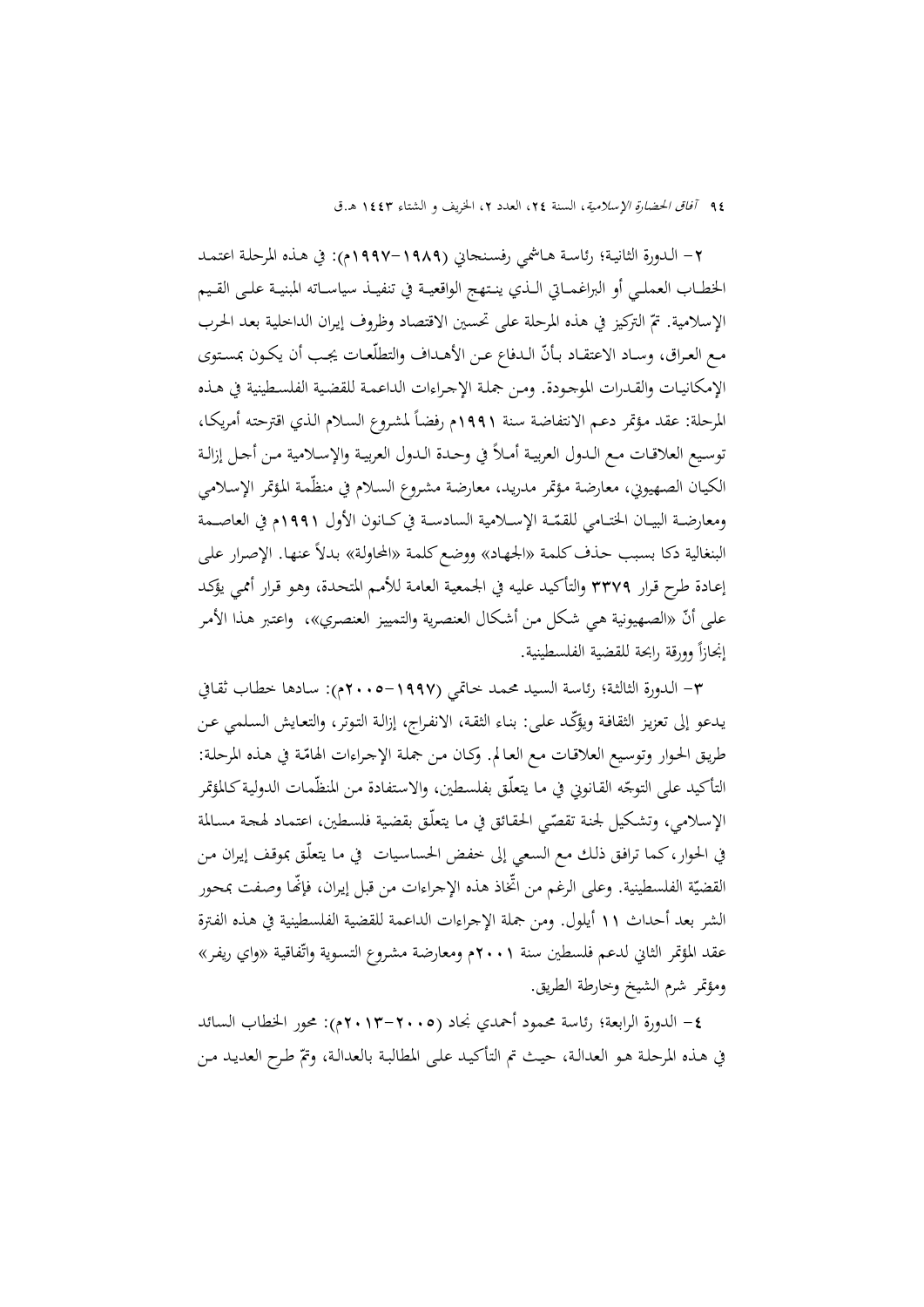الأفكــار، منهــا: محاربــة الظلــم والصــهيونية والإمبرياليــة، حمايــة المستضــعفين، والتأكيــد علــى القــيم والمثــل العليــا الثوريــة بالطريقــة الــتي كـانــت في الســنوات الأولى للثــورة. ومــن جملــة الإجراءات الهامّة في هـذه المرحلة: تقـديم المساعدات الشـاملة لفلسـطين والدعم المالي غير المسـبوق للمقاومـة الفلسـطينية في فـترة العـدوان الصـهيوني علـى غـزة سـنة 2009-2008م، الموقــف الممــانع الشــديد ضــدّ إســرائيل في الأمــم المتحـدة، طـرح مشــاريع جديــدة لــدعم فلســطين، إنكــار أســطورة الهولوكوســت علــى المســتوى الــدولي والــدعوة إلى إزالــة الكيــان الصهيوني الغاصب من خارطة الأرض.

0- الـدورة الخامسـة؛ رئاسـة حسـن روحـاني (٢٠١٣-٢٠٢١م): وقـد تمّ طـرح الاعتـدال كخطاب رئيسٍ لهذه الفترة، وهـو يؤكّد على اعتماد الوسطية واتّخاذ قرارات منطقية وواعية. وعلـى الـرغم مـن أنّ رئاسـة روحـاني لا زالـت فتيّـة؛ فقـد اتخـذت جملـة مـن الإجـراءات لـدعم القضـية الفلسـطينية، منهــا: عقــد مـؤتمر ترويكـا برلمانــات الــدول الأعضــاء في منظّمـة التعــاون الإسلامي وتوجيه انتقادات في هـذا الاجتمـاع لأداء الأمـم المتحـدة في مـا يتعلّـق بالصـمت تجـاه العدوان على غزّة، عقد احتماع طارئ لدول عدم الانحياز في طهران لبحث العدوان على غزّة في شهر تموز، تقديم طلب لتنظيم اجتماع للجمعية العامة للأمم المتحـدة لبحـث العـدوان علـى غـزّة في تمـوز ٢٠١٤م، وإرسـال المسـاعدات، وإعــلان الاسـتعداد لاسـتقبال كافّـة الجرحـى في المشافي الإيرانية. وفي إحدى كلماته، خاطب الرئيس روحـاني قـادة الكيـان الصـهيوني قـائلاً: إنّ العدوان على غزّة هـو أكبر هزيمة للكيـان الصـهيوني حتى الآن، ومأسـاة غـزة ليسـت مجـزرة في حق الإنسان فحسب؛ بل هي مجزرة في حقّ الإنسانية (www.namehnews.ir).

وكمـا هـو واضح، فالحكومـات المتعاقبة في الجمهوريّة الإسلاميّة قـد دعمت فلسطين علـى الـدوام، ولكـن لم يُســجّل لهـا أيّ وثيقـة بخصـوص متابعـة مقـترح الاسـتفتاء في منظّمـة الأمـم المُتّحـدة باسـتثناء التسـجيل الأخـير لمقـترح الاسـتفتاء، والـذي قدّمـه الممثّـل الـدائم لإيـران في منظّمة الأمـم المتّحـدة في رسالةٍ مـن السـفير مجيـد تخت روانتشـي بتـاريخ ١١-١١-٢٠١٩م. في هذا اجملـال يقـول أمـير عبـداللهيان، المعـاون السـابق لـوزارة الخارجيـة والأمـين العـام للمـؤتمر الـدولي الـدائم لـدعم الانتفاضـة الفلسـطينيّة، يقـول إنّ «الإشـكال الـوارد علـى الحكومـة في تعاملهـا مـع طرح الاستفتاء هو أنّها، وإنْ لم تعترض عليه وتمانعه، ولكنّها اكتفت منه بما يرفع عنها العتب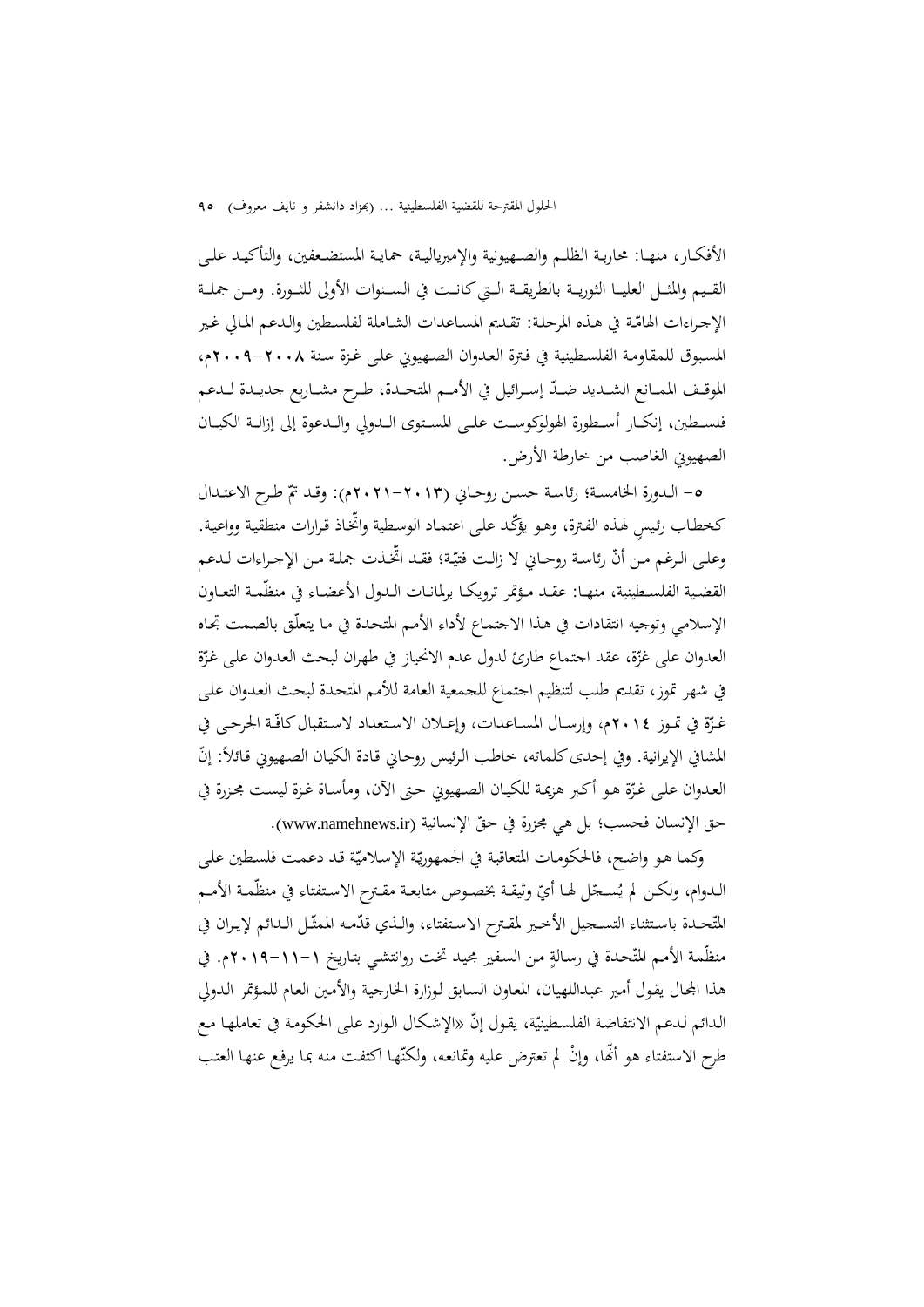ولم تتابعه بشكلٍ جاد، في حين أنّ منطق إيران ثابت ولا بدّ من اتِّخاذ خطواتٍ جادّة في هذا المجال، وهذا هو المطلوب» (ب.دانشفر، مقابلة شخصيّة، ١٥فبراير،٢٠٢١م). ت

## **.**5 **النتائج**

مع ختـام هـذه المقالـة، يُلاحظ بوضـوح أنّـه علـى الـرغم ممّـا قدّمته إيـران مـن خطّـة عمـل لحـلّ القضية الفلسطينية بأفضل الحلول، إلّا أنّ هذه الخطّة لم تلقَ الاهتمام الكافي من قبل الجمهات المعنيّـة دوليّــاً؛ بسـبب الغفلــة أو التحاهــل، في حـين أنّ هــذه الخطّــة تُعــدّ مـن أبـرز إنجــازات الجمهورية الإسلامية الإيرانية، لما تتميّز به من مراعـاة للعـدل والإنصـاف وتقـوم علـى أسـاس استقلال الشعب الفلسطيني وحقّـه في تقرير مصيره، مـع رفـض كـلّ أشـكال الظلـم والتمييـز والعنصري والتعسّفي، كما تبتني هذه الخطّة على النقاط الآتية:<br>.

أولاً، كما سبق أن ذكرنا، فمقترح الجمهوريّة الإسلاميّة الإيرانيّة لحلّ القضيّة الفلسطينيّة هو الاسـتفتاء الــداخلي، ولكــنّ هــذا المقــترح لم يُنفّــذ إلى الآن، ولــذا علــى الحكومــة والجهــاز الديبلوماسي أن يطالبا الأمم المتّحدة باستمرار ويضعا خطّة لذلك<sup>٧</sup>؛ إذ لم نشـاهد إلى الآن برنامجاً مؤثّراً بمذا الخصوص يوصل إلى نتيجة معتدٍّ بما.

نانياً، الحق في تحديد المصير من الأصول الأساسيّة المعروفة في الحقوق الدوليّة، وقد ورد في المادة٢ من ميثاق الأمم المتّحدة ومن الإعلان العالمي للمنظّمة العامّة بخصوص أصول الحقوق الدوليّة في مجال العلاقات الإنسانية والتعاون بين الدول. هذا في حين أنّ حقّ الفلسطينيّين في  $\overline{a}$ تعيين المصير قـد انتُقض تمامـاً – ومـا يـزال – مـع الاعـتراف بوجـود الكيـان الصـهيوني في أرض فلسـطين المحتلّــة. ومــن المنطلــق نفســه، يُعــدّ وعــد بلفـور مخالفــة واضــحة لحاكميّــة الشـعب الفلسطيني ولحقّهم في تحديد المصير.

ثالثـاً، وكمـا سبقت الإشـارة، فـإنّ الحكومـات مـا قبـل الثـورة الإسـلامية، بمـا في ذلـك النظـام البهلوي، فضـلاً عـن أنَّحـا لم تسـاعد في حـلّ القضية الفلسـطينية، فقـد أخـذت بعـين الاعتبـار  $\frac{1}{2}$ مصــالحها الخاصـة ومصـالح الكيـان الإسـرائيلي. وفي المقابـل، لعـب التيـار الـديني في إيـران دوراً هاماً في حل القضية الفلسطينية قبل الثورة وبعدها.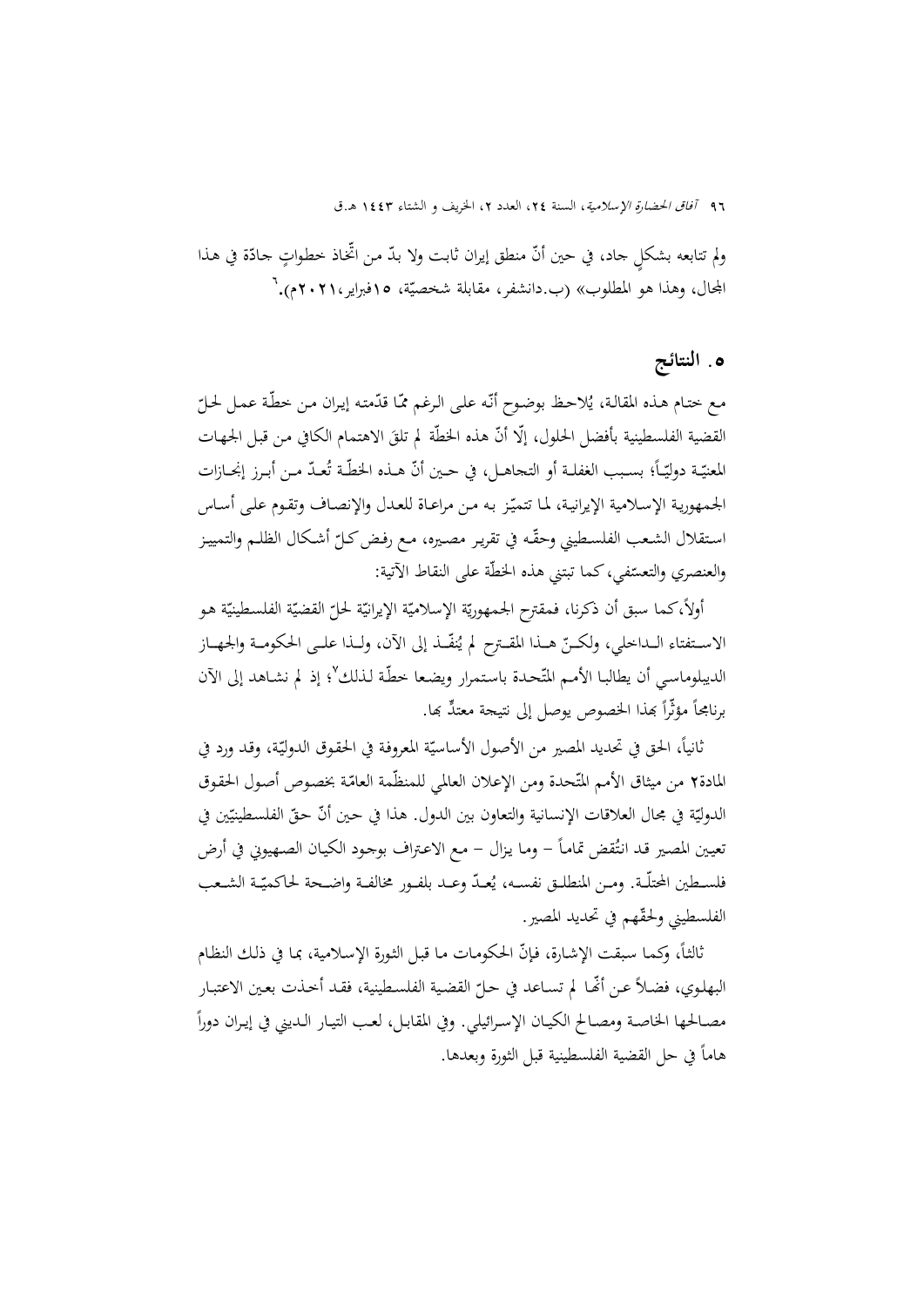رابعاً، لم تستطع الدول الإسلامية وطروحاتها على امتداد السنين أن تقدّم حلًّا للأزمة، والحال أنّه يقع على عاتقها جزءٌ كبيرٌ من الدور في حل القضية الفلسطينية.<br>-

خامساً، حول الاختلاف بين مقترح إيران ومنظّمة الأمم المتّحدة ينبغي أن يُقال إنّ الحلّ ي الأخير سياسيٌّ أكثر من كونه حقوقيّاً؛ لأنّ مقترح التقسيم إلى دولتين ليس مأخوذاً من إرادة<br>' داخليّة، وإنّما من قرارات خارجيّة لها جوانب سياسيّة لا حقوقيّة. ولـذلك بمثل هـذه المقترحـات<br>-لم تفشل في إحلال السلام فحسب؛ بل زادت من شدّة الأزمة كما سبق أن أوضحنا. وفي المقابل، فإنّ مقترح إيران المبتني على الاستفتاء الـداخلي لـه مرتكزاتـه الحقوقيّة، وهـو مأخوذَ مـن آراء الشعب.

سادساً، في الحالات التي لا يُلتفت فيهـا إلى حقوق الشعب الفلسطيني، إنّ السبيل الوحيـد هـو المواجهـة والمقاومـة، حيـث إنّ هـذه المقاومـة تقـوم مـن طـرفٍ علـى صـبر الفلسطينيّين وجهود مجموعـاتهم الجهادية، ويقوم من طرفٍ آخر على المساعدة المتعدّدة الجوانـب مـن جميـع الـبلاد الإسـلامية والأمّـة الإسـلامية في مقاطعـة الكيـان الصـهيوني، وفي دعم المقاومة الفلسطينية وحركات المقاومة في المنطقة، ومنها مقاومة حـزب االله في لبنـان، التي تكوّنت بالاستفادة من هـذه التجربـة وهـذه الأزمـة التي لم تحـلّ، فقـدّمت المقاومـة<br>. نموذجاً يشكّل الطريق الأفضل لحلّ مثل هذه المشاكل وهذا ما يرسم لمستقبل فلسطين أفقا مشرقا.

### **الهوامش**

- ١. كان السيد ضياء الدين الطباطبائي رئيساً للوزراء في عهد رضا شاه (١٩٣٣م)، وقد مهّد من خـلال انقـلاب 22 شـباط 1921م الأرضـية لسـقوط الدولـة القاجاريـة ومجـيء الدولـة البهلويـة. على أنّ له تاريخاً من الارتباط والعلاقة الوطيدة مع الإنكليز.
- ٢. الحاج ميرزا يحيي دولت آبـادي هـو أحـد ممثلي إيـران، الـذي طالمأكـان ينـوب عـن الحكومـة في شـتى المـؤتمرات. كانـت لـه علاقـة مـع الإنكليـز مـن خـلال ملازمتـه للمـيرزا علـي محمـد البـاب، الذي كان بدوره شيخ الفرقة البهائية.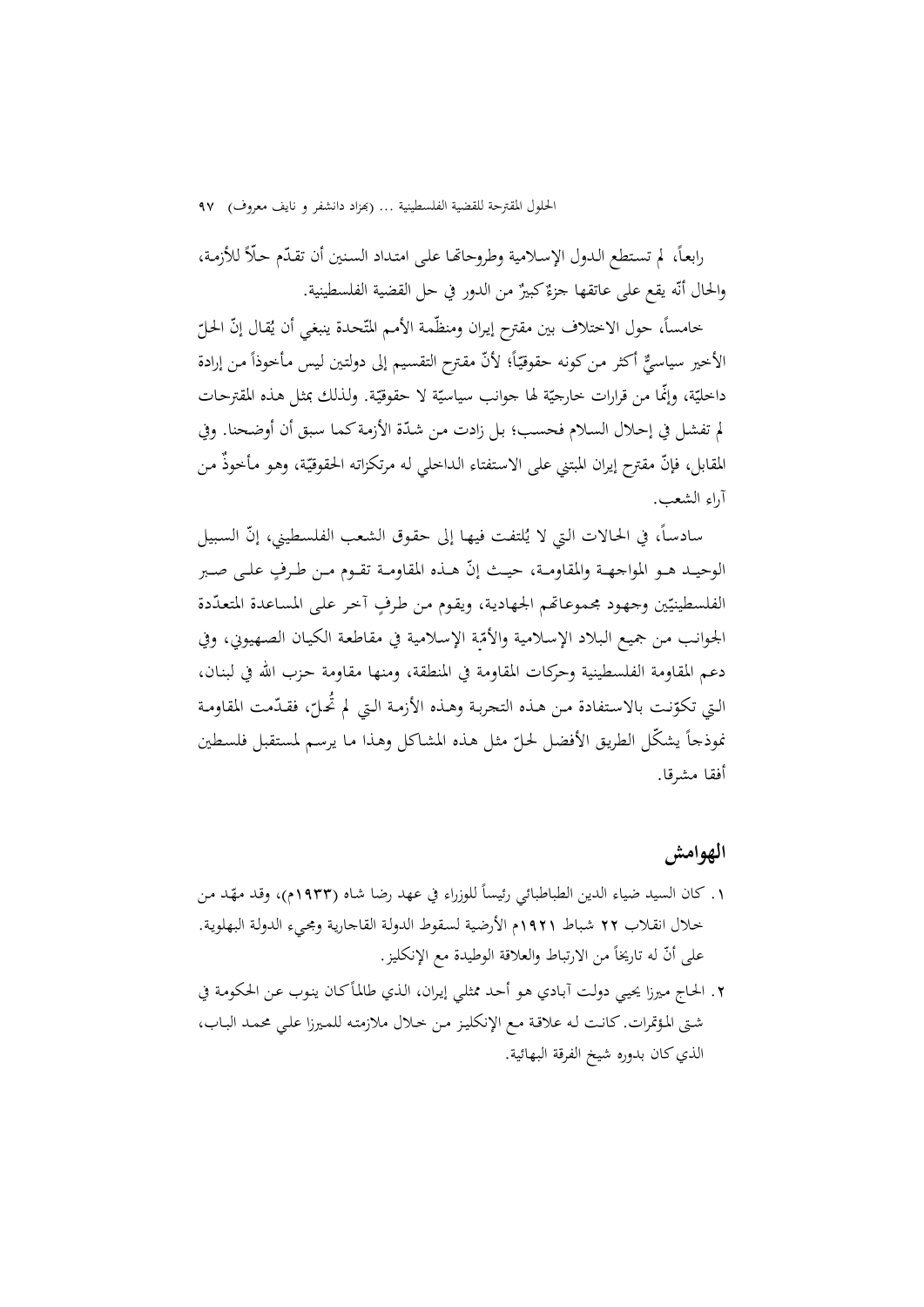- .3 بـاقركـاظمي ّ مهـذب الدولـة، هـو وزيـر الخارجيـة في عهـد رضـا شـاه (1933م). ألقـى خـلال سفره إلى جنيف كلمـة في عصبة الأمـم دافـع فيهـا عـن حقـوق الفلسـطينيين، ممـا أكّـد بشـكل واضح على حدوث تغيير صريح في سياسة إيران الخارجية.
	- Future Government Of Palestine القرار عنوان .4
- .5 الطوبـاوي أو المثاليـة (بالإنجليزيـة Idealism (هـي موقــف فلسـفي نظـري وعملــي يـردكــل ظواهر الوجود إلى الفكر أو يجعل من الفكر منطلقا لمعرفة الوجود أو الحقيقة مؤكدا على أسبقية المثال (بكل معانيه) على الواقع.
- .6 المقابلة الشخصية. أجريت هذه المقابلة في جامعة آزاد الإسـلامية بطهـران، وذلـك علـى هـامش اجتماع بيان الخطوة الثانية للثورة الإسلامية بكلمة ألقاها الدكتور أمير عبداللهيان.
- ٧. وهذا ما أكّد عليه المسؤولون في وزارة الخارجيّة أثناء إجراء مقابلتنا معهم لإعداد هذا البحث.

### **المصادر والمراجع**

### القرآن الکريم

### **أ) الوثائق غير المنشورة**

- أرشيف وثائق وزارة الخارجية. -1 نامه شماره ،231 1309/3/23 هـ.ش،كارتن ،8 پرونده .6/2 -2تلگراف نامه، شماره ،603 1309/6/15هـ.ش،كارتن ،8 پرونده .6/2
- -3گزارش شماره،1364 1316/8/19هـ.ش،کنسولگري إيران در فلسطين،كارتن ،12 پرونده .18/5
- -4 گـزارش شمـاره ، 1326/11/23هــ.ش، نصـراله انتظـام بـه وزارت امورخارجـه،كـارتن ،33 پرونـده  $.777 - 27$
- -5گـزارش محرمانـه شمـاره ،6406 1337/3/18هـ.ش، از منـوچهر ظلـي تـا فريـدون هويـدا، سـفير ايـران در سازمان بين ملل، اسناد بخشهاي مركز، كارتن ۲۱، پرونده ۰-۲۸۰.
- -6گـزارش محرمانـه شمـاره ،86 1340/8/5هــ.ش، از تـل آويـو بـه وزارت امـور خارجـه، نماينـدگي تـل آويـو، كارتن ۰۱ پرونده ٤.
	- -7گزارش محرمانه شماره ،12754 1354/7/4هـ.ش، از خلعتبري به شاه،كارتن ،8 پرونده.163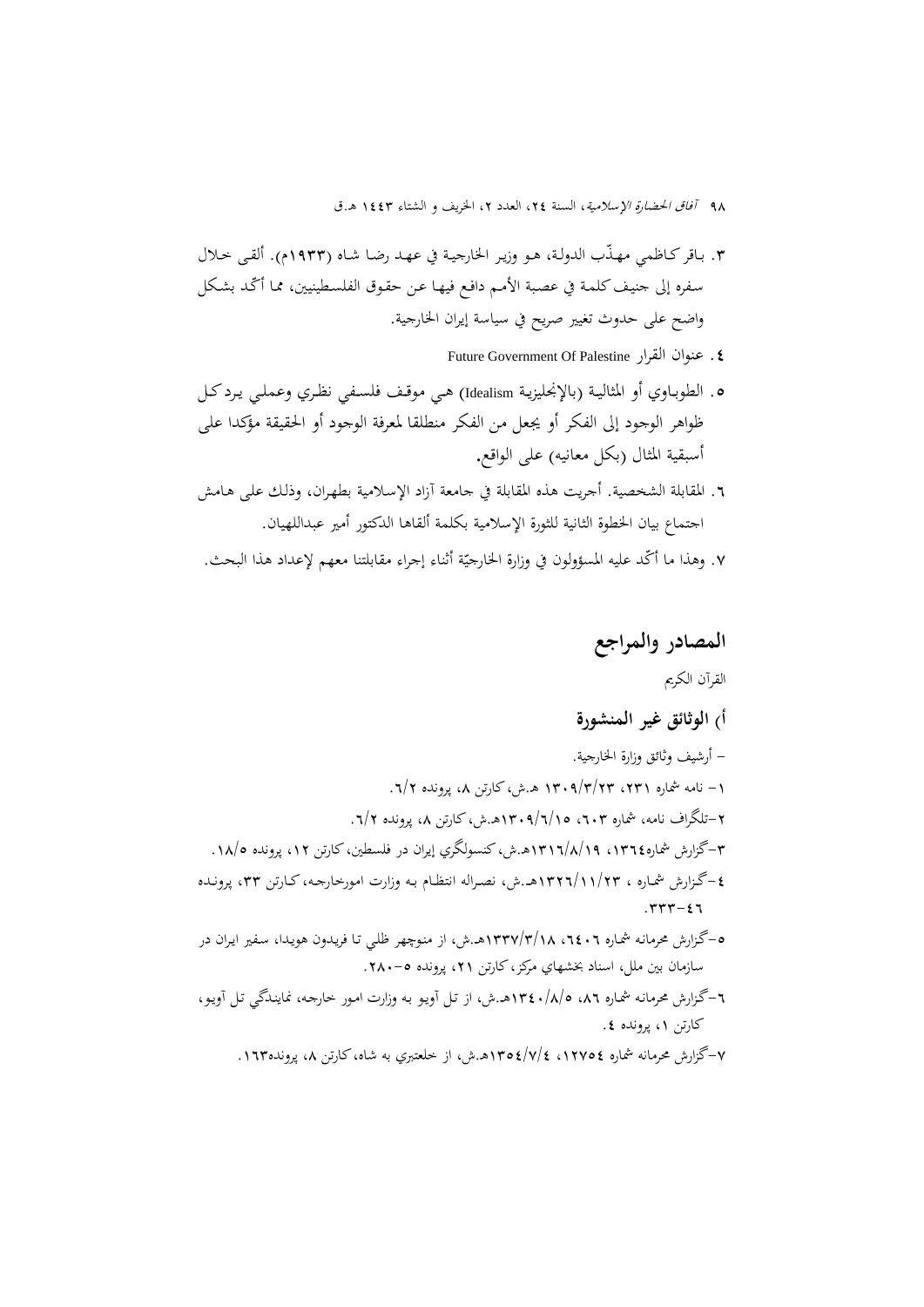**ب) المراجع**

### **الكتب**

- زعيــتر، أكــرم (1986م).القضــية الفلســطينية، عمــان (الأردن): دار الجليــل للنشــر والدراســات والأبحــاث الفلسطينية.
- صفاتاج، مجيـد (1395ش).مـوج سـوم بيـداري اسـلامي پـس از انقـلاب اسـلامي، طهـران: نشـر آفـاق روشـن بيداري.
- فريدوني، أحمد ونسيبة شـهبازي (1391ش).جايگـاه فلسـطين در سياسـت خـارجي جمهـوري اسـلامي إيـران، طهران: مرکز اسناد انقلاب اسلامي.

کميسـيون حقـوق بـين الملـل سـازمان ملـل متحـد (1397ش).مسـووليت بـين المللـي دولـت (مـتن وشـرح مـواد کميسـيون حقـوق بـين الملـل)، ترجمـة: ابـراهيمکـل، عليرضـا، طهـران: موسسـة مطالعـات وپـژوهش هـاي حقوقي شهردانش.

- محمدي، منوچهر وپيروزغفراني (1388ش).بحران فلسطين وراه حل آن، طهران: وزارت امور خارجة. الموسـوي الخميـني،روح الله (٢٠٠٢م).القضية الفلسـطينية في أحاديث الإمـام الخميـني (قـدس سـرّه)، طهـران: مؤسّسة تنظيم ونشر تراث الإمام الخميني (قدس سرّه) الشؤون الدولية.<br>.
- واعظي، حسن (1389ش).نبرد تا نبرد:روندظهور وسقوط رژيم صهيونيستي، طهران: سروش. ولايــتي، د.علــي أكــبر (1387ش).جمهــوري اســلامي إيــران وتحــولات فلســطين 1385-1357ش، طهــران: وزارت امورخارجة.

إيران وتطو 1979-1897م، بيروت: دار الهادي. ّ **\_\_\_\_\_\_\_\_** (2006م). رات القضية الفلسطينية يوسف، عماد (١٩٩٤م).الانعكاسات السياسية لاتفاقات الحكـم الذاتي الفلسـطيني، عـمّـان (الأردن): مركز دراسات الشرق الأوسط.

 B.Rappa Robert (1974), **Israel and Iran; Bilateral Relationships and Effects on the Indian ocean Basin**. Sr.Praeger Publishers Linc.

#### **المقالات**

دهقـاني، حميدرضـا (1388ش). «قطعنامـه تقسـيم فلسـطين مبنـاي راه دو دولـت وملاکـي بـرای راه حـل همـه پرسي»، مجلّة سياست خارجي ، سال**،**23 شماره ،4 ص.1024 مسعودنيا، حسين وسعيد قرباني تازه کندي (١٣٩٥ش). «تأثير جمهوري اسلامي إيران بر شكل گيري گروه جهاد اسلامي درفلسطين»**،** مجلة علوم سياسي**،** سال ،12 شماره ،37 ص.97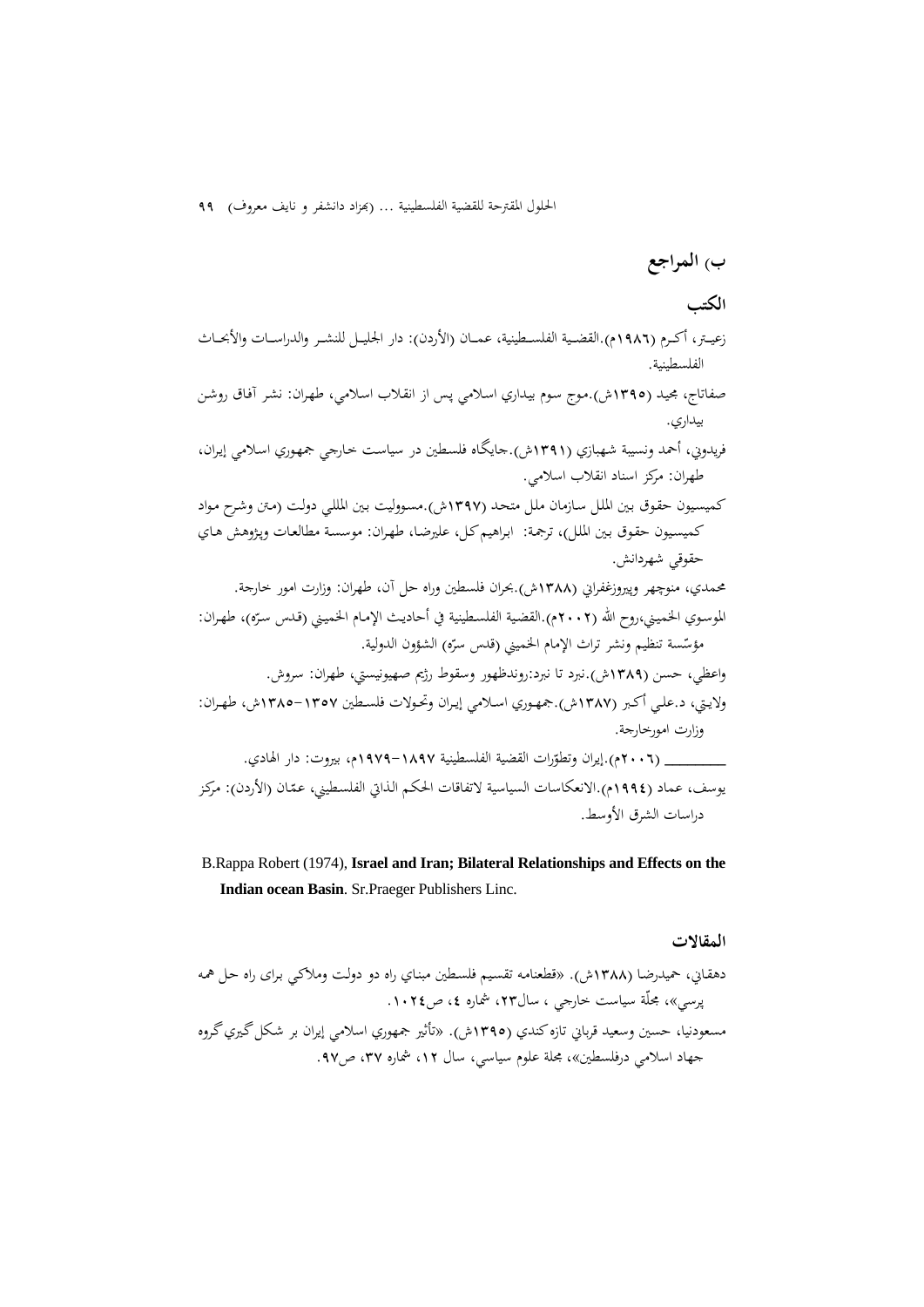موجــاني، علــي (1374ش). «إيــران از جامعــة ملــل تــا ســازمان ملــل**«**، مجلّــة سياســت خــارجي، ســال،9 شماره،3 صص.1297-1295

#### **الرسائل العلمية**

اصــغري، عزيــز (1390ش).تــاثير سياســت خــارجي جمهــوري اســلامي إيــران بــر جنــبش جهــاد اســلامي و جنبش حماس در دوره رياست جمهـوري هـاشمي رفسـنجاني وخـاتمي (1367ش 1384-ش)، پايـان نامـه کارشناسي ارشد علوم سياسي، به راهنمايي رضا جلالي، دانشگاه آزاد اسـلامی ēـران مرکـز، دانشـکده علوم سياسي.

### **المصادر الإلكترونية**

| الخامنئي، السيد علي،١١/١٠/١٠/١٧، «الإنتفاضة الفلسطينية»، www.alalam.ir/news/729854 |
|------------------------------------------------------------------------------------|
| _, ٢٠١٥/٨/١٩, «خطاب صلاة الجمعة»، www.Leader.ir/fa/content/2778                    |
| _، ٢ / / / ٢٠١٤ ، «لماذا تعتبر فلسطين القضية الرئيسية في العالم الإسلامي؟»،        |

*www.farsi.khamenei.ir/speech-content?id=27165* 

روحاني، حسن، ،2014/8/7 «رسالة رئيس الجمهورية إلى أطفال غزة»،

*www.namehnews.ir/fa/news/160148* 

شهيدي، فرزان، ،2009/9/19 «الجمهورية الإسلامية الإيرانية وقضية فلسطين»، وكالة فارس للأنباء، *www.farsnews.ir/news/88062812*

فخري، نادر، ،2014/7/21 «إن احتلال فلسطين سلاح متعجرف يمنع إحياء الحضارة الإسلامية»، *www.tasnimnews.com/fa/news/1393/04/30/438177* 

ميرزايـــي، محمـــد علـــي، ،2020/5/21 «الفلســـفة الرئيســـية للاحـــتلال الإســـرائيلي هـــي منـــع نشـــوء الحضـــارة *www.mehrnews.com/news/4931253* ،«الإسلامية

#### **Sources and references: [In English]**

The Holy Quran

#### **A) Unpublished documents**

Archive of documents of the Ministry of Foreign Affairs.

Letter No. 231,1309/3/23 H. SH, from the Foreign Ministry documents archive, Box 8, File 6/2.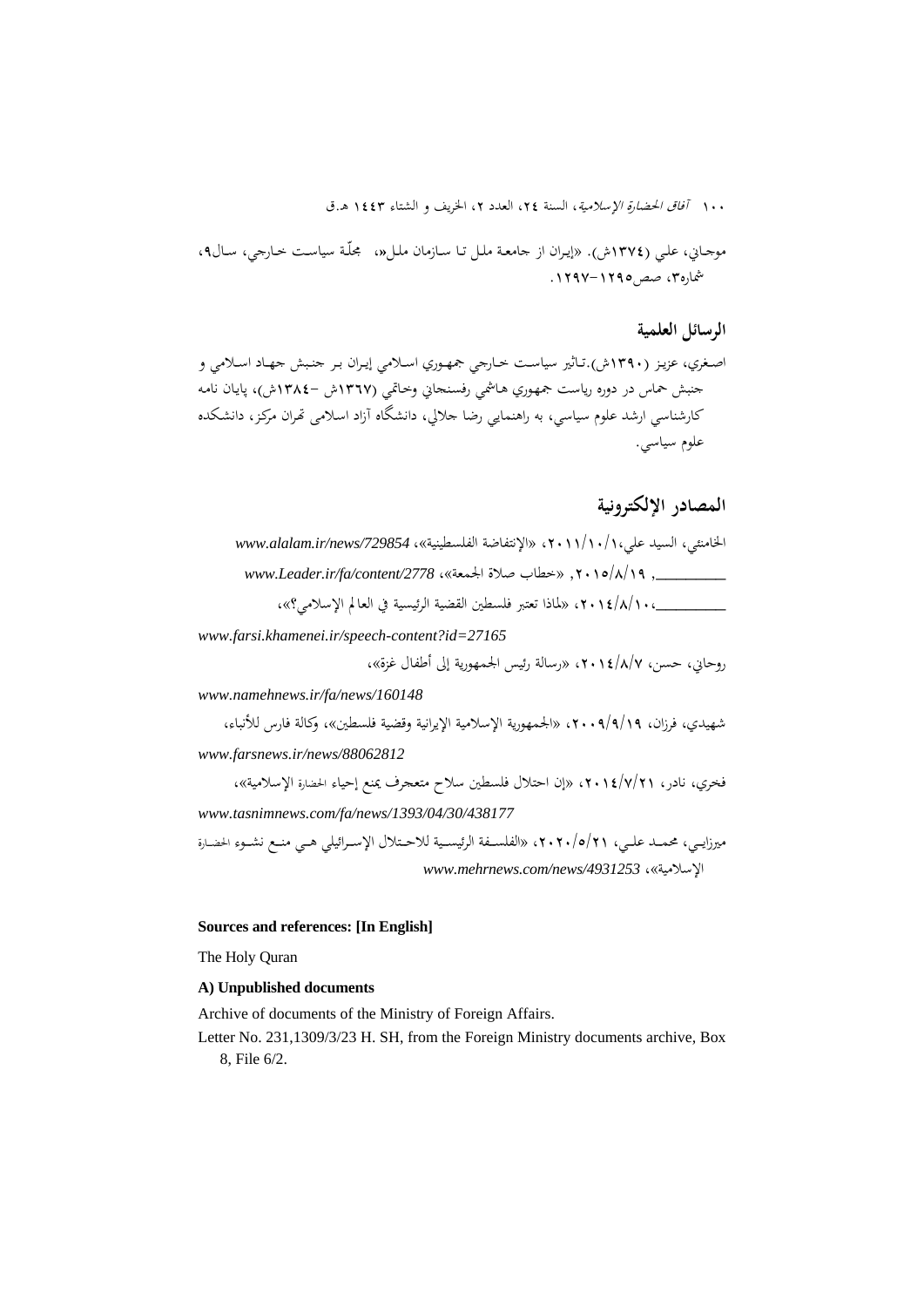- Telegram No. 603, 1309/6/15 H. SH, Foreign Ministry documents archive, the fund 8, File 2/6.
- Report No. 1364, 1316/8/19 H. SH, Iran Consulate in Palestine, Foreign Ministry documents archive, Box 12, File 5/18.
- Report No. 242, 1326/11/23 H. SH, from Nasrallah Atzam to the Ministry of Foreign Affairs, Box 33, File 46-333.
- Top confidential report No. 6406, 1337/3/18 H. SH, from Manouchehr Zali to Fereydoon Howayda, Iran's ambassador to the international organization, documents of the center's departments, in the year, Box 21, File 5-280.
- Confidential Report No. 86, 1340/8/5 H. SH, from Tel Aviv to the Ministry of Foreign Affairs, Tel Aviv Representation, Box 1, File 4.
- Confidential Report No. 12754, 1354/7/4 H. SH, from Khalatbari to the Shah, 1971- 1976 AD, Box 8, File 163.

#### **B) References**

#### **1. Books**

- Al-Khomeini, R. (2002). *The Palestinian issue in the hadiths of Imam Khomeini*. Tehran: The Foundation for the Organization and Dissemination of Imam Khomeini's Legacy. [In Persian].
- Emad, Y. (1994). *The political implications of the Palestinian self-government agreements*. Jordan: Center for Middle Eastern Studies. [In Arabic].
- Fereiduni, A. and Shahbazi, N. (2012). *Palestine in the foreign policy of the Islamic Republic of Iran.* Tehran: Islamic Revolution Documentation Center. [In Persian].
- Gol,A. (2018). International Government Responsibility (Text and Description of Articles of the International Law Commission), Tehran: Publications of the Institute for Legal Studies and Research in Danesh. [In Persian].
- Mohammadi, M. and Ghofrani, P. (2009). *The Palestinian crisis and ways to solve it.*  Tehran: Ministry of Foreign Affairs Center for Printing and Publishing. [In Persian].
- Safataj, M. (2016). The third wave of the Islamic awakening after the Islamic revolution. Tehran: Dar Afaq Roshan Bidari. [In Persian].
- Vaezi, H. (2000). *Battle until battle*. Tehran: Soroush Publications. [In Persian].
- Velayati, A.A. (2007*). Iranian Islamic Republic and Palestinian Development 1996- 2006 AD*. Tehran: State Department Publications. [In Persian].
	- \_\_\_\_\_\_\_\_. (2006). Iran and developments in the Palestinian cause (1897-1979 AD). Beirut: Dar Al-Hadi. [In Arabic].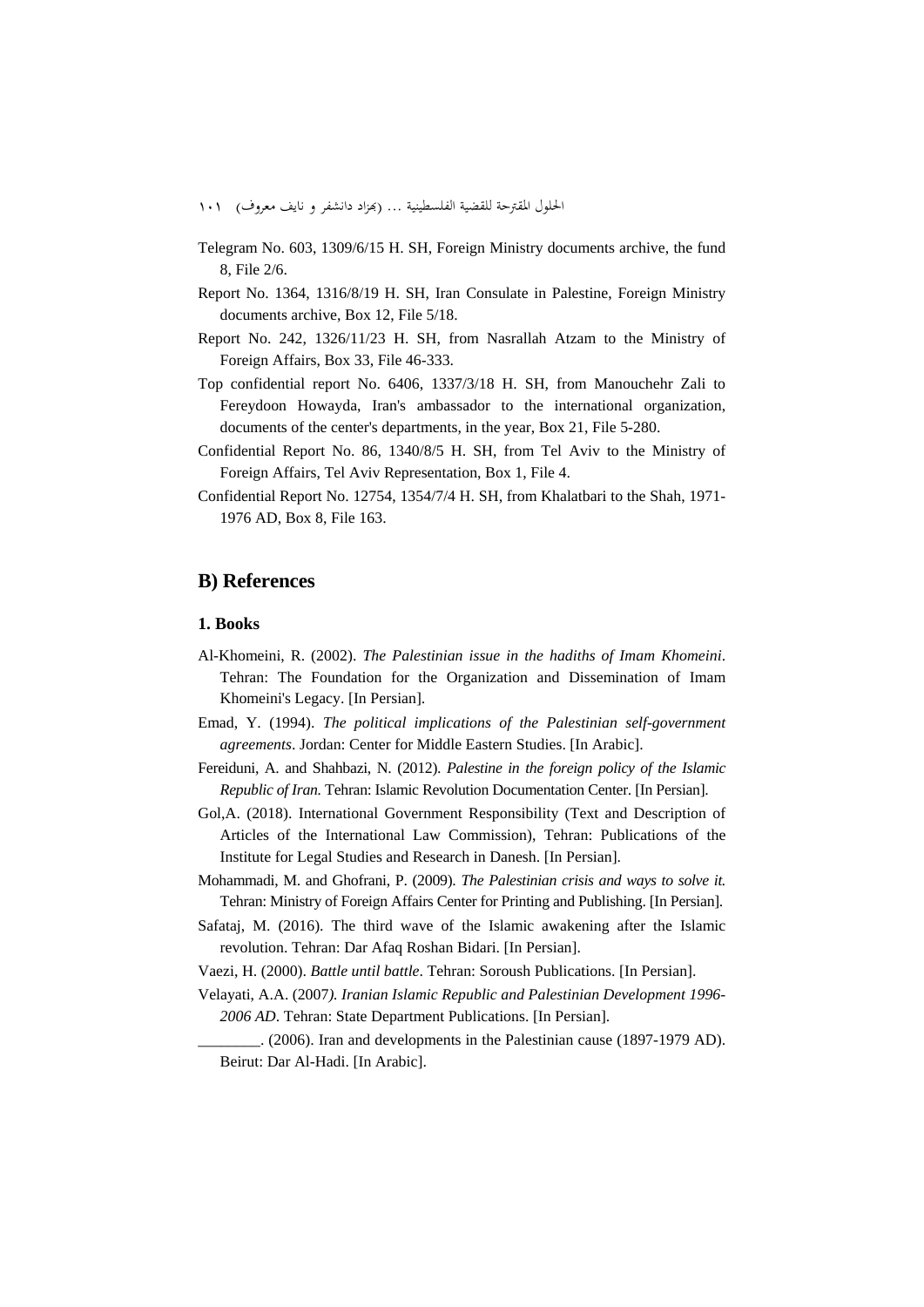Zuaiter, A. (1986). *The Palestinian Issue*. Jordan: Dar Al-Jalil for Publishing, Studies and Palestinian Research. [In Arabic].

#### **2. Articles**

- Dehghani, Hamidarda) .2010). The promise of dividing Palestine is a basis for a two-state solution and a criterion for a referendum solution .*Policy Foreign*, Winter 2010, Issue 23, p. 1024.[In Persian].
- Masoud Naya, Hussein. (2016). The Influence of the Islamic Republic of Iran on the Formation of the Islamic Jihad Movement in Palestine. *Journal of Political Science*, (2016), 97. [In Persian].
- Mojani, A. (1995). Iran from the League of Nations to the United Nations*.* Tehran: *The Journal of Foreign Policy*. [In Persian].

#### **3. Thesis**

Asghari, Aziz (2011). The Influence of Iranian Foreign Policy on the Islamic Jihad Movement and the Palestinian Hamas Movement during the Reign of Presidents Hashemi Rafsanjani and Khatami (1988 -2005). MA, Dr. Reza Jalali, Islamic Azad University in Tehran, Center for the Faculty of Political Sciences.

#### **4. Websites**

Khamenei, A, 2011/10/1, »The Palestinian Intifada«*, www.alalam.ir/news/729854*

- \_\_\_\_\_\_\_\_, 2015/8/19, »Friday Prayer Speech«, *www.Leader.ir/fa/content/2778*
- \_\_\_\_\_\_\_\_, 2014/8/10, »Why is Palestine the main issue in the Islamic world?«, *www.farsi.khamenei.ir/speech-content?id=27165*
- Fakhry, N.2014/7/21, »The occupation of Palestine is an arrogant weapon that prevents the revival of Islamic civilization«,www.tasnimnews.com/fa/news/1393/04/30/438177
- Mirzayi, M. A. 2020/5/21, »The main philosophy of the Israeli occupation is to prevent the emergence of Islamic civilization«,*www.mehrnews.com/news/4931253*
- Rouhani, H.2014/8/7, »The President's Message to the Children of Gaza«, *www.namehnews.ir/fa/news/160148*
- Shahidi, F. 2009/9/19, »The Islamic Republic of Iran and the Question of Palestine«, *www.farsnews.ir/news/88062812*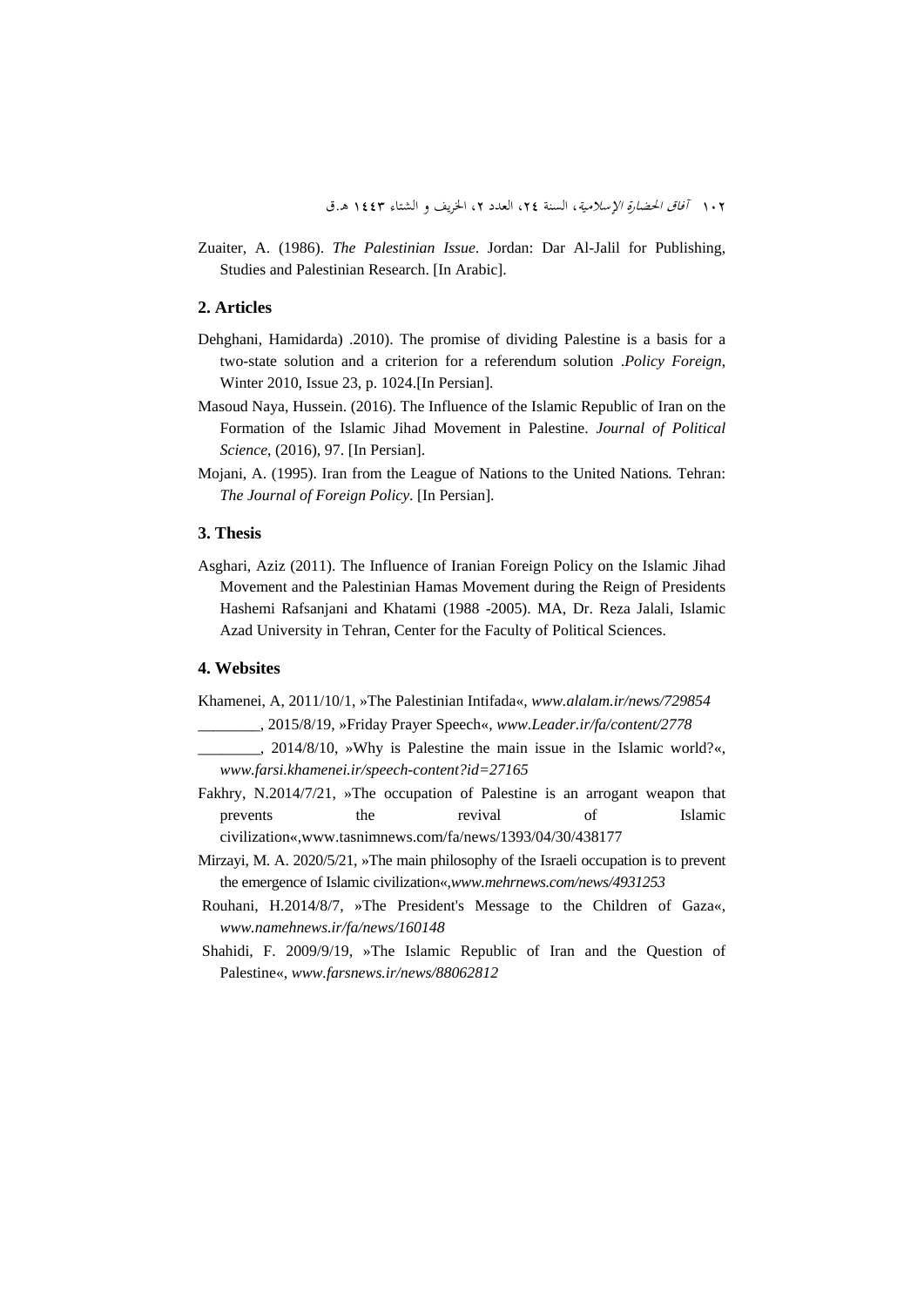**آفاق الحضارة الإسلامية، پژوهشگاه علوم انساني و مطالعات فرهنگي**  دوفصل نامهٔ علمی (مقالهٔ علمی ــ یژوهشی)، سال ۲۴، شمارهٔ ۲، پاییز و زمستان ۱۴۰۰، ۶۹–۱۰۴

# **راه حلهاي پيشنهادي براي مسئلة فلسطين بررسي مقايسهاي نقش ايران و سازمانهاي بينالمللي**

**بهزاد دانشفر**\*\*\*

**نايف معروف**††\*\*

#### **چكيده**

فلسطين مهمترين مسئله در جهان اسلام است؛ پايگاه تمدن اسلامي كه متعلق به مسلمانان بوده وهنوز هم هست. اين همان چيزي است كه اهميتش را امروز در ظهور مفاهيمي مانند اتحاد و مقاومت نشان مي دهد، و به نوبه خود منجر به نوعي همگرايي در جهان اسلام در سطوح جديد فرهنگي، اجتماعي و سياسي مي شود. مسئله فلسطين از ابتدا توجه جهاني را به خود جلب كرده است. ايران در برخورد با مسئله فلسطين و شكلگيري رژيم نامشروع اسرائيل دو مرحله مختلف را گذرانده است: مرحله اول قبل از انقلاب اسلامي در نظام شاهنشاهي پهلوي و مرحله دوم بعداز انقلاب اسلامي يعني جمهوري اسلامي كه نوع تعامل ومواضع آن دو مقطع درسازمانهاي بينالمللي مورد توجه است. با اذعان به نقش سازمان هاي بينالمللي در تأسيس رژيم اسرائيل و مشروعيت دهي به آن وتلاش ها براي حل اين مسئله با بيش از هفتاد سال؛ نگارنده به دنبال اين سوال است كه راه حل پيشنهادي ايران در مقايسه با راه حل سازمانهاي بينالمللي چگونه بوده است؟ نگارنده با هدف شناخت بيشتر وتبيين آن (نگاه معرفتي) از روش توصيفي ـ تحليلي استفاده نموده است. از نتايج به دست آمده ناكارآمدي، اجراي طرح سازمان هاي بينالمللي وسازمان ملل تاكنون است كه در مقابل، راه حل جمهوري اسلامي ايران (با تأكيد بر

 دكتري علوم سياسي و عضو هيئت علمي گروه معارف اسلامي، دانشگاه آزاد اسلامي واحد كرج، البرز، b.daneshfar@iran.ir ،(مسئول نويسندة (ايران استاد ادبيات عرب و انديشة اسلامي، دانشگاه الامام الاوزاعي، بيروت، لبنان، org.ouzai@info تاريخ دريافت: ،1400/04/21 تاريخ پذيرش: 1400/06/31

.

Copyright © 2018, IHCS (Institute for Humanities and Cultural Studies). This is an Open Access article distributed under the terms of the Creative Commons Attribution 4.0 International, which permits others to download this work, share it with others and Adapt the material for any purpose